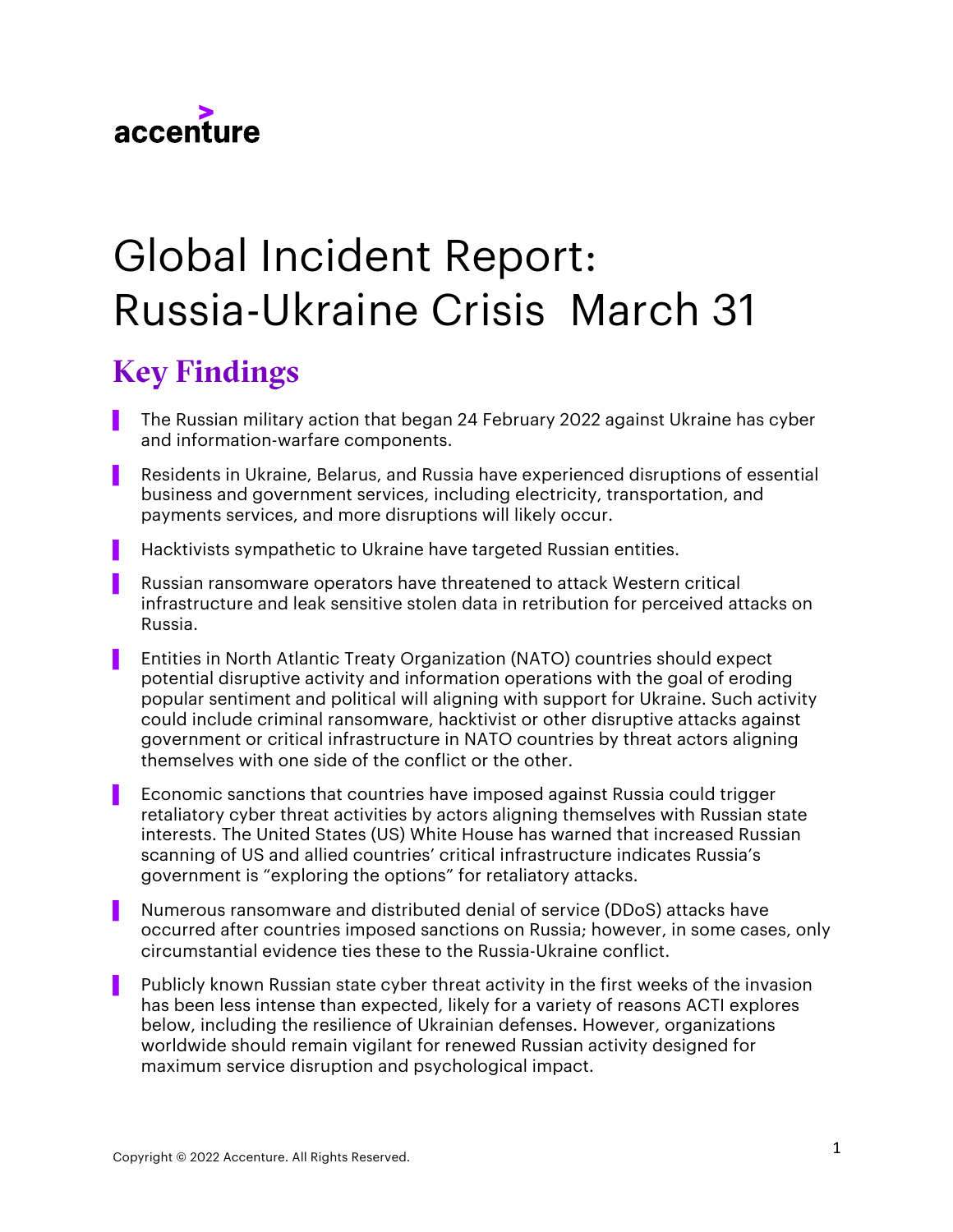## **Summary**

After a several-month military buildup on Ukraine's borders, on 24 February 2022, Russian President Vladimir Putin sent Russian troops into Ukraine.<sup>1</sup> The offensive's cyber component has affected parties in multiple locations, including Russia, Ukraine, Belarus, NATO countries, and their allies, and has included familiar patterns of Russian statesponsored activity, including espionage, disruption, and information operations. However, unpredictable new elements have emerged.

Both sides have recruited volunteer hacktivists to help them, and cyber criminals are increasingly taking one side or the other. The lines among state-sponsored threat actors, hacktivists, and criminals are blurring, leading to a chaotic situation with the potential for dangerous, unintended consequences. Each side seeks to control the information space, both via limiting Internet connectivity and information flows to each other and via cyber-enabled information operations.

Some ransomware, data leaks, and other disruptive activity affecting entities in other countries has occurred, with circumstantial evidence pointing to possible connections to the Russia-Ukraine conflict. In the first weeks of the war, known Russian state cyber threat activity has not reached the level many have expected; however, the potential remains for dramatic cyber attacks intended to demoralize Ukraine or countries supporting Ukraine.

This Global Incident Report is an update and continuation of the Global Incident Report dated March 17 which provided ongoing updates of cyber threat activity and connectivity-related issues affecting Ukraine and Russia as well as those affecting other countries along with information on pro-Ukrainian and pro-Russian hacktivist activity.

This updated report discusses the potential for Russian disruptive activity against critical infrastructure in NATO countries; a US indictment of Russian personnel for activity targeting energy entities; cyber threat activity affecting both Russia and Ukraine, including new information on Russian attempts to disrupt Ukrainian infrastructure on the day of the invasion; disinformation, espionage, and hacktivism incidents; and developments involving ransomware and extortion groups.

**MITIGATIONS** are available at the end of this report.

# Analysis

### Cyber-related Events Involving Ukraine, Russia and Belarus

Residents in Ukraine, Russia and Belarus have experienced communications disruptions that have at times affected other business and government services. These disruptions include likely state-sponsored disruptive and espionage activity, connectivity disruptions related to kinetic military activity, and ordinary criminal activity exploiting the crisis through phishing campaigns and other schemes.

<sup>1</sup> https://www.nytimes.com/2022/02/23/world/europe/putin-announces-a-military-operation-in-ukraine-as-the-unsecurity-council-pleads-with-him-to-pull-back.html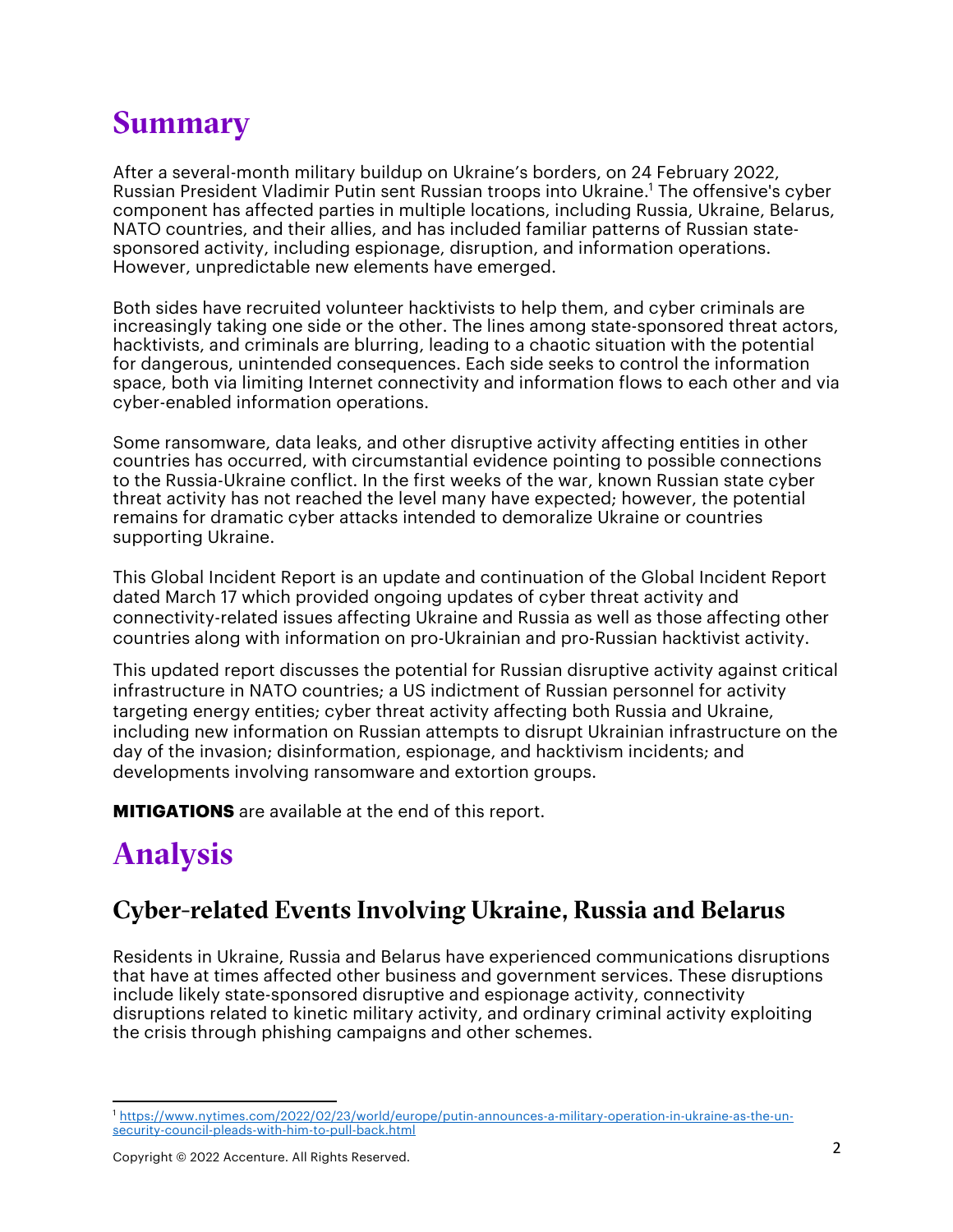- ▌ On 9 March, Cisco Talos warned that threat actors were disguising credentialstealing malware as tools for pro-Ukrainian hacktivism. $^2$
- ▌ On 9 March, major Ukrainian provider Triolan, based in embattled Kharkiv, suffered a cyber attack when threat actors "reset the settings to the factory level," as one source told Forbes. Another source said Triolan had also undergone a cyber attack on 24 February, the day Russia invaded Ukraine. <sup>3</sup> On 15 March, Triolan reported that it was slowly restoring nodes in affected cities. For example, it had restored nodes in most neighborhoods of Kyiv and restored 629 out of 2,971 nodes in Kharkiv. 4
- ▌ On 10 March, CyberScoop detailed how criminals are posing as fundraisers for Ukraine to steal cryptocurrency.<sup>5</sup>
- ▌ On 10 March, Doug Madory of connectivity research firm Kentik reported: "I was told by someone knowledgeable that there was a fiber cut between Kyiv and Fastiv at about 10:00 UTC today degrading a lot of service in/out of the country".<sup>6</sup>
- ▌ On 10-12 March, embattled Ukrainian cities, such as Sumy and Chernihiv, experienced periods of Internet outages. Internet Outage Detection and Analysis signals from the United States (US)-based Center for Applied Internet Data Analysis showed Ukraine-wide degradation of Internet access to about 70 percent. $^7$
- ▌ On 11-12 March, Ukraine's Computer Emergency Response Team (CERT-UA) reported on a phishing campaign with emails that purported to come from Ukrainian government sources and to contain cybersecurity information. However, the lure document links to a malicious website, forkscenter[.]fr, that downloads Cobalt Strike Beacon and the GrimPlant and GraphSteel backdoors. CERT-UA attributes this to a group it calls UAC-0056 $^{\rm 8}$ , which is also tracked as TA471, SaintBear, and Lorec53. $^{\rm 9}$
- ▌ On 11 March, Quad9, a provider that blocks domain name system lookups to known malicious sites, saw a tenfold increase in Ukrainian systems reaching out to malware command-and-control sites on 9 March. 10
- ▌ On 11 March, Data Center Knowledge described how Ukrainian communications technicians brave dangerous conditions to repair damaged equipment and run Internet cables to underground bomb shelters. Ukrainian intelligence services were relying on "chatbot, email, and secure messaging through WhatsApp, Telegram, and Signal" to learn of Russian troop movements. $^{\text{\tiny{\textsf{1}}}}$
- ▌ On 12 March, Ukrainian cybersecurity officials said they had developed a website, defenseua[.]com, containing resource information for Russian and Belarusian military who refuse to participate in the war.<sup>12</sup>

<sup>&</sup>lt;sup>2</sup> https://blog.talosintelligence.com/2022/03/threat-advisory-cybercriminals.html

<sup>3</sup> https://www.forbes.com/sites/thomasbrewster/2022/03/10/cyberattack-on-major-ukraine-internet-provider-causesmajor-outages/?sh=58cf1f516573

<sup>4</sup> hxxps://mediasat[.]info/2022/03/15/triolan-prodolzhaet-vosstanavlivat-set-posle-kiberataki-gde-uzhe-dostupen- $\frac{1}{5}$   $\frac{1}{5}$ 

https://www.cyberscoop.com/cybercriminals-are-posing-as-ukraine-fundraisers-to-steal-cryptocurrency/

<sup>6</sup> https://twitter.com/DougMadory/status/1502038861584740357

<sup>7</sup> https://twitter.com/OliverLinow/status/1502589239053238272

hxxps://cert.gov[.]ua/article/37704

<sup>9</sup> https://www.rapid7.com/blog/post/2022/03/03/the-top-5-russian-cyber-threat-actors-to-watch/

<sup>10</sup> https://krebsonsecurity.com/2022/03/report-recent-10x-increase-in-cyberattacks-on-ukraine/ <sup>11</sup> https://www.datacenterknowledge.com/networks/battle-intensifies-keep-ukraine-online

<sup>12</sup> https://twitter.com/dsszzi/status/1502683855639171083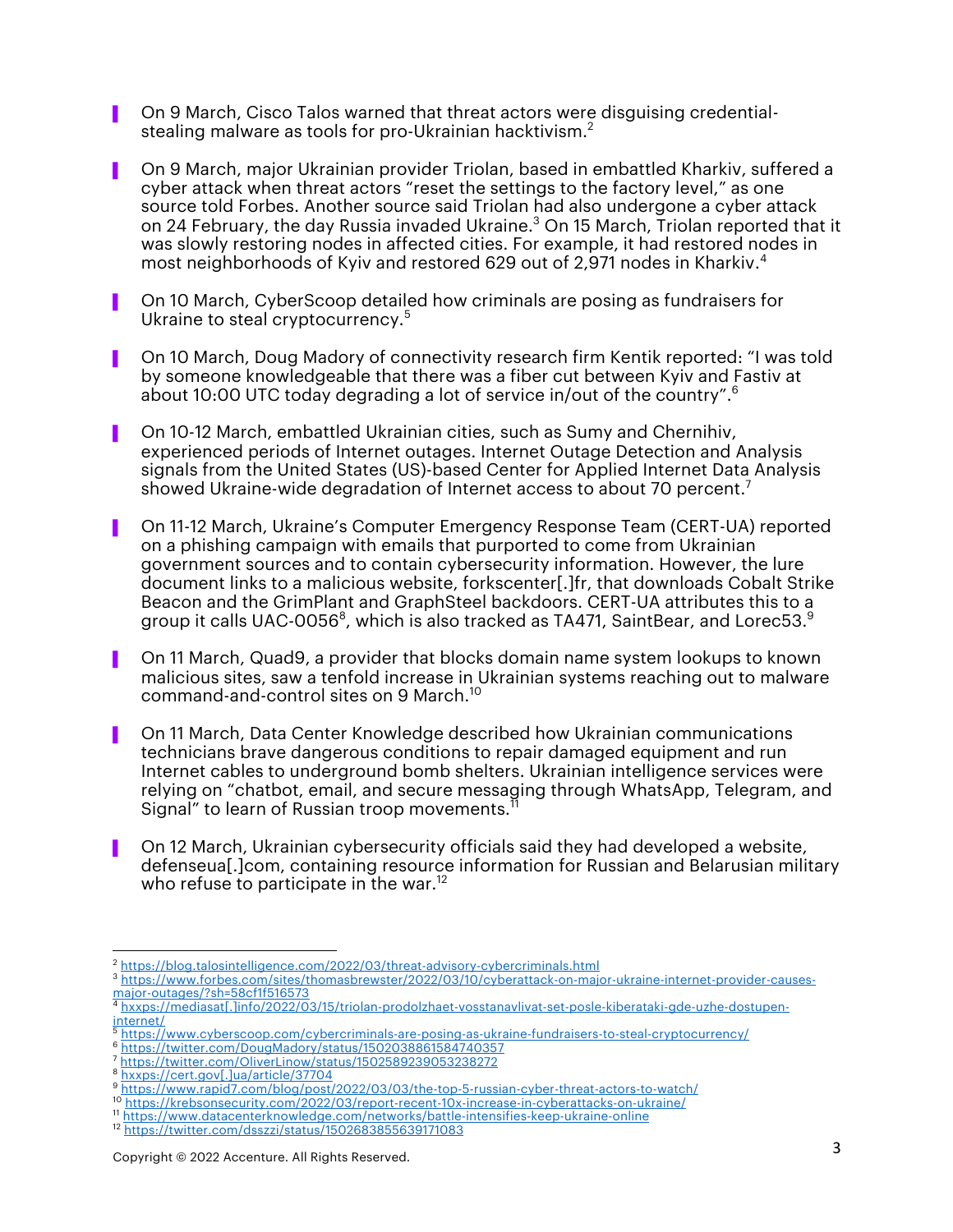- ▌ On 13 March, NetBlocks reported on a "major Internet disruption" at a network in the Vinnytsia region in Ukraine, with a network staff member reporting a "massive cyber attack with elements of sabotage and theft" and that "a lot of expensive equipment was stolen". 13
- ▌ On 14 March, ESET reported the deployment of a new wiper called CaddyWiper on Ukrainian systems: "Similarly to HermeticWiper deployments, we observed CaddyWiper being deployed via GPO [Group Policy Object], indicating the attackers had prior control of the target's network beforehand." The malware avoids destroying data on domain controllers, probably to retain access.<sup>14</sup>
- ▌ On 14 March, CNN reported that Ukrainian Railways executives are relying on Sovietera closed-circuit phone systems, as they coordinate efforts to keep the trains running. They use the Starlink satellite system that businessman Elon Musk provided, but only briefly because "the satellites make it easier for the enemy to pinpoint their location," according to CNN.<sup>15</sup>
- ▌ On 15 March, the Security Service of Ukraine said it had detained an individual who was routing phone calls to facilitate mobile communications among the Russian forces in Ukraine. This suggests there are weaknesses in Russia's secure military communications and might help explain why Russia has not destroyed Ukrainian communications infrastructure more thoroughly. The suspect also allegedly sent text messages to Ukrainian government employees, calling on them to side with Russia. 16
- ▌ On 16 March, SentinelOne provided additional information on a campaign that CERT-UA reported earlier in which emails purporting to come from Ukrainian government sources and to contain cybersecurity information actually link to a malicious website, forkscenter[.]fr, that downloads Cobalt Strike Beacon and the GrimPlant and GraphSteel backdoors. SentinelOne discovered the group using a Python-compiled binary masquerading as a Ukrainian-language translation software, the launching of which leads to GrimPlant and GraphSteel infections. The group behind this, UAC-0056 (a.k.a. SaintBear, UNC2589, TA471), is "believed to be behind the WhisperGate activity in early January 2022," SentinelOne said, although other analysts attribute the WhisperGate activity to a separate group, DEV-0586. $^{\mathrm{17}}$
- ▌ On 16 March, threat actors published on a Ukrainian tabloid website what media described as an artificial intelligence (AI)-generated "deepfake" video purporting to show Ukrainian President Volodymyr Zelensky encouraging Ukrainians to surrender. On the same day, threat actors breached a Ukrainian TV news broadcast and showed similar demoralizing messages on the program's news ticker. Ukrainian officials had warned two weeks ago that pro-Russian actors would likely attempt to create such false messaging.<sup>18</sup>
- ▌ In a 16 March briefing, Ukrainian cybersecurity official Viktor Zhora claimed that "enemy hackers" had conducted over 3,000 distributed denial of service (DDoS)

<sup>17</sup> https://www.sentinelone.com/blog/threat-actor-uac-0056-targeting-ukraine-with-fake-translation-software/,

<sup>13</sup> https://netblocks.org/reports/internet-disruptions-registered-as-russia-moves-in-on-ukraine-W80p4k8K

<sup>&</sup>lt;sup>14</sup> https://twitter.com/ESETresearch/status/1503436423818534915<br><sup>15</sup> https://www.cnn.com/2022/03/14/europe/ukrainian-railways-war-intl-cmd/index.html

<sup>&</sup>lt;sup>16</sup> https://www.vice.com/en/article/v7djda/ukraine-arrests-hacker-routing-calls-for-russian-troops

https://cert.gov.ua/article/37704 <sup>18</sup> https://www.atlanticcouncil.org/blogs/new-atlanticist/russian-war-report-hacked-news-program-and-deepfake-videospread-false-zelenskyy-claims/, https://www.dailydot.com/debug/hackers-zelensky-deepfake-surrender-ukraine-war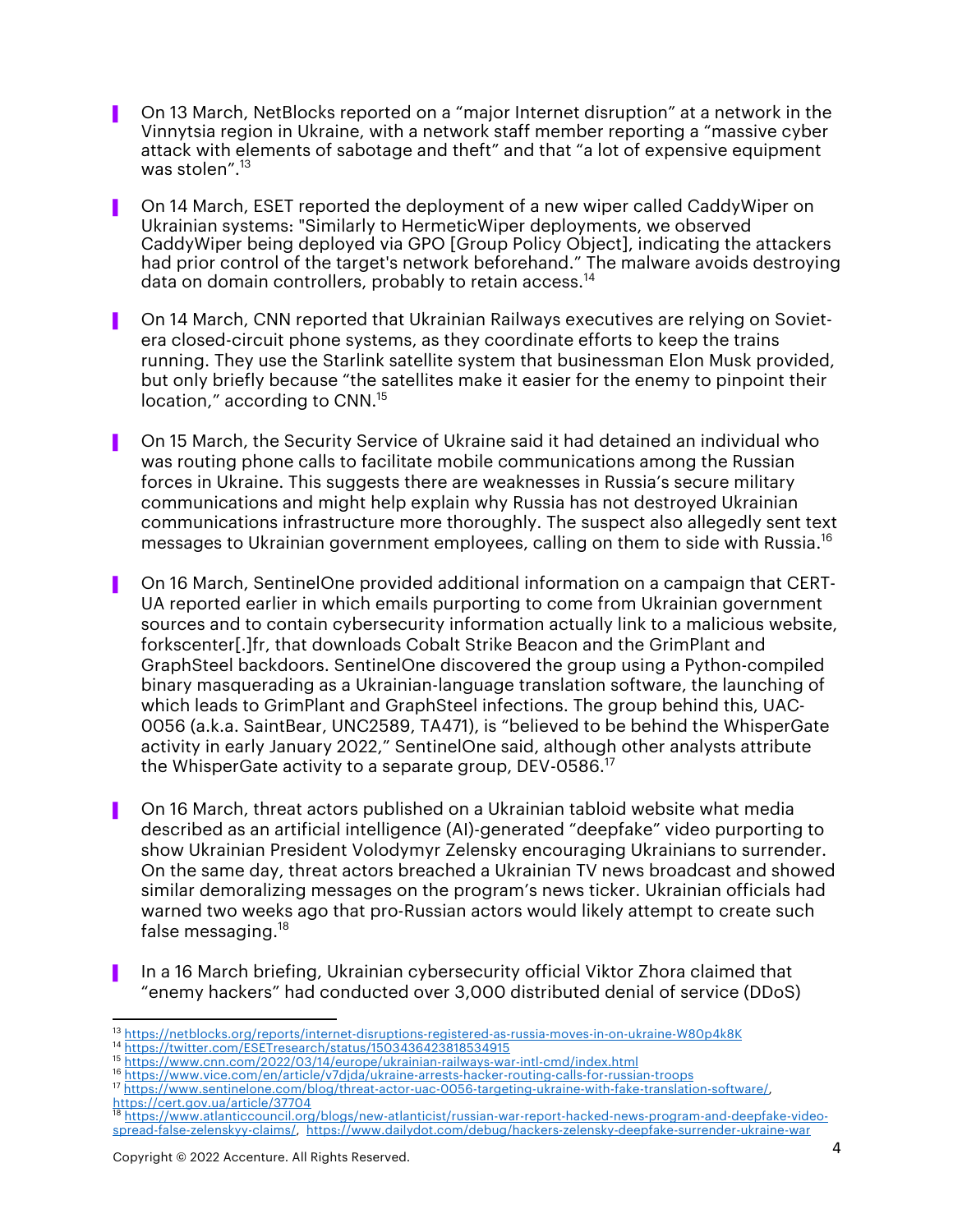attacks against Ukraine in the past month, with the one-day record being 275 and the most powerful exceeding 100 Gbps. Finance, government, and telecommunications organizations were the most-targeted sectors. Nevertheless, Ukrainian communications providers were coping with the attacks and providing services. Zhora also noted that mobile operators had introduced national roaming, which would allow Ukrainians a means of communication even if their own operators' services were temporarily disrupted.<sup>19</sup>

- ▌ On 17 March, CERT-UA reported on a phishing campaign using "supply"-themed emails sent to Ukrainian government agencies and infecting victims' computers with the modular malware SPECTR. CERT-UA attributes the campaign to the group UAC-0020 (a.k.a. Vermin), associated with (translated) "so-called security agencies of the so called LNR [the separatist Luhansk 'republic']," according to CERT-UA.<sup>20</sup>
- ▌ On 17 March, Ukrainian cybersecurity officials warned users of a spam campaign involving text messages that claimed (translated): "You are credited with PB24 6500 cash assistance" and could infect a user's phone if users clicked the provided link.<sup>21</sup>
- ▌ On 17 March, citing two US military officials, the New York Times reported that on one occasion, Ukrainians killed a Russian general after geolocating him based on a conversation he had on an unsecured phone.<sup>22</sup>
- ▌ On 17 March, CERT-UA discovered lure documents in the form of ZIP archives with titles purportedly warning about a dangerous virus. When activated, the malware runs the wiper program DoubleZero. CERT-UA tracks the group behind these ZIP files as  $IIAC-0.088<sup>23</sup>$ 
	- $\bullet$  On 24 March, Cisco Talos provided additional DoubleZero details and IOCs<sup>24</sup>.
- ▌ On 18 March, CERT-UA reported a phishing campaign involving a lure document with a ZIP file containing an LNK shortcut file with VBSCript code that downloads the LoadEdge malware. CERT-UA associates this with the group UAC-0035 (a.k.a. InvisiMole).<sup>25</sup> ACTI assesses this group works closely with hacker group WINTERFLOUNDER (a.k.a. Gamaredon).
- ▌ On 19 and 20 March, internet provider Skyline in embattled Kharkiv, Ukraine and provider Volia in Russian-occupied Kherson, Ukraine experienced a "collapse of connectivity" associated with power outages, according to NetBlocks.<sup>26</sup> In Kherson, the power cuts come amid protests against Russia's occupation. $27$
- ▌ On 22 March, CERT-UA reported on a RAR file purportedly related to documenting Russia's "criminal actions." The file contains an executable file that results in a HeaderTip infection. CERT-UA attributed it to a group they call UAC-0026.<sup>28</sup>

<sup>19</sup> https://24tv.ua/ru/za-misjac-ukrainski-servisi-zaznali-ponad-3-tisjach-ddos-atak\_n1908711

<sup>20</sup> https://cert.gov.ua/article/37815<br>21 https://twitter.com/dsszzi/status/1504899939322765314

<sup>&</sup>lt;sup>22</sup> https://www.nytimes.com/2022/03/17/briefing/russia-ukraine-war-kharkiv.html<br><sup>23</sup> https://cert.gov.ua/article/38088

<sup>24</sup> https://blog.talosintelligence.com/2022/03/threat-advisory-doublezero.html

<sup>25</sup> https://cert.gov.ua/article/37829<br>26 https://twitter.com/netblocks/status/1505308560477073409

<sup>&</sup>lt;sup>27</sup> https://twitter.com/netblocks/status/1505550245912006659

<sup>28</sup> https://cert.gov.ua/article/38097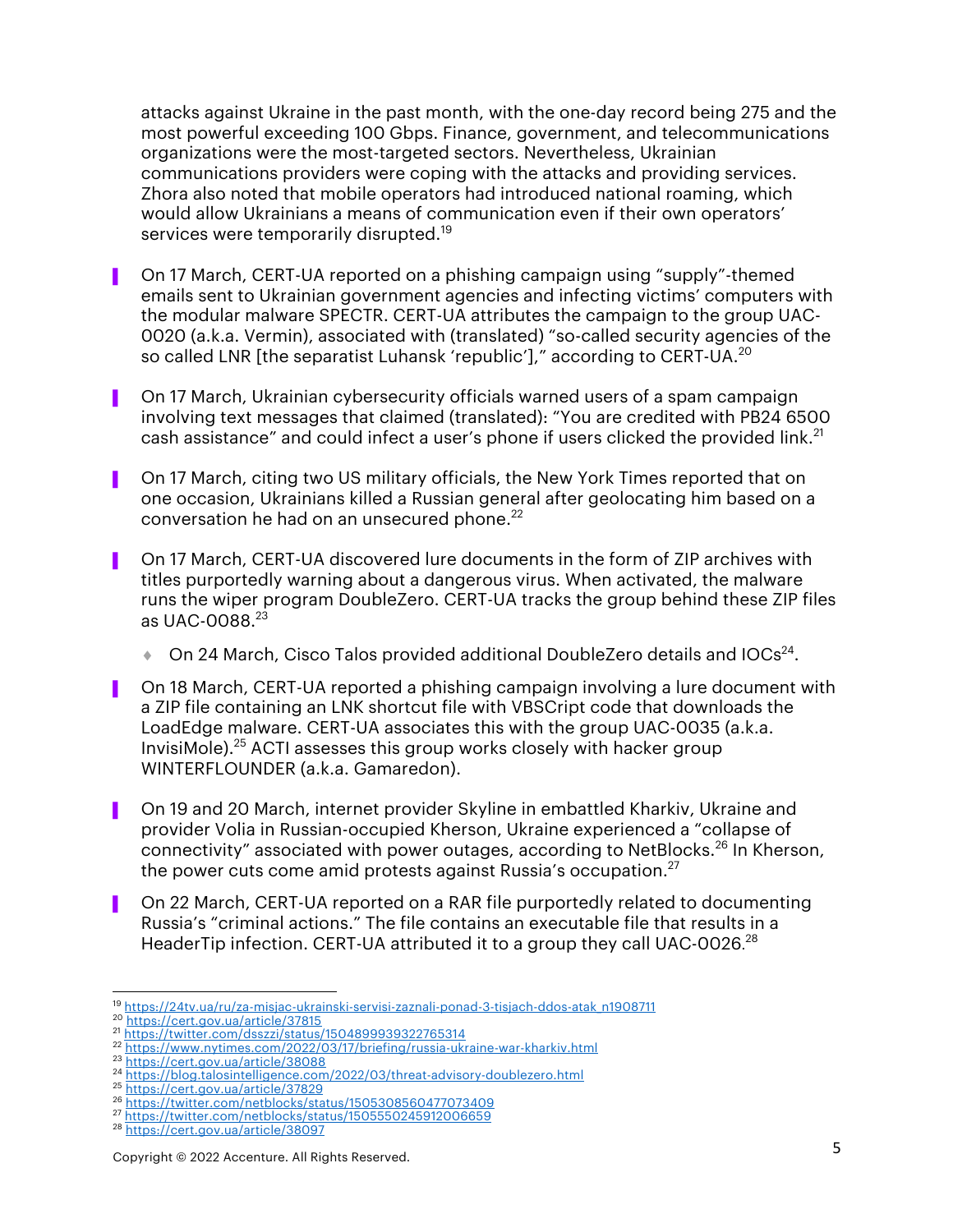- ▌ On 23 March, Russian meat producer Miratorg Agribusiness Holding reported a sabotage attack, which malicious actors carried out using BitLocker to encrypt the company's files. This likely resulted from a supply-chain compromise of the veterinary information system VetIS, which tens of thousands of software systems inside and outside of Russia use. The company said the attack would not affect its meat supplies $29$ .
- ▌ In a 23 March briefing, Victor Zhora, deputy chief of Ukraine's State Service of Special Communications and Information Protection (SSCIP), made several points about cyber threat activity targeting Ukraine in the week of 15-22 March:
	- $\bullet$  CERT-UA had detected 60 cyber attacks against local governments, the financial and energy sectors, security and defense entities, commercial organizations, telecommunications and software companies, and other entities, and that most of the attacks were less serious than attacks earlier in the year and that most had failed to affect critical infrastructure $30$ ;
	- CERT-UA detected 14 malware families or groups attacking Ukrainian systems between 15 and 22 March. Prior versions of this SITREP have covered most of these malware families, including: four types of wipers (HermeticWiper, IsaacWiper, CaddyWiper and Double Zero); HeaderTip, SunSeed, GrimPlant, and GraphSteel; LoadEdge; and MicroBackdoor. The report also mentions APT28 (which ACTI tracks as SNAKEMACKEREL), XDSpy, an Eastern Europe-oriented group, and the threat group TA416;
	- Some of the groups CERT-UA detected have been targeting not just Ukraine but also EU organizations that help refugees $^{31}$ . To do so, the hackers "try to obtain data on contacts, bank accounts, goods that are purchased for helping Ukrainians" $32$ ;
	- Some Russian cyber criminals "are refusing offers to attack Ukraine, which is a very important sign"3334
	- ▌ On 23 March, Twitter account Shadow Chaser reported a phishing campaign apparently targeting entities in Russia. A screenshot showed an email purportedly sent from a US-sanctioned Russian electronics firm to an employee of the Kaluga Research Institute of Radio Engineering (–ö–ù–ò–†–¢–ò) with an attached lure document titled "List of Persons at the Ekran Research Institute Under US Sanctions for Ukraine Invasion"35.
	- ▌ A 24 March Financial Times article provided more information on cyber threat activity preceding and accompanying the 24 February Russian invasion. The report noted that Ukrenergo, the Ukrainian government-owned power transmission company, noticed a threefold increase in failed attempts to break into its networks in February 2022, compared with the previous February. "One particularly audacious attempt involved a compromised local employee trying to sneak malicious code on to

34 https://cip.gov.ua/ua/news/derzhspeczv-yazku-otrimuye-chisleni-propoziciyi-shodo-dopomogi-vid-uryadiv-taorganizacii-vid-usogo-svitu

<sup>29</sup> https://www.itworldcanada.com/post/top-russian-meat-producer-suffers-cyberattack

<sup>30</sup> https://cip.gov.ua/en/news/statistika-kiberatak-na-ukrayinsku-kritichnu-informaciinu-infrastrukturu-15-22-bereznya 31 https://cip.gov.ua/en/news/khto-stoyit-za-kiberatakami-na-ukrayinsku-kritichnu-informaciinu-infrastrukturu-statistika-

<sup>15-22-</sup>bereznya

 $32 \text{ https://cip.gov.ua/en/news/russian-hacker-attack-charity-and-volumeer-organizations}$ <br> $33 \text{ https://cip.gov.ua/en/news/cyberattacks-against-ukraine-are-carried-out-by-russian-military-hackers}$ 

<sup>&</sup>lt;sup>35</sup> https://twitter.com/ShadowChasing1/status/1506596042636083206). Once opened, the document supposedly implants cyber espionage software, according to espionage news source The Spy Collection (https://medium.com/@thespycollection/spy-news-2022-week-12-a94a1d1531d1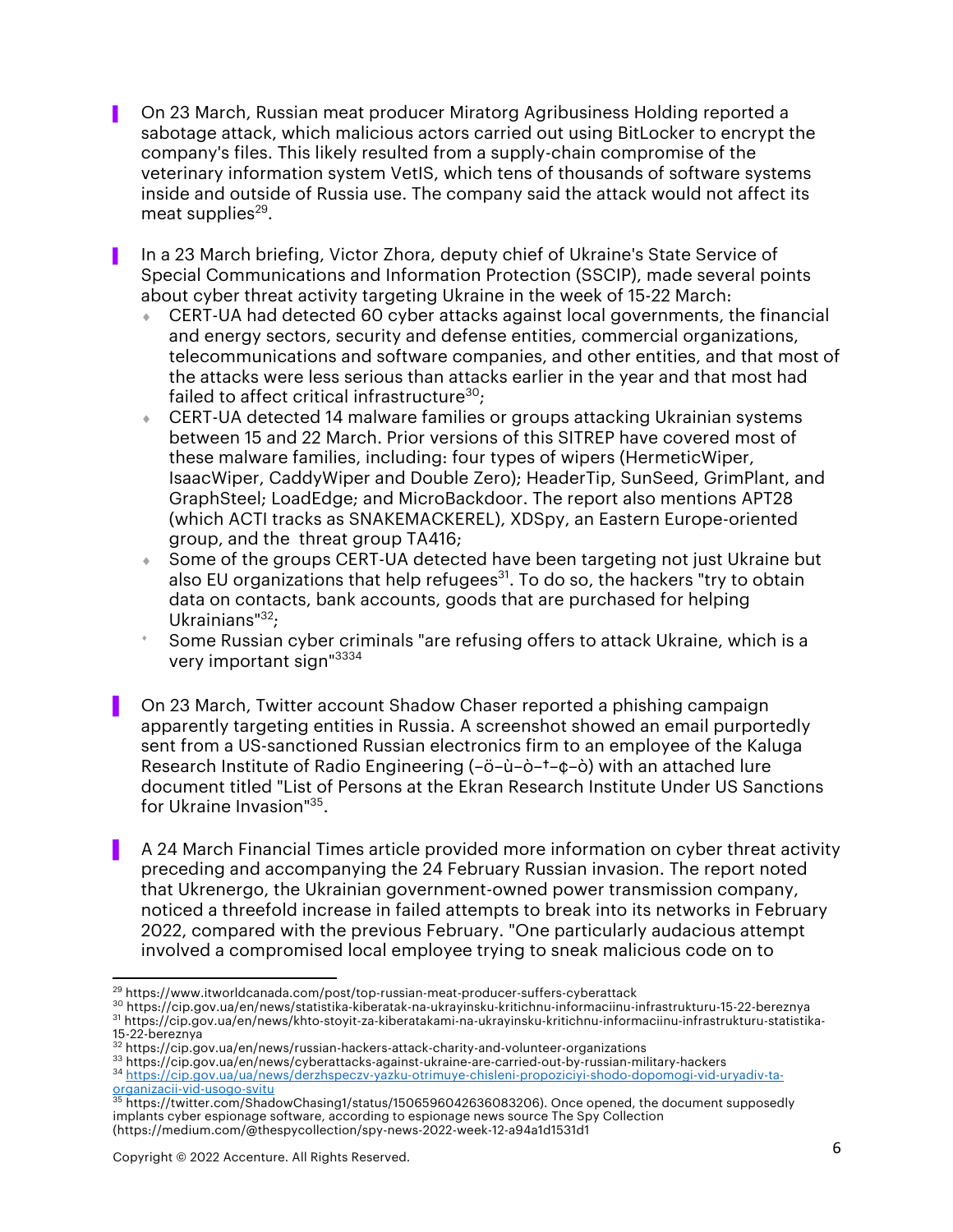company premises," the article stated. In addition, on February 24, not only did hackers target Viasat, but"some 100 highly skilled hackers from nearly a dozen groups with ties to Russia and Belarus" carried out attacks on IT infrastructure throughout Ukraine, according to National Security and Defense Council deputy secretary Serhii Demediuk, a former Ukrainian cyber police chief. Threat actors also targeted a Ukrainian financial institution on invasion day, and then targeted the same entity with wiper malware on 14 March, the article stated<sup>36</sup>.

- ▌ On 25 March, the Irish Mirror reported that cloud-based cybersecurity company Cyren had identified more than 100,000 fake donation emails originating from all over the globe and purporting to come from Ukraine. They also found fake charity scams on Twitter, Facebook, and YouTube. Most of these scams ask for cryptocurrency donations, according to the Irish Mirror<sup>37</sup>.
	- ▌ On 28 March, the Ukrainian Security Service announced that since the start of the war, it had shut down five bot farms that had been using over 100,000 inauthentic social media accounts to distribute demoralizing information to Ukrainians. The Service claimed Russian intelligence agencies instigated the operation<sup>38</sup>.
- On 28 March, CERT-UA reported on a phishing campaign involving a lure document purportedly about military losses in Ukraine, the Pseudosteel malware, and the exfiltration of files to an FTP server. 39
- ▌ On 28 March, Ukraine's largest fixed-line communications operator, the privately owned Ukrtelecom, reported its services were down nationwide due to a "powerful cyber attack of the enemy." Ukrtelecom's internet service, Facebook and Ukrtelecom's contact center faced disruptions, with connectivity "collapsing to 13% of pre-war levels." The director of NetBlocks told Forbes that the "gradual loss of connectivity" showed the incident was not the result of a physical cable cut or loss of electricity (https://forbes.com/sites/thomasbrewster/2022/03/28/huge-cyberattackon-ukrtelecom-biggest-since-russian-invasion-crashes-ukraine-telecom). Within five hours, SSSCIP reported it had "neutralized" the attack and that Ukrtelecom was temporarily restricting services to most private users to free up space for military use. Within 15 hours, Ukrtelecom was restoring connectivity to most users. 40
- On 29 March, the head of the SSSCIP, Yurii Shchyhol, claimed it was not possible to cut off Ukraine's internet connectivity by cutting fiber optic cables, as the country had worked to build backup fiber-optic networks, although Shchyhol provided few further details. 41
- ▌ On 30 March, CERT-UA warned of a phishing campaign targeting Ukrainian government employees with a lure document purportedly about wage arrears. A macro in the document runs the file "Base-Update.exe," which downloads a

<sup>36</sup> https://www.ft.com/content/20544951-2c98-4d47-842d-b34a246a564f

<sup>37</sup> https://www.irishmirror.ie/news/what-look-out-cyber-experts-26556320

<sup>38</sup> https://ssu.gov.ua/novyny/z-pochatku-viiny-sbu-likviduvala-5-vorozhykh-botoferm-potuzhnistiu-ponad-100-tysfeikovykh-akauntiv

<sup>39</sup> https://www.bleepingcomputer.com/news/security/ukraine-dismantles-5-disinformation-bot-farms-seizes-10-000-simcards/<br><sup>40</sup> https://venturebeat.com/2022/03/28/ukraine-says-major-cyberattack-against-telecom-has-been-neutralized/

<sup>41</sup> https://cip.gov.ua/ua/news/yurii-shigol-zv-yazok-v-ukrayini-nemozhlivo-vidklyuchiti-perebivshi-kabel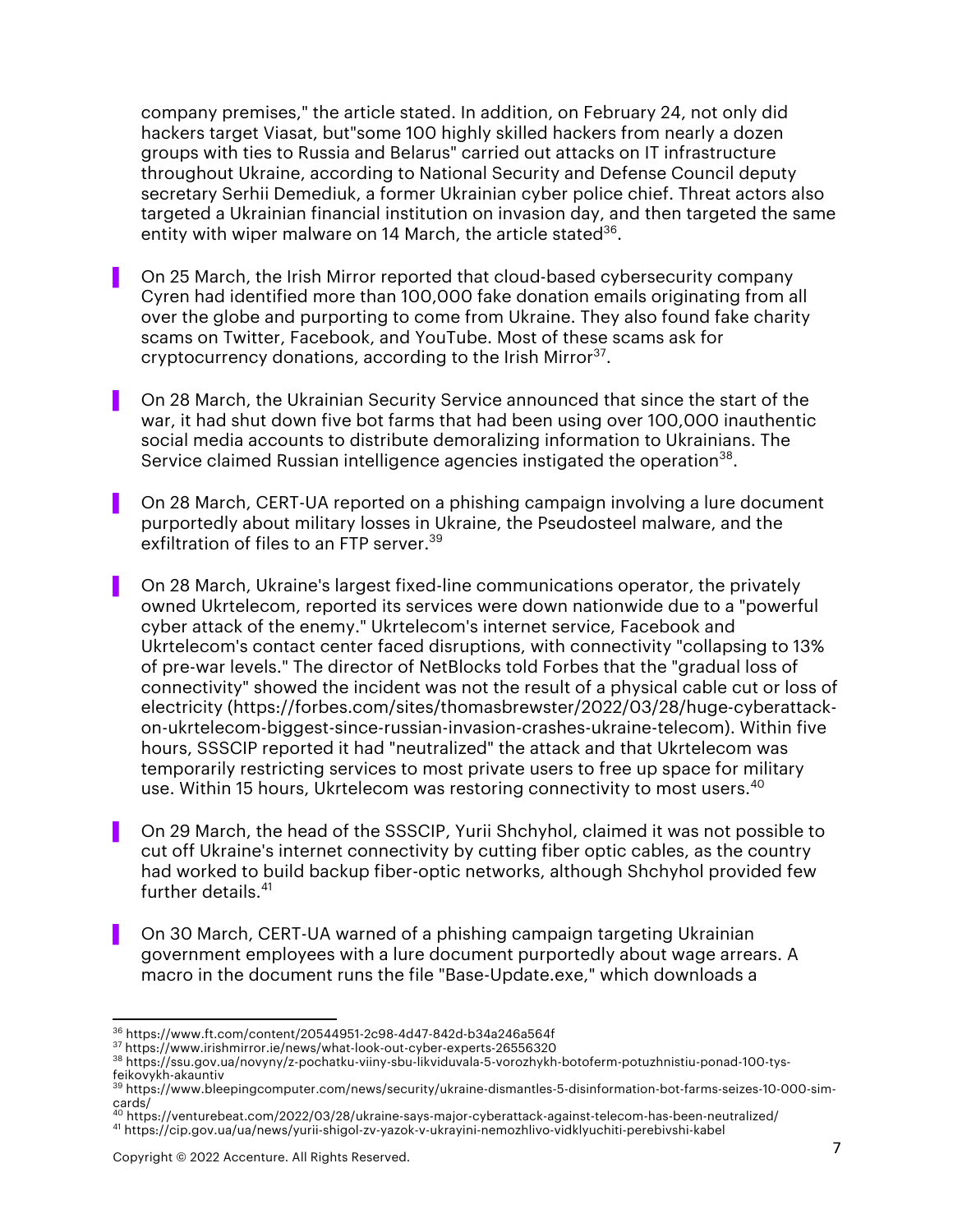bootloader that runs GraphSteel and GrimPlant malware. 42

▌ On 30 March, CERT-UA also warned of a phishing campaign targeting Ukrainians with a lure document purportedly from the Education Ministry, with an archived attachment that downloads MarsStealer, a program written in C/ASM and widely available on underground forums, which CERT-UA described as an alternative to Raccoon Stealer. The developers claim the code will not function in former-Soviet countries, but users can easily circumvent this restriction, thus enabling its use against Ukrainian targets, CERT-UA reported.<sup>43</sup>

#### Pro-Ukrainian and Pro-Russian Hacktivist Activities

The Ukrainian government has welcomed help from cyber volunteers and supported several initiatives: the "IT Army of Ukraine" to help protect Ukrainian systems and disable Russian websites; the "Cyber Front," to share information on vulnerabilities in Russian cyber defenses; and the "Internet Forces of Ukraine" to get realistic information to Russian citizens who are blocked from receiving it. These and other pro-Ukrainian hacktivist groups, posting on social media in association with the amorphous hacktivist collective Anonymous, have claimed to have breached numerous Russian websites and cyber assets.

Pro-Russian hacktivist groups have also claimed attacks on Ukrainian systems. The Twitter account @Cyberknow20 keeps a regularly updated chart of cyber threat groups on both sides. The latest edition, published on 12 March, which @Cyberknow20 published on 20 March, listed 51 pro-Ukrainian and 25 pro-Russian groups. 44

- On 10 March, transparency website DDoSecrets published 340,000 files of data that a hacker claimed to have stolen from a regional office of Russia's Internet watchdog, Roskomnadzor, as an act of information warfare. 45
- ▌ On 10 March, pro-Ukrainian hacktivist group Network Battalion 65 (NB65) leaked what it claimed was source code from Russian-owned Kaspersky Lab; however, many commentators pointed out that the data was easily available and not the result of a breach. 46
- ▌ On 11 March, NB65 acknowledged that its Kaspersky Lab leak had been merely a "troll" and promised they "will only be sharing legit drops from here on out." The group then offered leaked emails from a regional institute of the Russian Academy of Sciences. <sup>47</sup> On 1 March, NB65 had also claimed it would leak data from Roscosmos, the Russian state space agency. $^{48}$
- ▌ On 11 March, Russian defense firm Rostec (Russian Technologies) shut down its website briefly after what it described as a DDoS attack by "Ukrainian extremists". 49

<sup>&</sup>lt;sup>42</sup> https://cip.gov.ua/ua/news/sproba-vorozhikh-khakeriv-zavdati-podviinogo-udaru<br><sup>43</sup> https://cert.gov.ua/article/38606

<sup>43</sup> https://cert.gov.ua/article/38606 <sup>44</sup> https://twitter.com/Cyberknow20/status/1505526132481097728

<sup>45</sup> https://www.forbes.com/sites/thomasbrewster/2022/03/10/dddosecrets-in-the-russia-ukraine-information-war-

promises-a-huge-leak-of-data-stolen-from-the-kremlins-internet-censor <sup>46</sup> https://twitter.com/S0ufi4n3/status/1501851883882921987

<sup>47</sup> http://web.archive.org/web/20220313070149/<br>48 https://twitter.com/YourAnonTV/status/1498792639877074945

<sup>&</sup>lt;sup>49</sup> https://www.bleepingcomputer.com/news/security/russian-defense-firm-rostec-shuts-down-website-after-ddosattack/ and https://www.hackread.com/anonymous-hacks-roskomnadzor-russia-agency/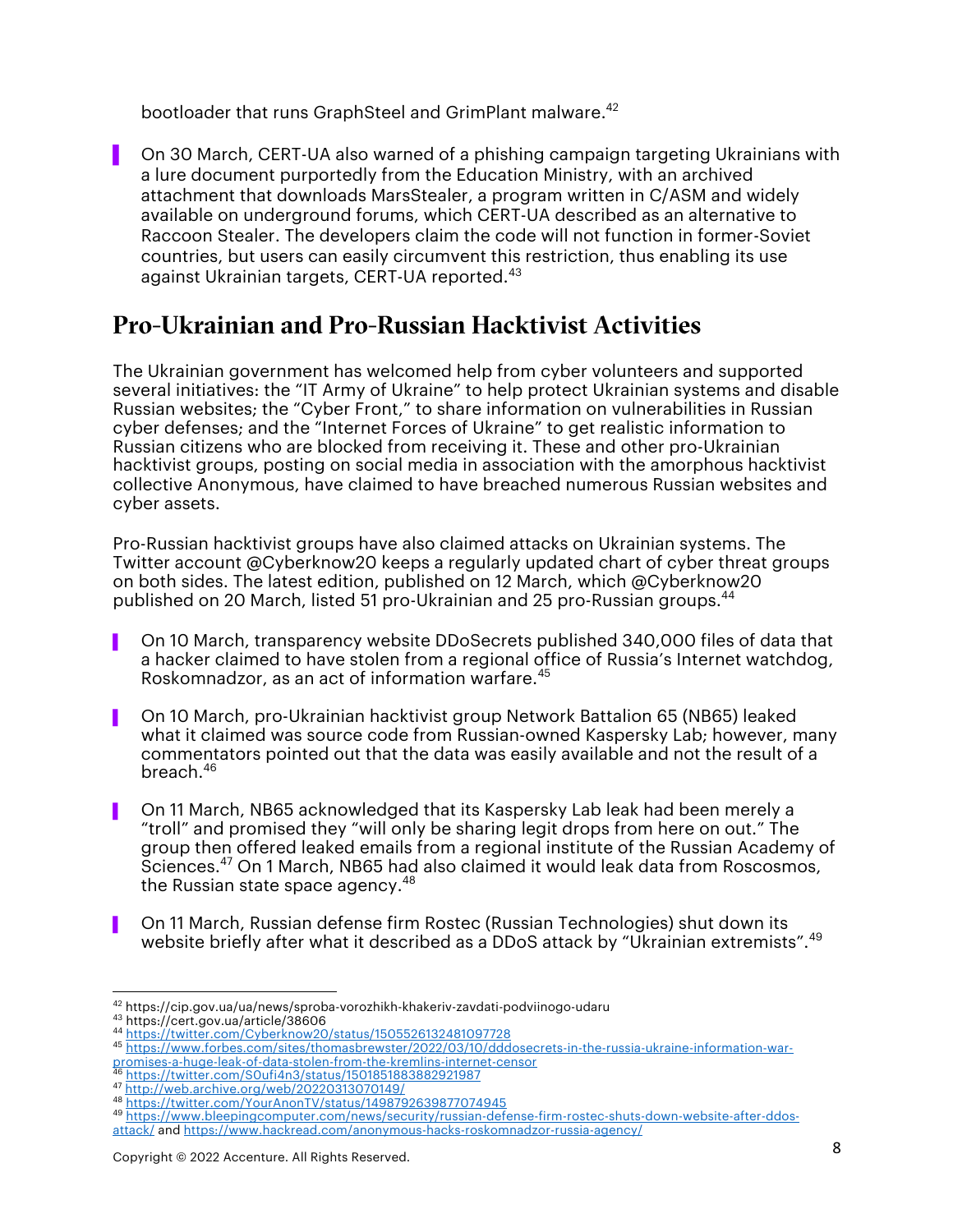- ▌ On 11 March, Russian telecom company Rostelecom's cybersecurity arm reported that between 1 and 10 March malicious actors had attacked Russian sites, having launched 1,100 DDoS attacks, primarily targeting the sites of government entities and secondarily targeting those of financial services providers and other businesses that Western countries have sanctioned, according to Reuters. 50
- ▌ On 11 March, Russia's National Coordination Centre for Computer Incidents (NKTsKI) warned of mass cyber attacks on web apps in Russia, including via JavaScript libraries, CSS frameworks, and plug-ins.<sup>51</sup>
- ▌ On 12 March, the BBC reported that a Norwegian citizen had set up a spam website to send 22 million emails condemning the war to Russian email addresses. 52
- ▌ On 13 March, #LeakTheAnalyst claimed it would release sensitive US military research data from research organization SRI International. <sup>53</sup> On 14 March, the same entity announced it was leaking information of job candidates for the UK Defense Ministry on its victim list.<sup>54</sup> The veracity of this claim is unclear.
	- As of late March 2022, LeakTheAnalyst remains highly active and continues to leak sensitive data. This entity has targeted Western and Ukrainian entities and does not feature any Russian organizations on its leak site; this suggests the entity is aligned with Russia, despite not stating a political motive.
- ▌ On 13 March, German officials reported that Anonymous-linked hackers had claimed to have stolen 20 terabytes of data from the German branch of Russian state oil company Rosneft. The company reportedly took its systems offline temporarily but Der Spiegel published that (translated): "this should not restrict the operation of the pipelines and refineries". 55
- On 14 March, Polish programming group @squad3o3 announced that its website, which it designed as a "voice of freedom" to allow anyone to spam random Russian entities with phone messages and emails $^{56}$ , had sent over 20 million messages. $^{57}$
- ▌ On 14 March, Twitter account @IAmMrGrey2 claimed to have stolen records from "the hospital exclusively treating Putin" and called on others to explore the stolen data for Putin's medical records. 58
- ▌ On 14 March, Ukrainian media reported that Ukraine's amateur "IT Army" had reached 300,000 members. 59
- ▌ On 15 March, the pro-Russian Xaknet team tweeted it would use "the most sophisticated methods" to target critical information infrastructure in Ukraine until they ceased hacker attacks against Russia: "we call on the fascists to accept their

<sup>50</sup> https://www.reuters.com/article/ukraine-crisis-russia-hack-idCNL5N2VE4EU<br><sup>51</sup> hxxps://www.securitylab[.]ru/news/530582.php

<sup>52</sup> https://www.bbc.com/news/technology-60697261

<sup>53&</sup>lt;br>https://twitter.com/S0ufi4n3/status/1503057681506095105/photo/1<br>https://twitter.com/darktracer\_int/status/1503378378555940864

<sup>55</sup> https://www.spiegel.de/netzwelt/web/bundeskriminalamt-ermittelt-hackerangriff-auf-rosneft-deutschland-a-74e3a53a-

https://twitter.com/AnonymousVideo/status/1503484842809438208

<sup>57</sup> https://twitter.com/squad3o3/status/1503428370306113536<br>58 https://twitter.com/IAmMrGrey2/status/1503396245477502980

<sup>59</sup> hxxps://tech.segodnya[.]ua/tech/v-ukrainskoy-kiberarmii-uzhe-300-tysyach-chelovek-kak-tuda-popast-i-chem-onizanimayutsya-1608837.html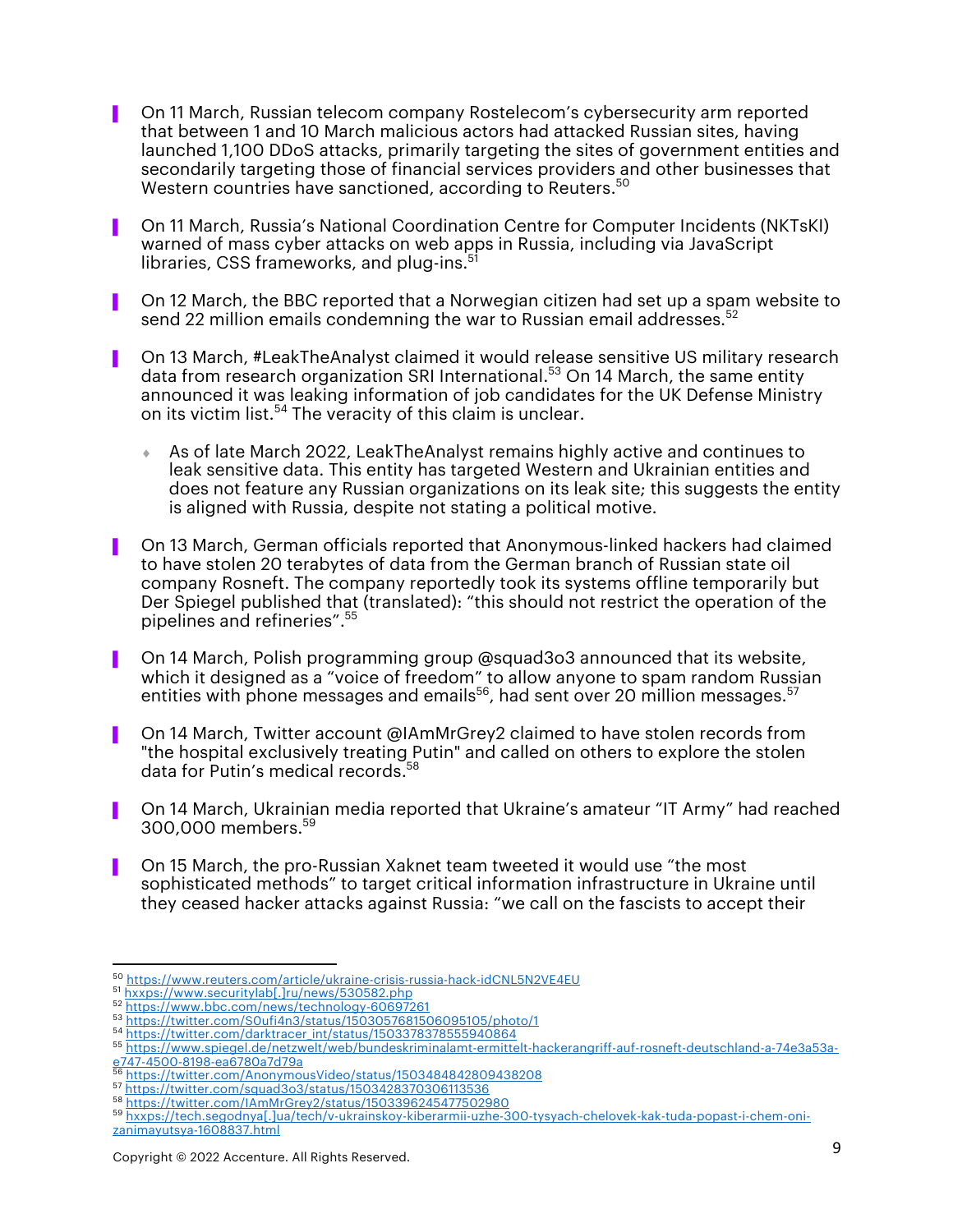defeat in cyber warfare". 60

- ▌ On 15 March, cloud-focused cybersecurity company Aqua reported on its research on cloud-based how-to guides and tool repositories for hacktivist attacks. About 40 percent of hacktivist packages in use related to DDoS attacks, while other hacktivist packages focused on blocking user networks from the conflict area. The researchers also saw defacement banners and sources connected with doxing (i.e., releasing personal information about a victim). Analyzing lists of suggested targets, they found 84 percent of the targets were associated with Russia-based IP addresses and only 16 percent with Ukraine-based addresses, suggesting that pro-Ukrainian, anti-Russian hacktivists were more active on these cloud repositories than pro-Russian ones.<sup>61</sup>
- ▌ On 15 March, the developer of the node-ipc networking tool released a "protestware" module called "peacenotwar" that came bundled with some versions of node-ipc and that overwrote Russia- and Belarus-based computer files with a heart emoji. Some GitHub users reacted negatively to the module release. According to Vice News: one wrote "You're a stain on the FOSS [free and open source software] community"; another one wrote: "You just destroyed your work, career and probably your online life". $62$ 
	- To guard Russian users against such "protestware," Sberbank urged Russians to turn off automatic software updates, according to Russian cybersecurity company Positive Technologies.<sup>63</sup>
- ▌ On 16 March, cybersecurity researcher Jeremiah Fowler reported that pro-Ukrainian hacktivist groups identifying with Anonymous have "proven to be a very capable group that has penetrated some high value targets, records and databases in the Russian Federation." Analyzing non-password-protected cloud-based datasets hosted on IP addresses in Russia, Fowler found the following: 64
	- $\bullet$  In many cases, hacktivists had deleted files and then defaced databases with phrases like "Glory to Ukraine" or "putin stop this war."
	- $\bullet$  They have used a script similar to the MeowBot wiper. They claimed to have disrupted targets including state oil company Gazprom, multiple state media outlets, and the control center of the Russian Space Agency.
	- $\bullet$  The hacktivists have accessed numerous databases containing sensitive personal data and secret keys. Depending on what the hacktivists do with this information, threat actors could use it in further cyber threat activity.
- ▌ As of 17 March, Russian websites that had experienced disruptions included the Ministry for Emergency Situations<sup>65</sup> and the Kremlin.<sup>66</sup> Leak victims include Russian

<sup>&</sup>lt;sup>60</sup> https://twitter.com/Cyberknow20/status/1503699552989167617<br><sup>61</sup> https://blog.aquasec.com/cloud-native-attacks-russia-ukraine

<sup>62</sup> https://www.vice.com/en/article/dypeek/open-source-sabotage-node-ipc-wipe-russia-belraus-computers

<sup>63</sup> https://twitter.com/iiyonite/status/1505122185886810114

<sup>64</sup> https://www.websiteplanet.com/blog/cyberwarfare-ukraine-anonymous/<br><sup>65</sup> hxxps://www.kommersant[.]ru/doc/5259896<br><sup>66</sup> https://twitter.com/YourAnonNews/status/1504104835242725379

Copyright © 2022 Accenture. All Rights Reserved. 10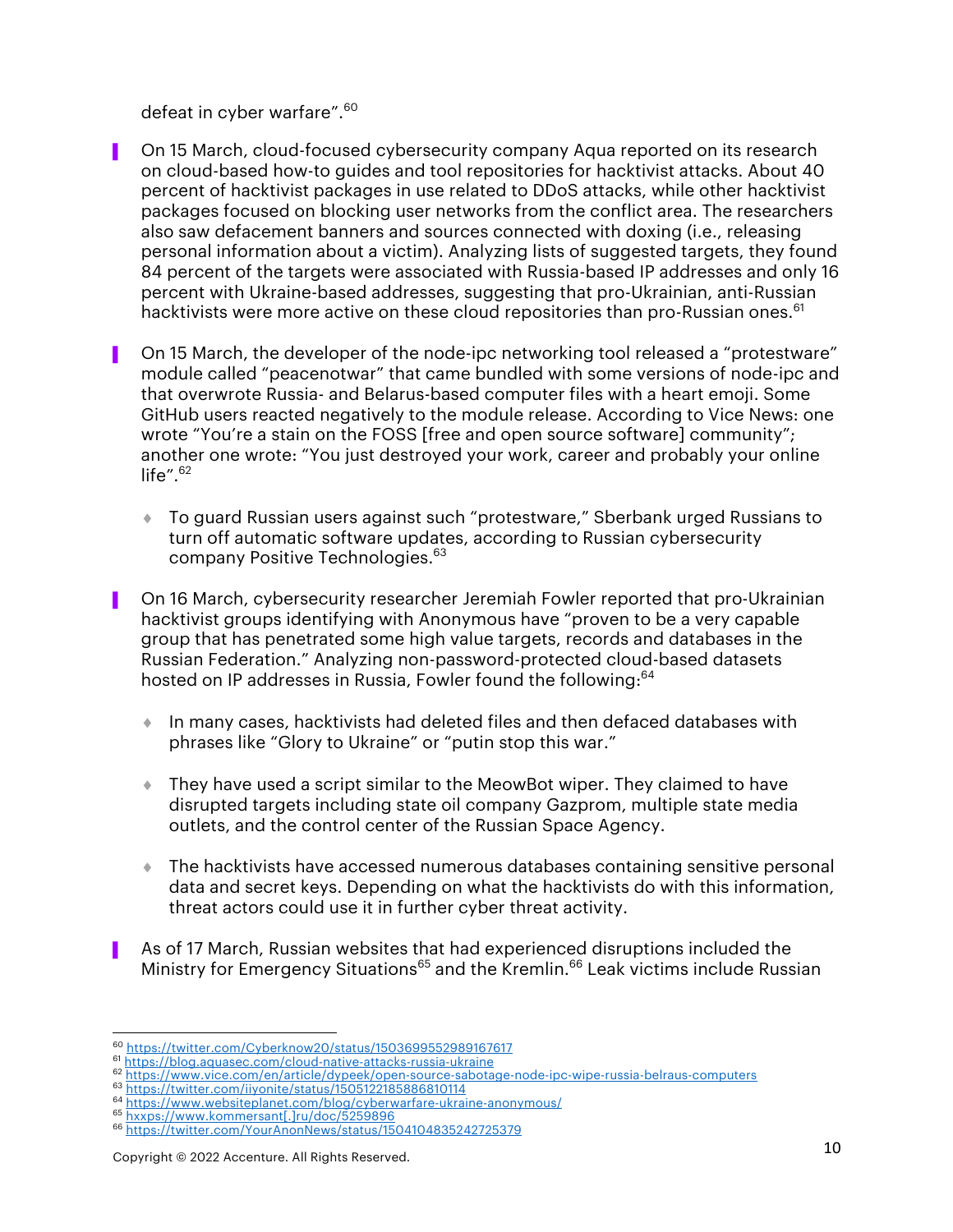state pipeline company Transneft.<sup>67</sup>

- ▌ From 19 to 21 March, pro-Ukrainian hacktivists claimed to have disrupted access to the city of Grodno, Belarus<sup>68</sup> and to Russian government targets, including:
	- $\bullet$  The Ministry of Foreign Affairs<sup>69</sup>
	- **The backend of the Foreign Intelligence Service's secure drop site on the TOR** anonymity service<sup>70</sup>
	- $\bullet$  The government of the Voronezh region<sup>71</sup>
	- $\bullet$  The Vologda Research Center of the Russian Academy of Sciences<sup>72</sup>
	- $\bullet$  The Joint Institute of Nuclear Research<sup>73</sup>
	- Russian weather agency Roshydromet<sup>74</sup>
	- $\triangle$  A Russian defense contractor<sup>75</sup>
- ▌ On 20 March, the BlueHornet | AgainstTheWest group (@Blue\_hornet), referring to the expected Russian blockage of YouTube, announced: "Our team will be working on an open-source software to bypass this block for regular citizens to use".<sup>76</sup>
- ▌ On 20 March, the BlueHornet | AgainstTheWest group also said it would leak a short list of high-ranking officers—"Plant managers, contracting officers, Program Managers etc." $-$ of the Nestlé company, $\frac{7}{7}$  which has faced criticism for continuing to do business in Russia.<sup>78</sup>
	- ◆ On 23 March, Nestlé said the data Anonymous leaked online was not secret information but rather some test data that Nestlé itself had accidentally leaked earlier. Nestlé also said it would stop selling certain products in Russia.<sup>79</sup>
	- ◆ On 30 March, the BlueHornet | AgainstTheWest group tweeted: "Starbucks has been breached yet again. Until Nestlé fully leave Russia, this will continue. P.S - Alibaba Cloud and it's [sic] customer data is being sorted out and will be posted on http://breached.co in due time. #FreeUkraine".<sup>80</sup>
- On 20 March, Anonymous tweeted: "We call on all companies that continue to operate in Russia by paying taxes to the budget of the Kremlin's criminal regime: Pull out of Russia! We give you 48 hours to reflect and withdraw from Russia or else you will be under our target!".<sup>81</sup>
	- ♦ On 24 March, Anonymous-affiliated groups claimed to have taken down the following websites of companies that continue to operate in Russia: auchan[.]ru, leroymerlin[.]ru, and decathlon[.]ru.<sup>82</sup> Both pro-Ukrainian and pro-Russian groups choose targets based on the so-called "Yale list" (so named because a Yale

<sup>67</sup> https://twitter.com/MikaelThalen/status/1504317329550704643<br>68 https://twitter.com/ Blue hornet/status/1505460977550118913

<sup>69</sup> https://twitter.com/BeeHiveCyberSec/status/1505264447106867201

<sup>70</sup> https://twitter.com/\_Blue\_hornet/status/1505162369223307264<br>71 https://twitter.com/\_Blue\_hornet/status/1505173866469117955

<sup>72</sup> https://twitter.com/\_Blue\_hornet/status/1505616461582188544

<sup>73</sup> https://twitter.com/\_Blue\_hornet/status/1505183938544914433<br>74 https://twitter.com/S0ufi4n3/status/1505945517557231620

<sup>75</sup> https://twitter.com/AlvieriD/status/1505569186457669633

<sup>&</sup>lt;sup>76</sup> https://web.archive.org/web/20220320132156/https://twitter.com/\_Blue\_hornet/status/1505534912044179457\_<br><sup>77</sup> https://twitter.com/\_Blue\_hornet/status/1505641356026429442\_<br><sup>78</sup> https://fortune.com/2022/03/18/nestle-russ

<sup>&</sup>lt;sup>79</sup> https://www.theregister.com/2022/03/23/nestle\_russia\_anonymous/

<sup>80</sup> https://twitter.com/\_Blue\_hornet/status/1509023279209721861<br><sup>81</sup> https://twitter.com/YourAnonTV/status/1505679705797713927

<sup>82</sup> https://twitter.com/YourAnonTV/status/1506776596157370369?cxt=HHwWgsConZfVkukpAAAA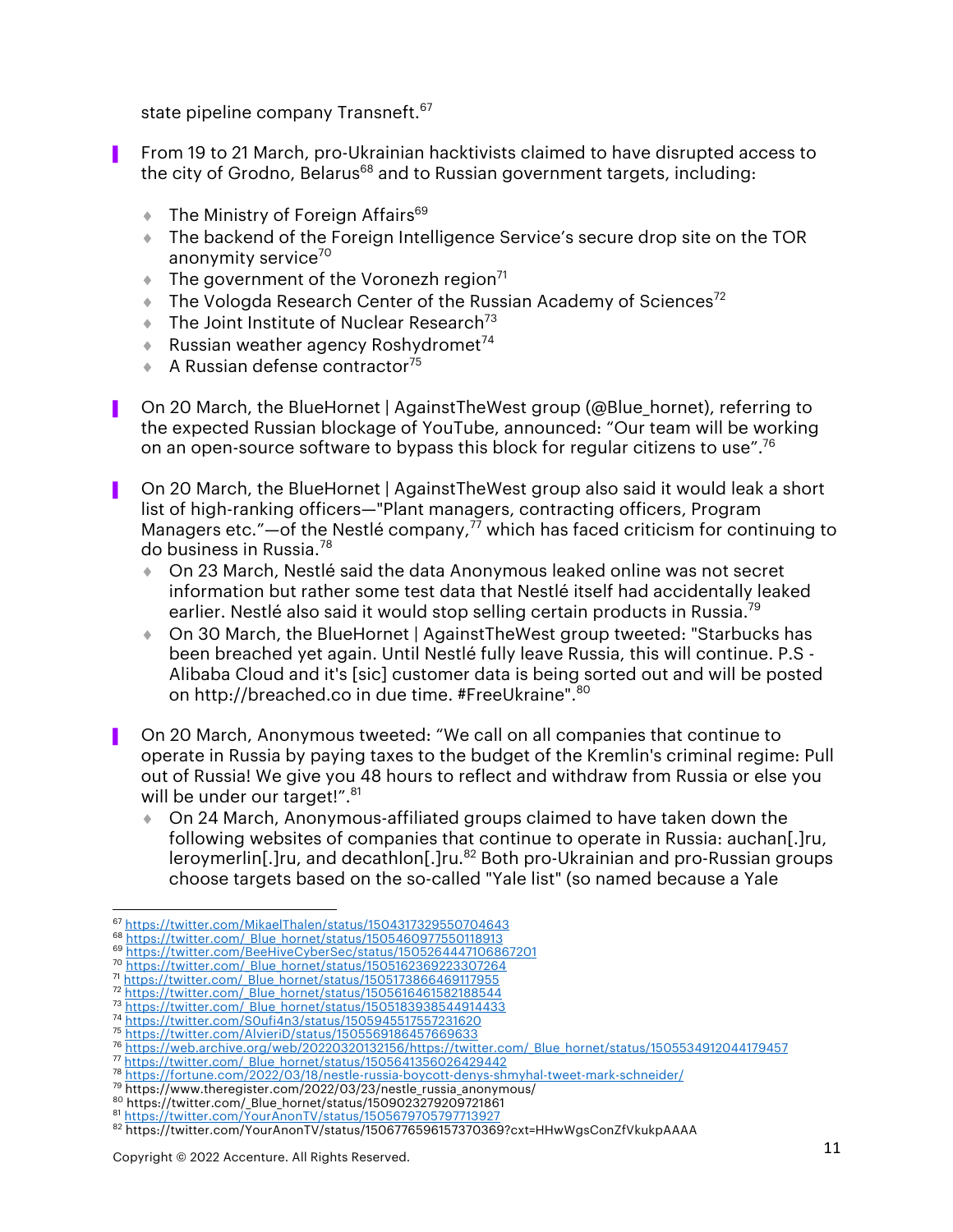professor created it<sup>83</sup> of companies that have either pulled out of Russia or stayed in the country.

- ▌ On 20 March, Belarusian opposition media source Nexta tweeted that someone had breached the official group page of VK (VKontakte), a social media outlet popular in Russia, on the VKontakte platform, and published a manifesto denouncing Russia's invasion of Ukraine. It also warned that (translated) "VKontakte is breached. All personal data, posts, and communications of users have been downloaded and transferred to competent agencies. Any message you write expressing support of the Russian occupiers, or with the letter "Z" in your avatar, will be interpreted as a crime without a statute of limitations. Then you will be declared wanted by Interpol and arrested in any country of the world".<sup>84</sup> The Russian-language text was full of misspellings as well as diacritical marks vaguely resembling those of the Czech language. The document might be a satire, spoof, or false-flag incident.
- ▌ On 21 March, someone allegedly affiliated with Anonymous tweeted: "#DoomSec will be leaking some very juicy intel. I want to allow the Ukrainian military a chance to look it all over - I think the coordinates may be quite helpful to them".<sup>85</sup> The #DoomSec activists have also leaked what they claim is information on Russian military communications.<sup>86</sup>
- ▌ On 21 March, International Business Times in Australia reported that an Anonymousaffiliated group said it had hijacked printers in Russia to print over 100,000 copies of "anti-propaganda and tor installation instructions".<sup>87</sup> Based on a screenshot of the Russian-language manifesto, ACTI assesses the authors are not native Russian speakers, though the writing errors are not as obvious as those in the alleged VKontakte defacement described above.
- ▌ On 23 March, Balkan Insight reported that hackers breached the website of Croatian daily Slobodna Dalmacija and replaced its older articles with pro-Russian propaganda. 88
- ▌ On 24 March, Anonymous-affiliated hackers claimed to have breached the Central Bank of Russia and claimed it would release 35,000 stolen documents containing "secret agreements" within 48 hours of the breach.<sup>89</sup>
	- ◆ On 25 March, Anonymous-linked hackers published 28 GB of data they allegedly stole from the Central Bank of Russia; this data included internal data on bank agreements, correspondence, money transfers, overseas agents, and trading partners. The transparency activist group DDoSecrets also posted the data.<sup>90</sup> DDoSecrets' co-founder tweeted, "Russian speakers should organize (while taking proper steps for OPSEC and anonymity, when needed!) to help sort and translate all the leaked material coming out".<sup>91</sup> However, Russian state media agency RIA

85 https://twitter.com/DeepNetAnon/status/1505815819611123712<br>86 https://twitter.com/DeepNetAnon/status/1505815819611123712

- 87 https://www.ibtimes.com.au/anonymous-strikes-russia-printer-attack-disrupts-kremlins-propaganda-1802456
- <sup>88</sup> https://balkaninsight.com/2022/03/23/hackers-attack-croatian-daily-post-kremlin-propaganda/
- 89 https://twitter.com/YourAnonTV/status/1506769001040551937<br><sup>90</sup> https://twitter.com/YourAnonTV/status/1507427538745896966
- 

<sup>&</sup>lt;sup>83</sup> https://www.cnbc.com/2022/03/09/ukraine-war-news-us-companies-on-yale-list-suspend-russia-business.html<br><sup>84</sup> https://twitt<u>er.com/nexta\_tv/status/1505613701436559366</u>

<sup>91</sup> https://twitter.com/NatSecGeek/status/1508122259927539713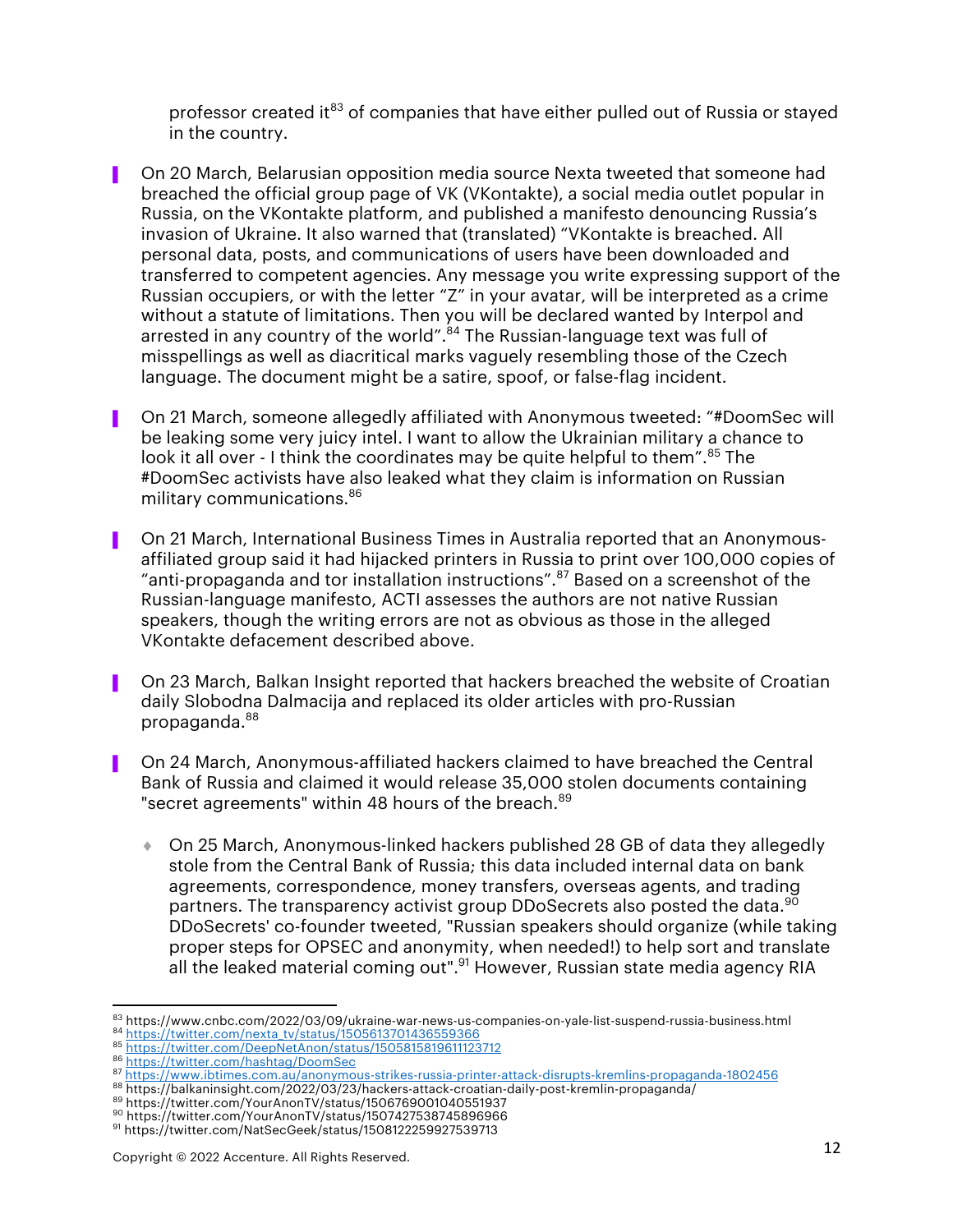Novosti said it analyzed the "leaked" data and found it all predated 2018 and was publicly available on the Central Bank's site. $92$ 

- ▌ On 25 March, pro-Ukrainian hacktivist group Network Battalion 65 claimed to have breached the All-Russian State Television and Radio Broadcasting Company (VGTRK) and that it would release 870 GB of data.<sup>93</sup>
- ▌ On 26 March, the pro-Russian Killnet group reportedly threatened cyber attacks on the Polish government if Poland were to introduce peacekeepers into Ukraine. Killnet claimed to have carried out a warning attack on the National Bank of Poland.<sup>94</sup> In early March, Killnet had launched a "KillNet Botnet DDoS" service.<sup>95</sup>
- ▌ On 27 March, Anonymous-affiliated Twitter account @DepaixPorteur tweeted, "We have created a new site to host our upcoming leaks + future Anonymous leaks. We also hacked Rostproekt emails as a treat to celebrate the new site & to hold you over while waiting for the upcoming dump(s)," according to Security Affairs.<sup>96</sup> A screenshot showed the name of the new leak site: anonymousleaks[.]xyz. Another screenshot showed that data from Rostproekt, a Russian construction company, had also appeared on the DDoSecrets transparency website. Security Affairs also reported, DDoSecrets additionally published data that Anonymous-affiliated hacktivists claimed to have stolen from Mashoil, a Russian petroleum services company. International Business Times reporters said they had conversed with Anonymous actors, who had "hinted that 'one guy did say he might've found malware sent to FSB [Federal Security Service of the Russian Federation] agents'".97
- ▌ On 28 March, Ukraine's main military investigative service published a list titled "FSB Employees Participating in Criminal Activity of the Aggressor Country in Europe" and subtitled "List of FSB Employees Registered at the address ul. Bolshaya Lubyanka, Moscow" (hxxps://gur.gov[.]ua/content/sotrudnyky-fsb-rossyy-uchastvuiushchye-vprestupnoi-deiatelnosty-stranyahressora-na-terrytoryy-evropy.html). It is unclear whether the list of 620 people came from proprietary sources or publicly available address books. The title appears to align with the theme of a recent Financial Times article about a rise in Russian spying activity in Europe.<sup>98</sup> Hacktivists or law enforcement agencies in various countries could potentially use the published personal information to target these FSB employees.
- ▌ On 28 March, Bleeping Computer reported that pro-Russian actors are inserting malware into secretly compromised WordPress sites, which then causes the browsers of site visitors to conduct DDoS attacks against pro-Ukrainian websites. Conversely, at least one pro-Ukrainian site is openly using visitors' browsers to conduct DDoS attacks against Russian websites.<sup>99</sup>

 $^{92}$  hxxps://ria[.]ru/20220328/khakery-1780504316.html<br><sup>93</sup> https://twitter.com/xxNB65/status/1507456443385266179

<sup>94</sup> hxxps://newizv[.]ru/news/society/26-03-2022/hakery-killnet-predupredili-polshu-o-posledstviyah-vvoda-mirotvortsev-

v-ukrainu<br><sup>95</sup> https://blog.checkpoint.com/2022/03/03/hacktivism-in-the-russia-ukraine-war-questionable-claims-and-credits-war/ <sup>96</sup> https://securityaffairs.co/wordpress/129576/hacktivism/anonymous-huge-data-dump.html

 $\frac{97}{2}$ https://www.ibtimes.com/anonymous-starts-huge-data-dump-will-blow-russia-away-leaks-rostproekt-emails-3452789<br><sup>98</sup> https://www.ft.com/content/bd74a542-3ce3-44de-a93a-36dc5929912b

<sup>99</sup> https://www.bleepingcomputer.com/news/security/hacked-wordpress-sites-force-visitors-to-ddos-ukrainian-targets/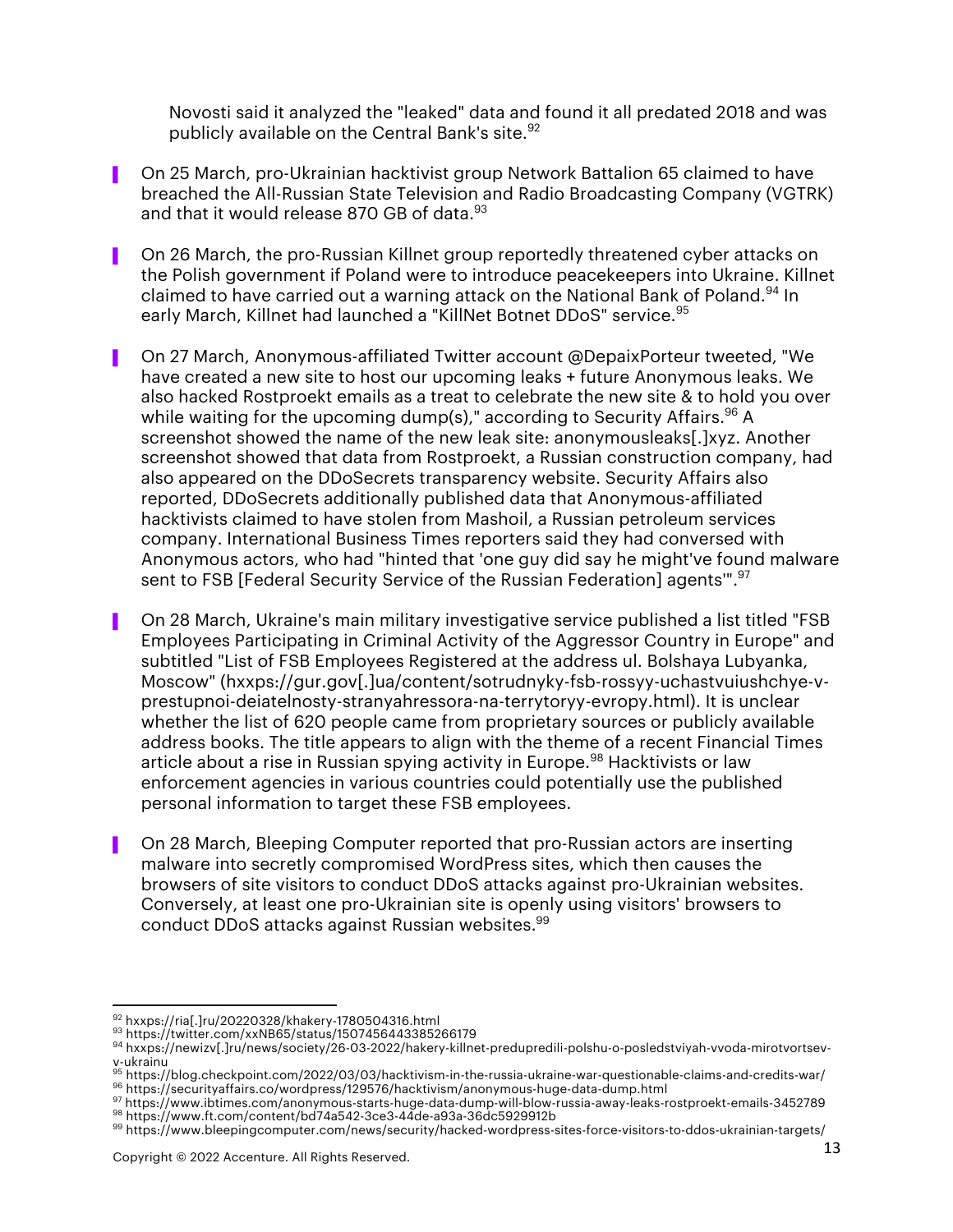- ▌ According to a 29 March article by Russian state news agency RIA Novosti, Russia's Foreign Ministry described the hacktivist activities against Russia as a "cyberwar" that the US and its allies initiated, complete with "cyber-mercenaries" whose activities "often border on open terrorism."<sup>100</sup> The article claimed that US- and NATO-trained Ukrainian special cyber forces are attacking Russia, as are "anonymous hackers and provocateurs, acting on orders from the Western overseers of the Kyiv regime."
- ▌ On 30 March, Le Monde published an investigation of massive troll farms that spread pro-Russian propaganda and disinformation to French-speaking audiences.101

### Cyber-related Events in Other Countries

Numerous disruptive attacks have occurred in countries outside Russia, Ukraine, and Belarus in the weeks after the invasion and after countries imposed sanctions on Russia. In many of these cases, circumstantial evidence suggests, but does not prove, a possible link to the Russia-Ukraine conflict.

ACTI's database of ransomware incidents—based largely on postings from ransomware actors' data leak sites and insights gained from Accenture Security's CIFR team  $$ showed 105 ransomware incidents between 16 February and 15 March. About these incidents, ACTI notes that:

- ▌ The top three attacker groups were Conti (with 39 incidents), LockBit 2.0 (31 incidents), and AlphV (14 incidents).
- The top three industries threat groups have targeted were manufacturing (23) incidents), financial services (12 incidents), and wholesale (11 incidents).
- ▌ The top four countries threat actors have targeted were the US (42 incidents), Germany (7 incidents), the UK (6 incidents), and Canada (6 incidents).

The totals represent a decrease from the period of 15 January-15 February, which saw 143 incidents, dominated by LockBit 2.0, which was responsible for 50 incidents.

The business sectors in which the targets reside generally align with those of past financially motivated ransomware activity; most of the named victims do not relate to the Russia-Ukraine conflict in an obvious way, despite some ransomware actors' declarations of support for one side or another.<sup>102</sup>

Specific cyber-related events in countries other than Ukraine, Russia, and Belarus include the following:

During 6-10 March, Finnish aircraft reported increased GPS jamming near the Russian border.<sup>103</sup> In January, Israeli pilots reported GPS spoofing from the Russian airbase at

<sup>&</sup>lt;sup>100</sup> hxxps://ria[.]ru/20220329/kiberoperatsiya-1780638325.html<br><sup>101</sup> https://www.lemonde.fr/les-decodeurs/article/2022/03/30/guerre-en-ukraine-sur-les-reseaux-sociaux-ces-comptesen-francais-qui-relaient-la-propagande-du-kremlin\_6119724\_4355770.html

<sup>102</sup> https://acn-marketing-blog.accenture.com/wp-content/uploads/2022/03/UPDATED-ACTI-Global-Incident-Report-Ideological-Divide-Blog-14MARCH22.pdf

<sup>103</sup> https://www.gpsworld.com/finnish-airline-finds-gps-interference-near-russian-border/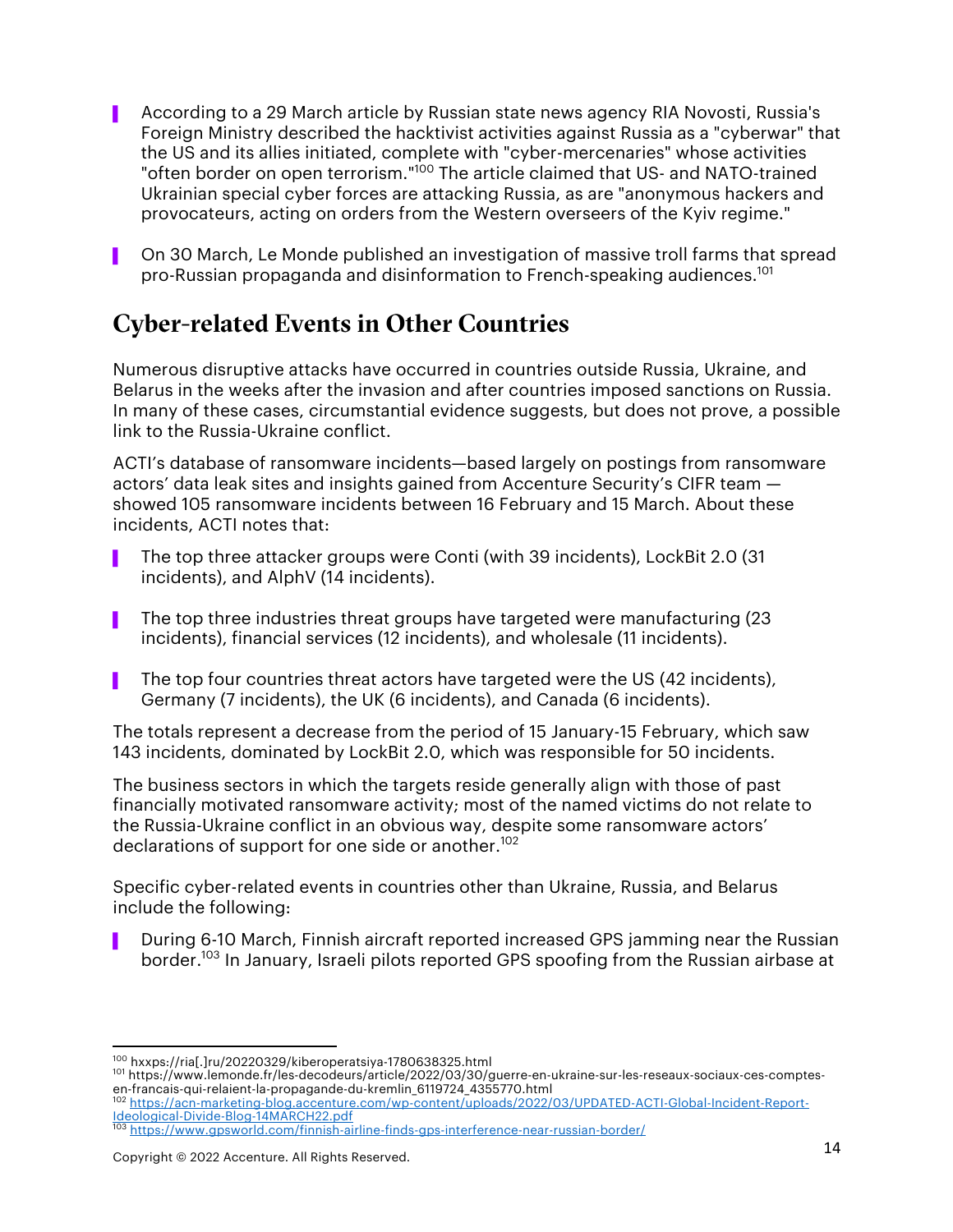Khmeimim in Syria. 104

- ▌ On 7 March, Spain's National Intelligence Center (CNI) reported that the Spanish government had intercepted Russian plans to carry out a cyberattack on Spain's State Employment Service (SEPE). The CNI said Russia counted Spain among its main enemies because of Spain's prominence in the NATO presence protecting the Baltic states. SEPE had suffered two cyberattacks in 2021, in which Spanish intelligence suspected Russia. In previous days, the Spanish government had put numerous agencies and sites, including embassies, the Social Security administration, and the Nuclear Security Council on high alert in anticipation of cyber attacks. The Spanish government also ordered public employees to shut down and disconnect devices as a security measure. Other recommendations included shutting down remote computers daily, performing security updates at night, issuing new passwords, exercising caution with emails, minimizing connections to the internet, using secure passwords, and updating all systems. 105
- ▌ As SITREP Version 8.1 mentioned, on 8 March, Germany's Federal Office for Information Security (BSI) intelligence service had warned of the threat of an imminent cyber attack<sup>106</sup> on high-value German targets such as military or energyrelated entities.
- On 9 March, the US Cybersecurity and Infrastructure Security Agency (CISA) updated its Conti ransomware alert with indicators of compromise (IOCs) consisting of close to 100 malicious domain names the group uses.<sup>107</sup>
- The Lapsus\$ (a.k.a. Lapsus and Lapsu\$) extortion gang's Telegram channel, which is also its leak site, features numerous dramatic postings from the second week of March 2022. These include the following:
	- ¨ A 10 March posting seeking to recruit insiders at telecommunications and video game companies. 108
	- ¨ An 11 March posting ACTI observed on Lapsus\$'s insider chat, in which someone claiming to be a former telecommunications call center employee stated that the company had bad security.
	- $\bullet$  An 11 March posting seemingly claiming responsibility for the breach of French video game company Ubisoft. The company admitted an incident had temporarily disrupted some games, systems, and services but had apparently not resulted in unauthorized access to players' personal information. 109

<sup>105</sup> https://www.abc.es/economia/abci-administracion-pone-alerta-funcionarios-riesgo-ciberataque-202202281200\_noticia.html and https://www.elconfidencialdigital.com/articulo/seguridad/alerta-gobierno-indicios-

<sup>104</sup> https://www.middleeastmonitor.com/20220201-russia-refuses-israeli-demand-to-stop-jamming-gps-of-flights-into-telaviv/

ciberataque-rusia-que-espana-pueda-pagar-millones-parados/20220303135135359167.html <sup>106</sup> https://www.spiegel.de/netzwelt/warnung-der-bundesregierung-cyberangriff-auf-deutsche-hochwertziele-koennte-

schon-bald-starten-a-3d80a9a1-7558-4fd4-873b-070fd6ceec0f<br>schon-bald-starten-a-3d80a9a1-7558-4fd4-873b-070fd6ceec0f<br><sup>107</sup> https://www.bleepingcomputer.com/news/security/cisa-updates-conti- ransomware-alert-with-nearly-100-

names/<br><sup>108</sup> https://twitter.com/S0ufi4n3/status/1502032449643192325

<sup>109</sup> https://www.msn.com/en-us/entertainment/gaming/ubisoft-says-it-experienced-a-e2-80-98cyber-security-incidente2-80-99/ar-AAUWMgW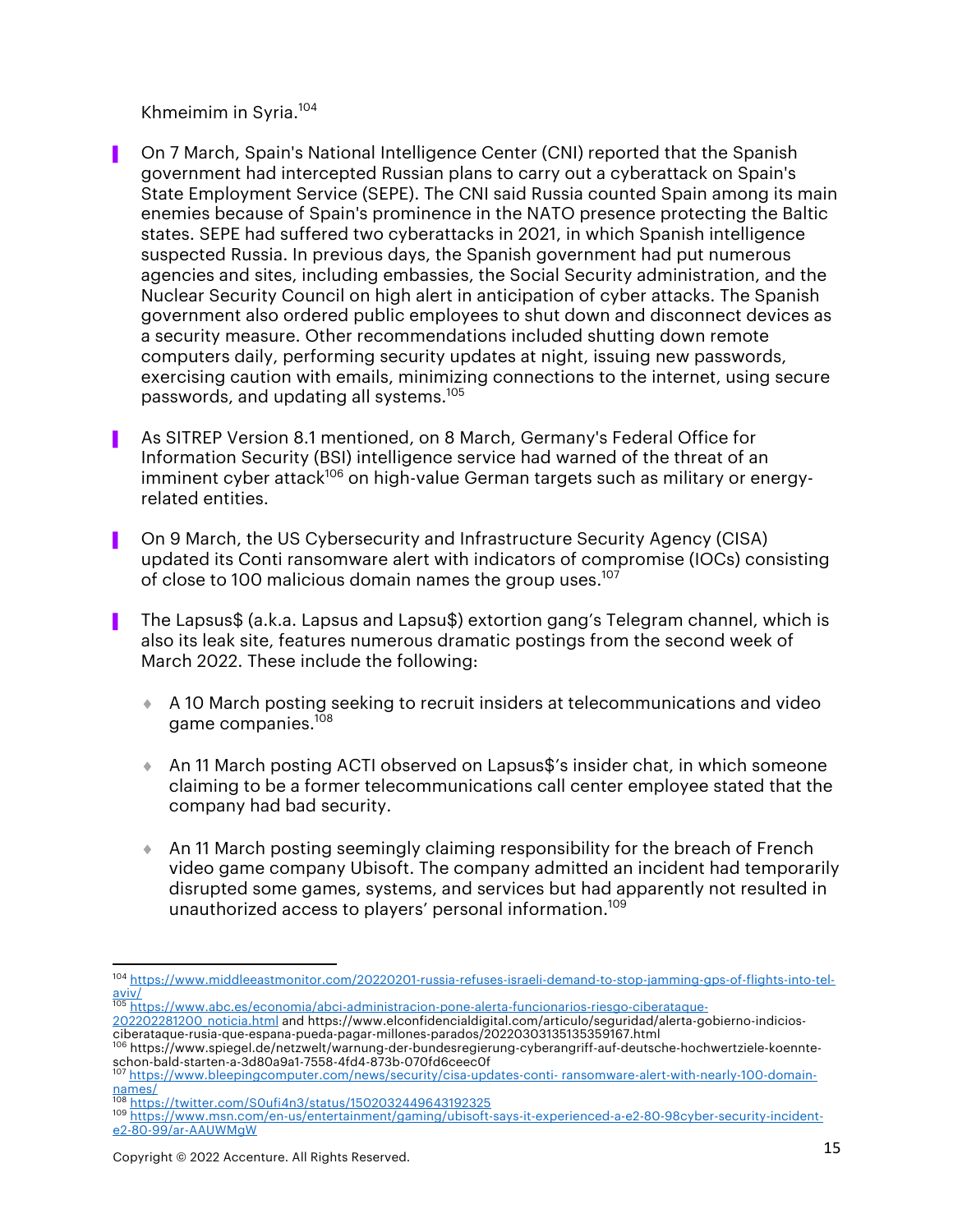- $\triangle$  A 14 March posting that ACTI observed, announcing the winner of a "poll" the Lapsus\$ gang had held to choose the next leak victim. The group wrote: "What should we leak next? Vodafone winner. We work to ready the data to leak." They then posted a link to a Telegram channel called "t[.]me/saudechat."
- ¨ Additionally, on 8 March, the Lapsus\$ group posted on Twitter, seemingly taking credit for that day's disruptions at Spotify and Discord, but deleted the tweet almost immediately, according to researcher Soufiane Tahiri.<sup>110</sup>
- ◆ As previously reported, Lapsus\$ had leaked Samsung data on 7 March and had breached US-based graphic processor company Nvidia on 28 February. Besides Samsung and Nvidia, Lapsus\$ has also breached Brazilian and Portuguese government and media entities, raising questions about the group's origin and motives. 111
- $\triangleq$  According to a dox (i.e., a release of personal information) from March 7<sup>112</sup>, at least one Lapsus\$ member is a UK-based teenager.

▌ On 10 March, the German corporate network of Japan-based Denso, a supplier of power train systems, hybrid vehicle components, and fuel injectors for multiple automotive companies, detected an unauthorized access.

- ¨ On 13 March, extortion group "Pandora" posted a threat to leak 1.4 terabytes worth of data on 16 March. Bleeping Computer reported seeing a sample of leaked Denso data, including purchase orders, emails, and technical schematics (https://www.bleepingcomputer.com/news/security/automotive-giant-denso-hitby-new-pandora- ransomware-gang/). The Pandora malware is derived from Babuk malware code, which the Pandora developers may have obtained via a September 2021 source code leak.<sup>113</sup>
- **Previous attacks on Toyota and Volvo had led to suspicions of connections** between the attacks and Japan's and Sweden's support for Ukraine<sup>114</sup>.
- ▌ On 11 March, Ireland's National Cyber Security Center informed the Kerry County Council it had observed "suspicious activity / potential for cyber-attack on our email / IT system arising from traffic from Russian IP Addresses and certain domains / subdomains," according to The Kerryman. 115
- ▌ On 11 March, Bridgestone Americas confirmed it had suffered a ransomware attack. The LockBit ransomware group has indeed leaked data belonging to Bridgestone. 116 LockBit actors had previously vowed to leak data from anti-Russian countries and

<sup>110</sup> https://twitter.com/S0ufi4n3/status/1501269430025826311

<sup>111</sup> https://www.wired.com/story/lapsus-hacking-group-extortion-nvidia-samsung/<br>112 hxxps://doxbin[.]com/upload/white

<sup>113</sup> https://twitter.com/BleepinComputer/status/1503388889007939586

<sup>114</sup> https://www.cnn.com/2022/03/01/business/toyota-japan-cyberattack-production-restarts-intl-hnk/index.html, SITREP version 8.1

<sup>115</sup> https://www.independent.ie/regionals/kerryman/news/kerry-county-council-on-cyber-attack-alert- over-suspiciousrussian-online-activity-41439254.html <sup>116</sup> https://www.bleepingcomputer.com/news/security/bridgestone-americas-confirms-ransomware- attack-lockbit-leaks-

data/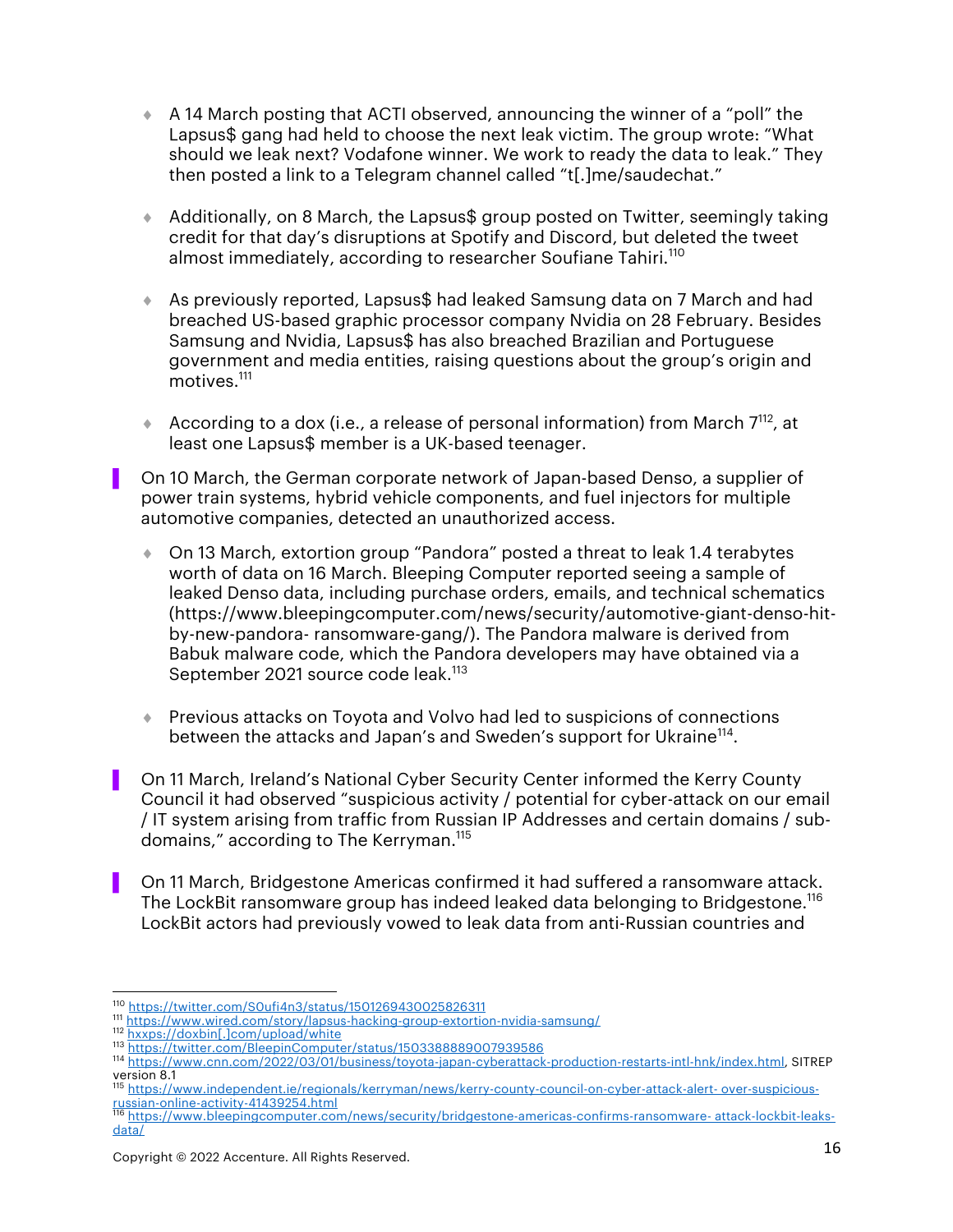entities.<sup>117</sup>

- On 11 March, Reuters published new information on the crippling of KA-SAT, a European subsidiary of satellite Internet provider Viasat, on 24 February, the day Russia invaded Ukraine.<sup>118</sup> According to Reuters, analysts for the US National Security Agency (NSA), the French government cybersecurity organization Agence nationale de la sécurité des systèmes d'information (ANSSI), and Ukrainian intelligence services are assessing whether Russian- state-backed hackers carried out the attack in an attempt to sever communications on the eve of the invasion. KA-SAT provides connectivity to Ukrainian military and police units, and parent company Viasat acts as a defense contractor for the US and several of its allies. A Viasat official has cited a "misconfiguration in the 'management section'" of KA-SAT's network that threat actors abused to gain remote access to modems.
	- ◆ Spanish security researcher Ruben Santamarta hypothesized that Viasat's words about a misconfigured "management section" means "the attackers likely managed to compromise/spoof a Ground Station…specifically the 'Element Management' section…to issue a command by abusing a legitimate control protocol (probably TR-069) that deployed a malicious firmware update to the terminals…this could have been performed using well-known attacks involving VLANs". 119
	- On 15 March, NetBlocks reported that KA-SAT's network "remains heavily impacted," 18 days after the 24 February cyber attack. <sup>120</sup> On 15 March a Ukrainian official admitted for the first time that the Viasat breach caused a "huge loss" to Ukrainian communications. German wind operator Enercon, one of the first KA-SAT customers to report the outage, noted on 15 March that "85% of its modems were still offline" and that it would take weeks to recover. 121
	- On 12 March, the French School of Civil Aviation fell victim to Hive ransomware.<sup>122</sup> The threat actors using the ransomware initially demanded US\$1.2 million in bitcoin; then, on 20 March, they raised the demand to US\$2 million. Other Hive victims during the Ukraine crisis include the Romanian petrol company mentioned in an earlier version of this report (published on 10 March).
- On 14 March, Russian Deputy Foreign Minister Oleg Syromolotov said in an interview that the stalled Russian-US dialogue on cybersecurity could resume, provided that the US observe conditions Putin set in a September 2020 speech.<sup>123</sup> Putin's September 2020 speech had demanded that the US not "intervene" in Russian

<sup>117</sup> https://acn-marketing-blog.accenture.com/wp- content/uploads/2022/03/UPDATED-ACTI-Global-Incident-Report-

https://www.reuters.com/world/europe/exclusive-us-spy-agency-probes-sabotage-satellite-internet-during-russian-2022-03-11/

<sup>&</sup>lt;sup>119</sup> https://www.reversemode.com/2022/03/satcom-terminals-under-attack-in-europe.html<br><sup>120</sup> https://twitter.com/netblocks/status/1503791987161505801

<sup>121</sup> https://www.reuters.com/world/satellite-outage-caused-huge-loss-communications-wars-outset-ukrainian-official-<br>2022-03-15/

<sup>2022-03-15/</sup> <sup>122</sup> https://www.lemagit.fr/actualites/252514685/LEcole-Nationale-de-lAviation-Civile-paralysee-par-une-cyberattaque <sup>123</sup> hxxps://tass[.]ru/politika/14063755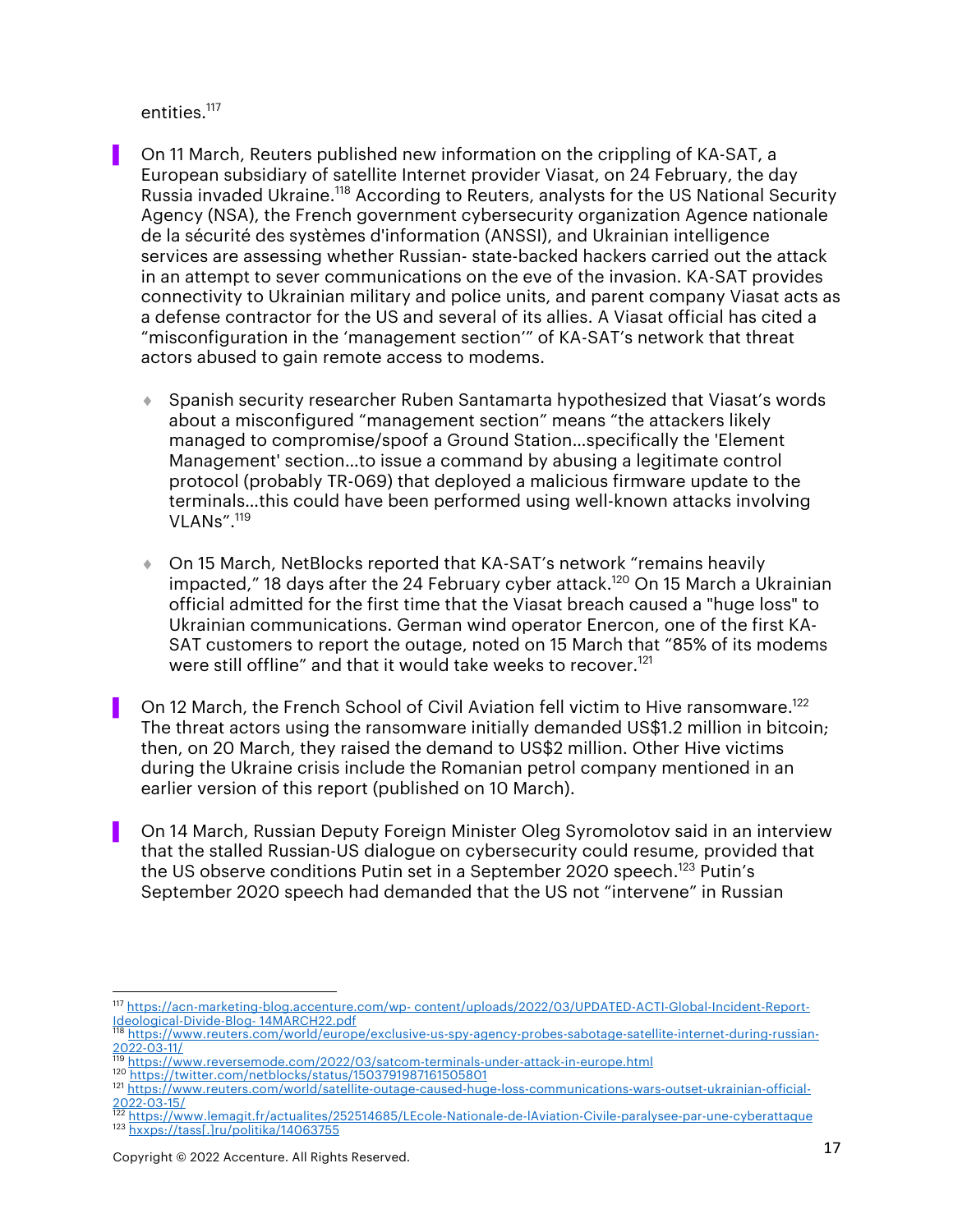affairs. <sup>124</sup> Russian officials interpret "interference" broadly to include any criticism of the country.125

- ♦ Syromolotov noted that high-level cybersecurity talks had already brought tangible results, such as the 14 January 2022 arrest of REvil ransomware operators who had targeted US critical infrastructure.
- ♦ Some analysts interpreted Syromolotov's comment as a veiled threat from Russia to unleash criminals REvil actors.<sup>126</sup> The criminals whom Russia arrested on 14 January, including a person the US suspects of carrying out the May 2021 DarkSide ransomware attack on Colonial Pipeline<sup>127</sup>, were scheduled to be eligible for release on bail on 13 March. 128
- On 15 March the head of CERT Latvia said that the quantity of cyber attacks against the country had grown by 25 percent since the beginning of the war. This activity was mostly "quite primitive," involving mass credential phishing attacks and DDoS attacks.<sup>129</sup>
- ▌ On 15 March, Germany's Federal Office for Information Security (BSI) advised against using Kaspersky anti-virus products. They warned (translated): "A Russian IT manufacturer can carry out offensive operations itself, be forced to attack target systems against its will, or be spied on without its knowledge as a victim of a cyber operation, or be misused as a tool for attacks against its own customers". $^{\rm 130}$
- ▌ On 15 March, the US CISA and the US Federal Bureau of Investigation issued Alert AA22-074A, "Russian State-Sponsored Cyber Actors Gain Network Access by Exploiting Default Multi-Factor Authentication Protocols and "PrintNightmare" Vulnerability". <sup>131</sup> They wrote: "As early as May 2021, Russian state-sponsored cyber actors took advantage of a misconfigured account set to default MFA [multi- factor authentication] protocols at a non-governmental organization (NGO), allowing them to enroll a new device for MFA and access the victim network." Then the actors exploited the "PrintNightmare" vulnerability, CVE-2021-34527, to gain system privileges. The alert urges that organizations enforce MFA, review configuration policies, disable inactive accounts, and patch for known exploited vulnerabilities.
- ▌ On 16 March, News 5 (Cleveland) reported that the US FBI had warned businesses in northeast Ohio of increased cyber threats, which News 5 reported the FBI suspects may be Russian retaliation for sanctions. "We're seeing just about everybody having something. It doesn't mean they've been hacked, but the attempts are there…from health care to financial services — even more supply chain," said an Ohio cybersecurity vendor News 5 quoted.<sup>132</sup>

<sup>124</sup> https://www.nytimes.com/2020/09/25/world/europe/russia-cyber-security-meddling.html

<sup>125</sup> https://www.dw.com/en/world-leaders-condemn-navalny-sentence-russia-denounces-interference/a-56436335<br>126 https://twitter.com/C\_C\_Krebs/status/1503395668387377155

<sup>127</sup> https://www.cnn.com/2022/01/14/politics/us-russia-colonial-pipeline-hack-arrest/index.html<br>128 https://twitter.com/Zilla57826895/status/1482064786770776066

<sup>129</sup> https://rus.lsm.lv/statja/novosti/obschestvo/v-latvii-uchastilis-sluchai-kiberatak.a448086/

<sup>130</sup> https://www.bsi.bund.de/DE/Service-Navi/Presse/Pressemitteilungen/Presse2022/220315\_Kaspersky-Warnung.html<br>131 https://www.cisa.gov/uscert/ncas/alerts/aa22-074a

<sup>132</sup> https://www.news5cleveland.com/news/local-news/exclusive-fbi-warns-of-increased-cyber-threats-against-northeastohio-businesses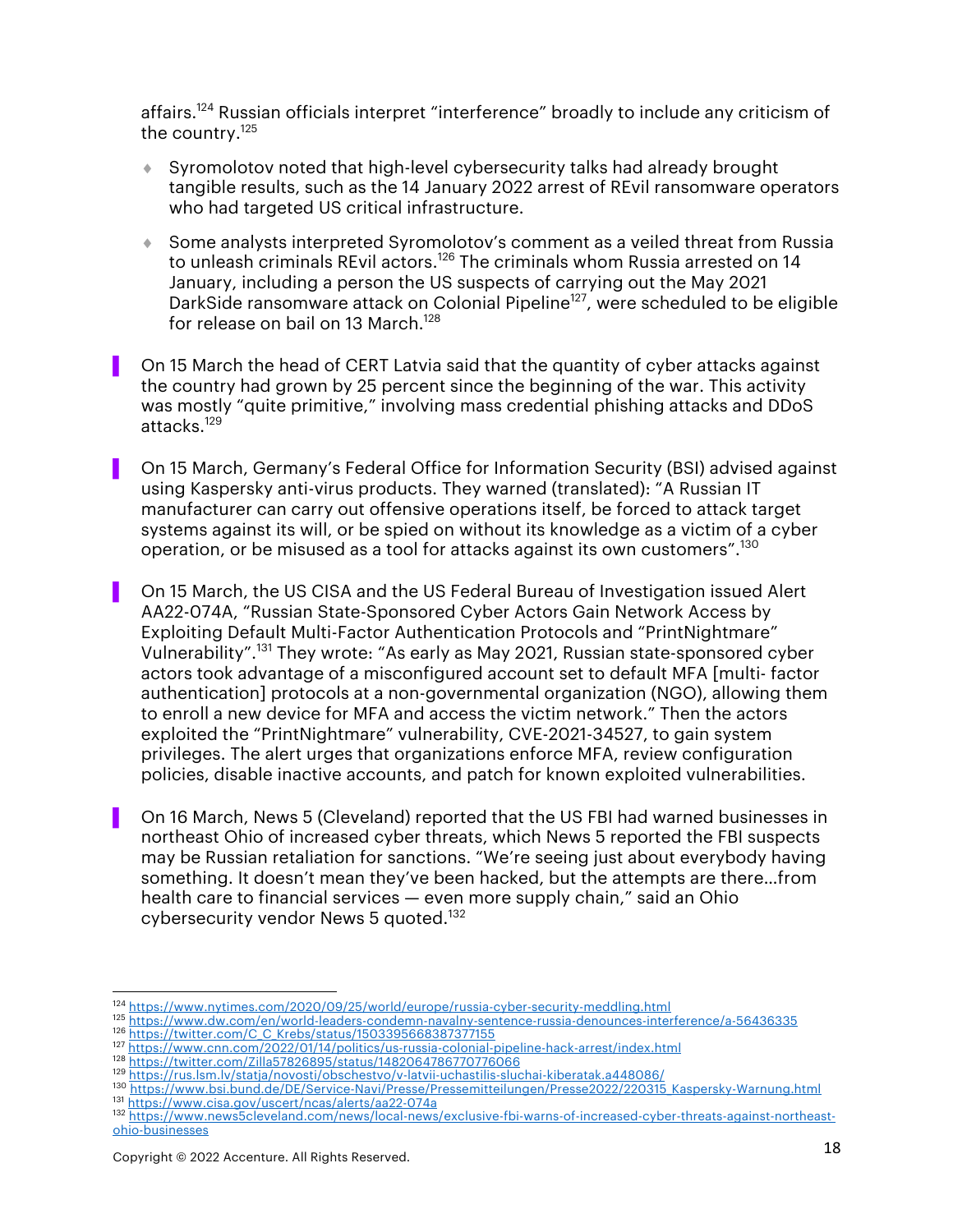- On 16 March, GovInfoSecurity noted several cyber incidents affecting the healthcare industry; these incidents include the disruption of some patient services at the East Tennessee Children's Hospital and patient information breaches in Missouri and Colorado.<sup>133</sup> It is unclear whether these incidents relate to Russian threat groups.
- ▌ On 16 March, cybersecurity research group vx-underground tweeted, "ALPHV, also labeled BlackCat ransomware group, is a suspected rebrand of DarkSide & BlackMatter ransomware group Today, ALPHV unveiled ALPHV MORPH. A polymorphic ransomware variant written in Rust and discovered today by @pancak3lullz." <sup>134</sup>
- ▌ On 16 March, Microsoft detailed how the TrickBot malware uses Internet of Things (IoT) devices, particularly MikroTik routers, in C2 infrastructure. Microsoft provides a forensic tool to test whether its IoT devices are vulnerable to these attacks.<sup>135</sup> This is relevant to the Russia-Ukraine conflict, given the leaked correspondence of some actors using TrickBot or Conti shows these actors have taken targeting guidance from JACKMACKEREL (a.k.a. Cozy Bear) a threat group operating out of Russia.<sup>136</sup>
- ▌ On 16 March, Dragos, an industrial control systems (ICS)-focused cybersecurity company, observed network communications among "numerous auto manufacturing companies" in North America and Japan and Emotet malware C2 servers that the Conti ransomware group appears to control.<sup>137</sup> It is unclear whether this Conti activity is part of the group's ordinary criminal activity or is related to its declared support for Russia.
- ▌ On 17 March, Trend Micro published an update on the Cyclops Blink malware, which is associated with the hacker group Sandworm and which recruits IoT devices for a botnet. Whereas previous reporting had focused on Cyclops Blink recruiting Watchguard firewalls, the new report details a strain that targets Asus routers. The new report also lists over 150 current and historical C2 servers.<sup>138</sup>
- ▌ On 17 March, a technical fault disrupted Polish rail service for most of the day. This railroad has been transporting thousands of Ukrainian refugees to safety. The transport minister said traffic control systems that Alstom makes had experienced identical faults in India, Singapore, and possibly Pakistan. Alstom as not indicated any suspicions of malicious activity, saying a time-formatting error was responsible and said that the incident had not affected safety.<sup>139</sup> An Alstom software glitch also disrupted a signaling system on Spanish rail operator Renfe on 21 March.<sup>140</sup> Although the cause may be merely technical, the timing is of concern, as Spanish authorities have identified their country as a top target for Russian retaliatory cyber attacks (see above).

<sup>133</sup> https://www.govinfosecurity.com/tennessee-pediatric-hospital-responding-to-cyber-incident-a-18730 <sup>134</sup> https://twitter.com/vxunderground/status/1504238897194221570

<sup>135</sup> https://www.microsoft.com/security/blog/2022/03/16/uncovering-trickbots-use-of-iot-devices-in-command-and-<br>control-infrastructure/ control-infrastructure/

<sup>136</sup> https://www.wired.com/story/trickbot-malware-group-internal-messages/, https://www.wired.com/story/contiransomware-russia/<br>137 https://

<sup>137</sup> https://www.dragos.com/blog/industry-news/suspected-conti-ransomware-activity-in-the-auto-manufacturing-sector/<br>138 https://www.trendmicro.com/en\_us/research/22/c/cyclops-blink-sets-sights-on-asus-routers--.html

<sup>139</sup> https://www.reuters.com/world/europe/technical-fault-halts-polish-railways-key-ukraine-exit-route-2022-03-17/

<sup>140</sup> https://www.reuters.com/world/europe/madrids-suburban-trains-disrupted-after-alstom-software-glitch-2022-03-21/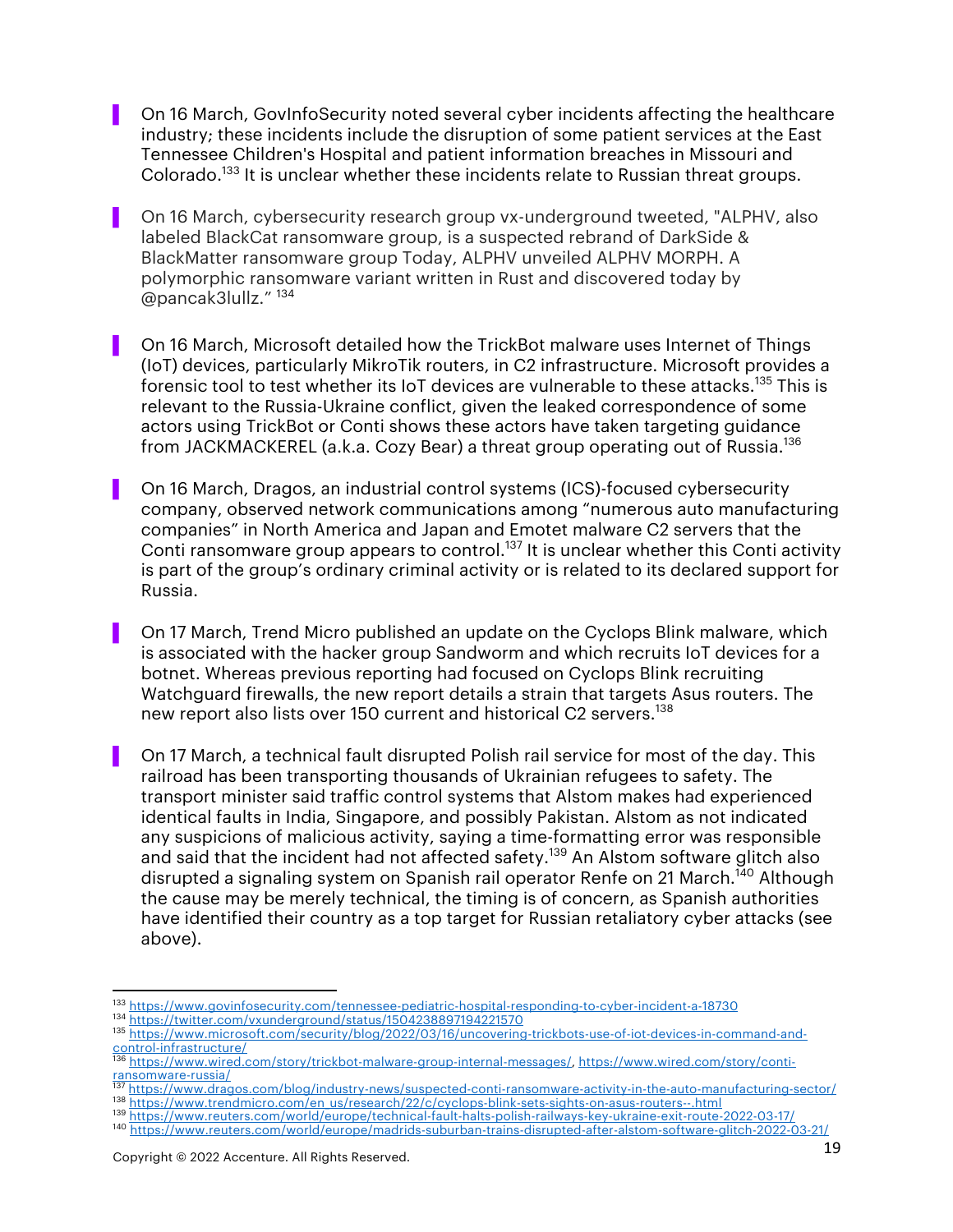▌ On 17 March, the European Union Aviation Safety Agency warned of spoofing and jamming incidents affecting Global Navigation Satellite Systems in the areas of Kaliningrad, Eastern Finland, the Black Sea, and the Eastern Mediterranean since the 24 February Russian invasion of Ukraine. Finnish authorities had reported this previously; other reports say Poland, Lithuania, and Latvia also felt the effects. Israel also reported GPS interference coming from Russia's Khmeimim airbase in Syria. During military exercises in 2017 and 2018, NATO and Norway faced GPS disruption problems, which Norway blamed on Russia.<sup>141</sup> Interested parties can read ACTI's January 2022 blog highlighting GPS-related threats to transportation.<sup>142</sup>

On 17 March, the ALPHV ransomware group claimed to have exfiltrated data from Noble Oil, a North Carolina-based used oil services recycling company.<sup>143</sup> ALPHV is the same group that has breached petrochemical industry-related logistics and port companies in Europe.144

 $\triangle$  A 17 March Talos report reaffirms a relationship ACTI previously identified between BlackMatter ransomware, a spinoff of the DarkSide malware used in the Colonial Pipeline attack, and the BlackCat (a.k.a. ALPHV) ransomware used in the European petrochemical industry-related logistics and port attacks mentioned above.<sup>145</sup> This suggests that the perpetrators of those European attacks may be acquainted with those responsible for the Colonial Pipeline attack.

On 17 March, the US CISA and FBI issued an alert about "possible threats to U.S. and international satellite communication (SATCOM) networks." They wrote: "Given the current geopolitical situation, CISA's Shields Up<sup>146</sup> initiative requests that all organizations significantly lower their threshold for reporting and sharing indications of malicious cyber activity".<sup>147</sup> The alert followed the Viasat/KA-SAT hack of 24 February. The alert directed readers to the February 2022 "Annual Threat Assessment of the U.S. Intelligence Community." This document explicitly named Russia's development of "nondestructive and destructive counterspace weapons—including jamming and cyberspace capabilities, directed energy weapons, on-orbit capabilities and ground-based ASAT capabilities-to target U.S. and allied satellites."<sup>148</sup>

▌ On 17 March, a joint US cybersecurity advisory warned readers about AvosLocker, a ransomware-as-a-service group that has targeted potential victims in US financial services, critical manufacturing, and government facilities.<sup>149</sup> The advisory notes that the likely intrusion vectors included Microsoft Exchange Server vulnerabilities CVE-2021-31207, CVE-2021-34523, CVE-2021-34473, and CVE-2021-26855. AvosLocker advertises on the pro-Russian ransomware-oriented RAMP forum<sup>150</sup> and the group's name contains the Russian word "Avos" (meaning "perhaps"), suggesting AvosLocker

<sup>141</sup> https://www.bleepingcomputer.com/news/security/europe-warns-of-aircraft-gps-outages-tied-to-russian-invasion <sup>142</sup> https://www.accenture.com/us-en/blogs/cyber-defense/overreliance-gps-risk

<sup>143</sup> https://twitter.com/S0ufi4n3/status/1504542952110108677

<sup>144</sup> https://therecord.media/string-of-cyberattacks-on-european-oil-and-chemical-sectors-likely-not-coordinated-officialssay/

<sup>145</sup> https://blog.talosintelligence.com/2022/03/from-blackmatter-to-blackcat-analyzing.html

<sup>146</sup> https://www.cisa.gov/shields-up<br>147 https://www.cisa.gov/uscert/ncas/alerts/aa22-076a

<sup>148</sup> https://www.dni.gov/files/ODNI/documents/assessments/ATA-2022-Unclassified-Report.pdf

<sup>&</sup>lt;sup>150</sup> https://acn-marketing-blog.accenture.com/wp-content/uploads/2022/03/UPDATED-ACTI-Global-Incident-Report-Ideological-Divide-Blog-14MARCH22.pdf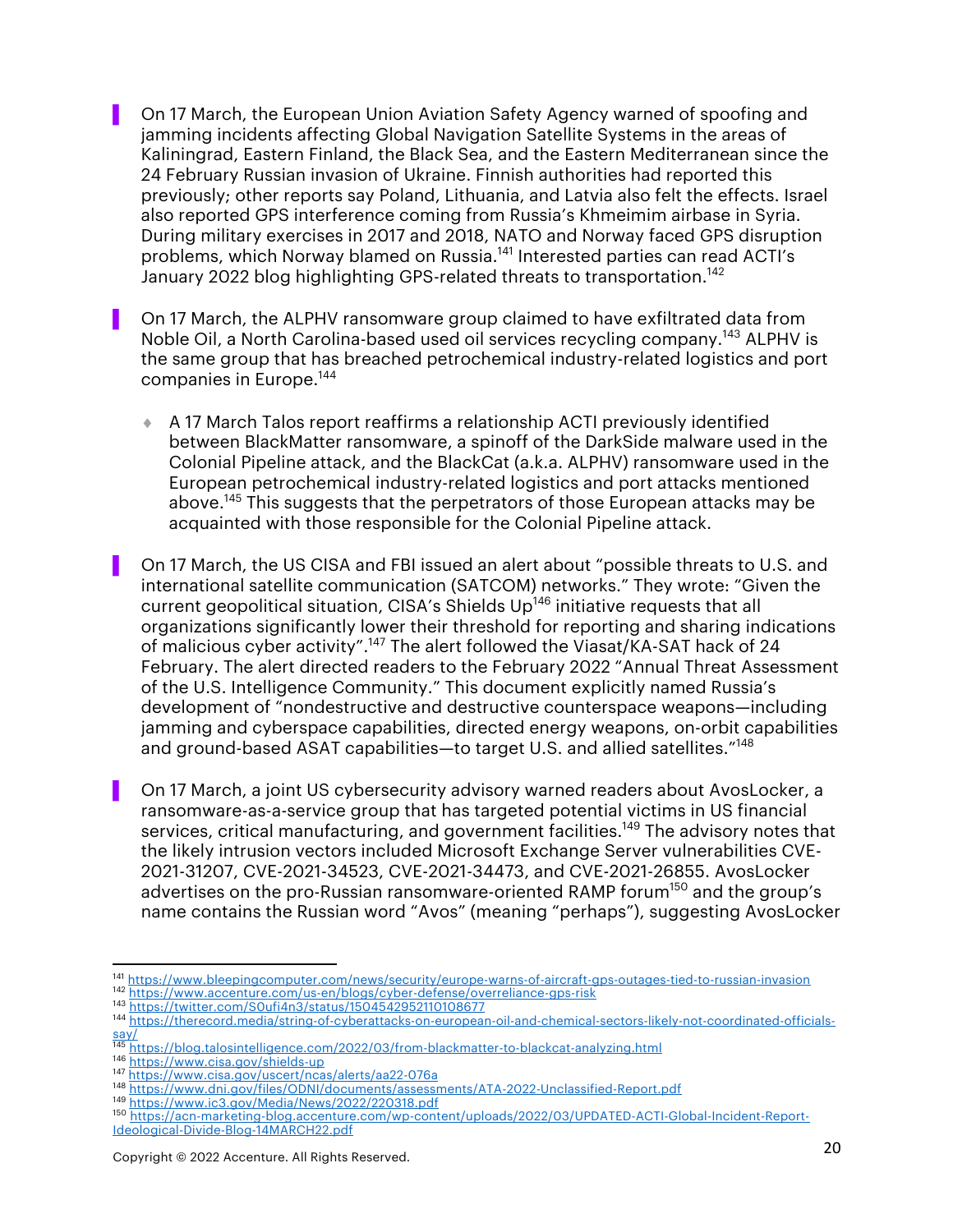may be a Russian group.

- On 17 March, researcher Brett Callow reported that the number of ransomware attacks on US local governments had decreased since the invasion of Ukraine.<sup>151</sup> This aligns with ACTI's own figures based on data-leak sites, listed above.
- On 20 March, the Lapsus\$ extortion group posted an image that appeared to represent Microsoft's internal DevOps platform, but soon deleted the posting. Microsoft said it was investigating the claims, Vice News reported.<sup>152</sup>
- ▌ On 20 March, the Twitter account @ContiLeaks released version 3 of the Conti ransomware source code, which includes a compiled locker and decryptor.<sup>153</sup> The leaker's primary intention behind releasing this code may be to hurt the Conti developers, but the act also increases the cyber threat level for everyone, as it allows other threat actors to adapt and use the Conti source code.<sup>154</sup>
- ▌ On 20 March, the media reported that the British Army, citing "significant security concerns," prohibited military personnel from using the WhatsApp messaging service for professional work. According to the Daily Mail, Russian cruise missile operators have used phone metadata to target a training camp for foreign fighters in Ukraine.155
- ▌ On 20 March a threat actor on the underground forum Breached[.]co, the successor to Raidforums, offered to pay US\$50,000 for working credentials for vpn1.colpipe.com (Colonial Pipeline). The threat actor, "Charles Carmakal," is associated with the Caishen2844 ransom collective. This "Charles Carmakal" actor likely chose this nickname as a taunt at the real Charles Carmakal, Senior Vice President and Chief Technology Officer at cybersecurity firm Mandiant, who consulted on the Colonial Pipeline response in 2021.
	- ◆ On 21 March, ACTI observed online actor "pl0uton" advertising personal information about Ukrainian Security Service members. Actor "Charles Carmakal" responded, somewhat jokingly, "give info free I kill them" [sic]..
- On 20 March, Israel's National Cyber Directorate and the Knesset [Parliament] information security unit said they had thwarted multiple cyber attacks aimed at disrupting Ukrainian President Zelensky's video address to Israeli lawmakers (https://www.jpost.com/breaking-news/article-701828).
- ▌ On 20 March, German media, citing "Berlin security circles," reported that the Russian military intelligence service GRU has reconnoitered possible German targets for sabotage. One possible target is the Federal Network Agency, which is the regulatory office for electricity, gas, telecommunications, post, and railway markets (https://www.merkur.de/politik/konflikt-russland-militaergeheimdienst-deutschlandspionage-angriffsziele-bundesnetzagentur-verfassungsschutz-ukraine-krieg-zr-

<sup>&</sup>lt;sup>151</sup> https://twitter.com/BrettCallow/status/1504504599239045120<br><sup>152</sup> https://www.vice.com/en/article/y3vk9x/microsoft-hacked-lapsus-extortion-investigating

<sup>153</sup> https://twitter.com/vxunderground/status/1505555084452798469

<sup>154</sup> https://www.bleepingcomputer.com/news/security/more-conti-ransomware-source-code-leaked-on-twitter-out-ofrevenge/

<sup>155</sup> https://www.dailymail.co.uk/news/article-10633873/British-soldiers-ordered-WhatsApp-hacking-fears.html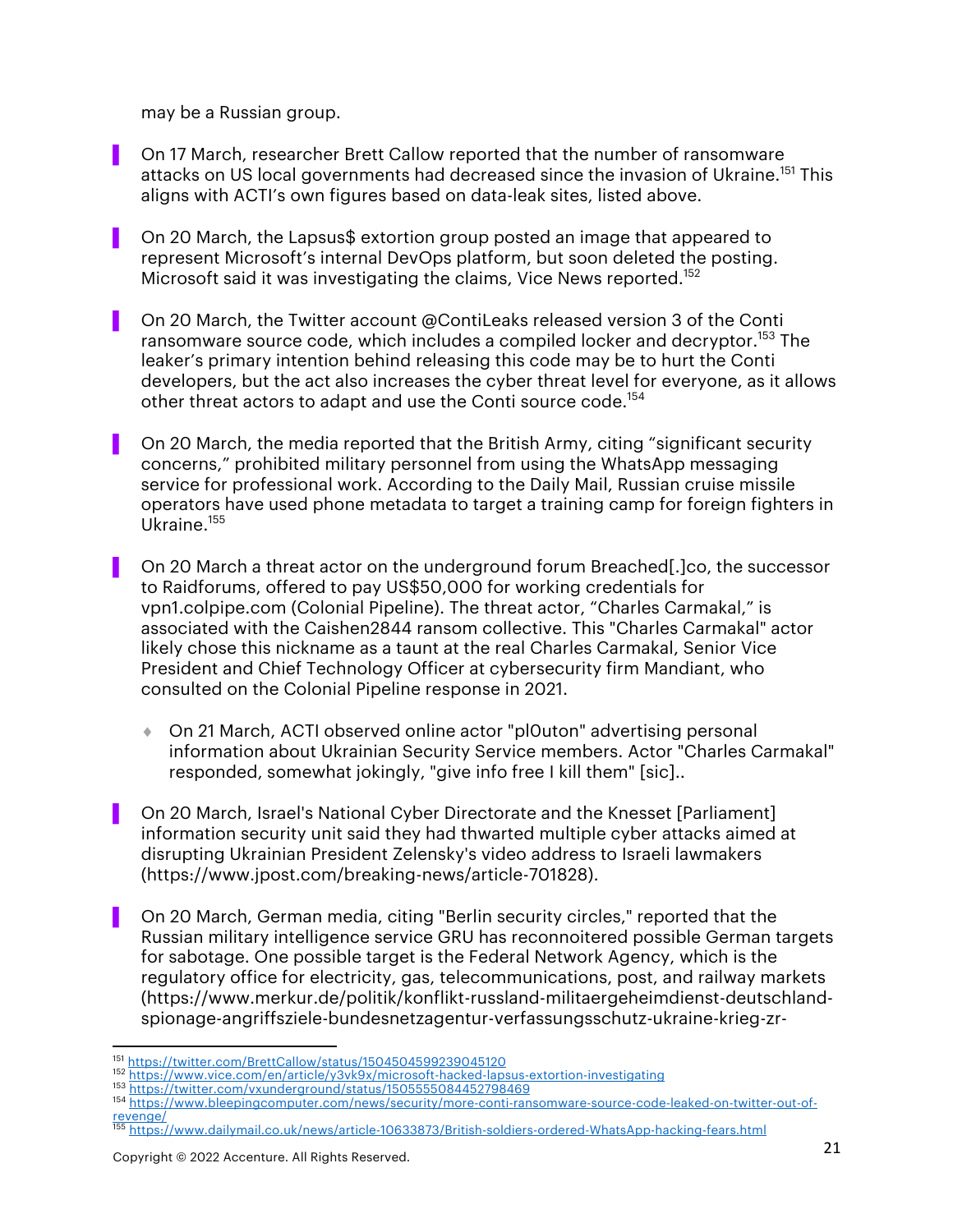91419216.html).

▌ On 21 March, US President Joseph Biden issued an urgent statement warning that, in response to US and allied countries' sanctions, Russia could retaliate with cyber threat activity: "Today, my Administration is reiterating those warnings based on evolving intelligence that the Russian Government is exploring options for potential cyberattacks." The statement called on private-sector critical infrastructure operators to "harden [their] cyber defenses immediately."<sup>156</sup>

- ¨ White House cybersecurity advisor Anne Neuberger explained that the US government had not seen evidence of specific cyber attacks but had seen "preparatory activity"—a term that could include scanning websites or hunting for vulnerabilities. She warned that threat actors continued to exploit unpatched vulnerabilities to compromise American companies.<sup>157</sup>
- ¨ On 22 March, CBS News wrote that the "evolving intelligence" from Biden's announcement on 21 March might refer to a non-public 18 March FBI warning to the US energy sector of increased network-scanning activities from Russian IP addresses. Of the 140 overlapping IP addresses the FBI has identified, the bureau discovered "abnormal scanning" for at least 18 US companies in the defense industrial base, financial services, and information technology industries, and at least five US energy companies.<sup>158</sup>
- $\bullet$  Some details of this FBI warning resemble details of the reporting from 7 March on Russian probing of companies that produce liquefied natural gas<sup>159</sup> (see March 10 report). That reporting cited five US companies and implied that the Russian probing affected at least 15 energy companies in other countries.
- In a 26 March interview on CNN, US CISA director Jen Easterly further explained Biden's warning. She said that all critical infrastructure operators "need to assume" that Russian threat actors are preparing and exploring options for disruptive cyber activity. Easterly also stated: "it's not about panic. It's about preparation".<sup>160</sup>
- ▌ On 21 March, Canada's National Research Council (NRC) said a "cyber incident" forced it to take parts of its Internet presence offline. "NRC staff were not immediately able to say whether this cyber attack came from Russia or individuals and organizations associated with the Russian government," the Globe and Mail reported.<sup>161</sup> However, previous cyber incidents disrupted the foreign ministries of both Canada and the UK in early 2022 after both countries threatened to sanction Russia if it were to invade Ukraine.

<sup>156</sup> https://www.whitehouse.gov/briefing-room/statements-releases/2022/03/21/statement-by-president-biden-on-ournations-cybersecurity/<br>
https://nypost.com/2022/03/21/white-house-warns-intelligence-points-to-russian-cyberattacks/

<sup>158</sup> https://www.cbsnews.com/news/russia-cyberattacks-us-energy-fbi-warning/

<sup>159</sup> https:/www.bloomberg.com/news/articles/2022-03-07/hackers-targeted-u-s-lng-producers-in-run-up-to-war-inukraine<br><sup>160</sup> https://www.cnn.com/2022/03/26/politics/jen-easterly-interview-russia-cnntv/index.html

<sup>161</sup> https://www.theglobeandmail.com/canada/article-canadas-national-research-council-hit-by-cyber-incident/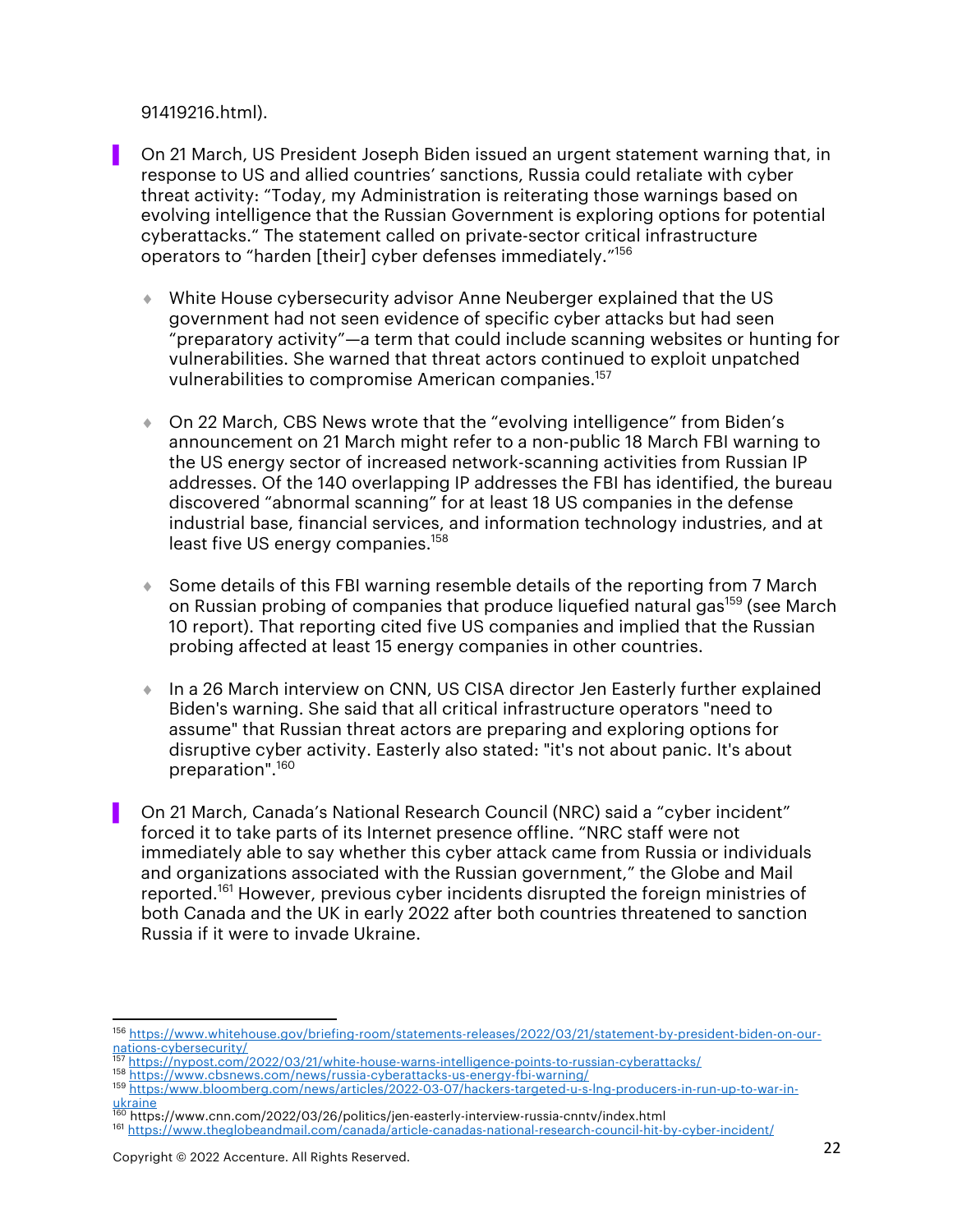▌ On 21 March, the Scottish Association for Mental Health said a "sophisticated and criminal" cyber attack on 17 March had affected "emails" and phone lines.162 In a tweet without citation, BBC reporter Joe Tidy said Emsisoft had said the RansomExx crew carried out the attack.163 RansomEXX (a.k.a. Defray777) has targeted North American local government agencies—particularly transportation departments—as well as electronics firms in the past. A possible connection with the Ukraine crisis is that Scotland has demonstratively welcomed Ukrainian refugees.<sup>164</sup>

On 22 March, extortion group Lapsus\$ said it was going to leak data from customers of the Okta authentication service. Okta said its initial review of the sample screenshots showed the data came from a January 2022 breach at a sub-processor and that "there is no evidence of ongoing malicious activity beyond the activity [Okta] detected in January".<sup>165</sup> Lapsus\$ has recently focused on attacking telecommunications and gaming companies and has sought insiders to help breach those companies. WIRED, citing cybersecurity executive Dan Tentler, reported that "the screenshots suggest Lapsus\$ compromised the access of an Okta site reliability engineer, a role that would potentially have extensive system privileges," and that the Okta compromise may have led to cascading compromises of Okta's many customers, putting it on a par with the SolarWinds supply-chain espionage operation.<sup>166</sup> ACTI has published a separate report about the Okta compromise.

- ¨ On 22 March, Microsoft reported that Lapsus\$ (which it tracks as DEV-0537) gains access and elevated privileges at target organizations through extensive social engineering and the purchase of stolen credentials and session tokens. The social engineering includes targeting employees' personal email accounts. Microsoft also acknowledged that Lapsus had breached it.<sup>167</sup>
- ◆ On 23 March, ACTI observed the Lapsus\$ Telegram account announcing a brief hiatus. The message read: "A few of our members has a vacation until 30/3/2022. We might be quiet for some times."
- ¨ On 24 March, British police announced they had arrested seven people aged 16- 21 "in connection with an investigation into a hacking group" and released them pending the investigation. They did not name the arrestees for privacy reasons.<sup>168</sup>
- $\bullet$  On 30 March, a cybersecurity journalist posted a screenshot from the Lapsus\$ group's Telegram channel that said "We are officially back from a vacation" and posting what Lapsus\$ claimedwas data stolen from Globant, an Argentina-based software development company.<sup>169</sup>

<sup>162</sup> https://www.bbc.com/news/uk-scotland-60826263<br><sup>163</sup> https://twitter.com/joetidy/status/1505928374790893569

<sup>164</sup> https://www.bbc.com/news/uk-scotland-scotland-politics-60800831

<sup>165</sup> https://www.zdnet.com/article/okta-says-breach-evidence-shared-by-lapsus-ransomware-group-linked-to-januaryhack-attempt/<br><sup>166</sup> https://www.wired.com/story/okta-hack-microsoft-bing-code-leak-lapsus/

<sup>167</sup> https://www.microsoft.com/security/blog/2022/03/22/dev-0537-criminal-actor-targeting-organizations-for-dataexfiltration-and-destruction/<br><sup>168</sup> https://www.bbc.com/news/technology-60864283

<sup>169</sup> https://twitter.com/Ax\_Sharma/status/1509023594151563273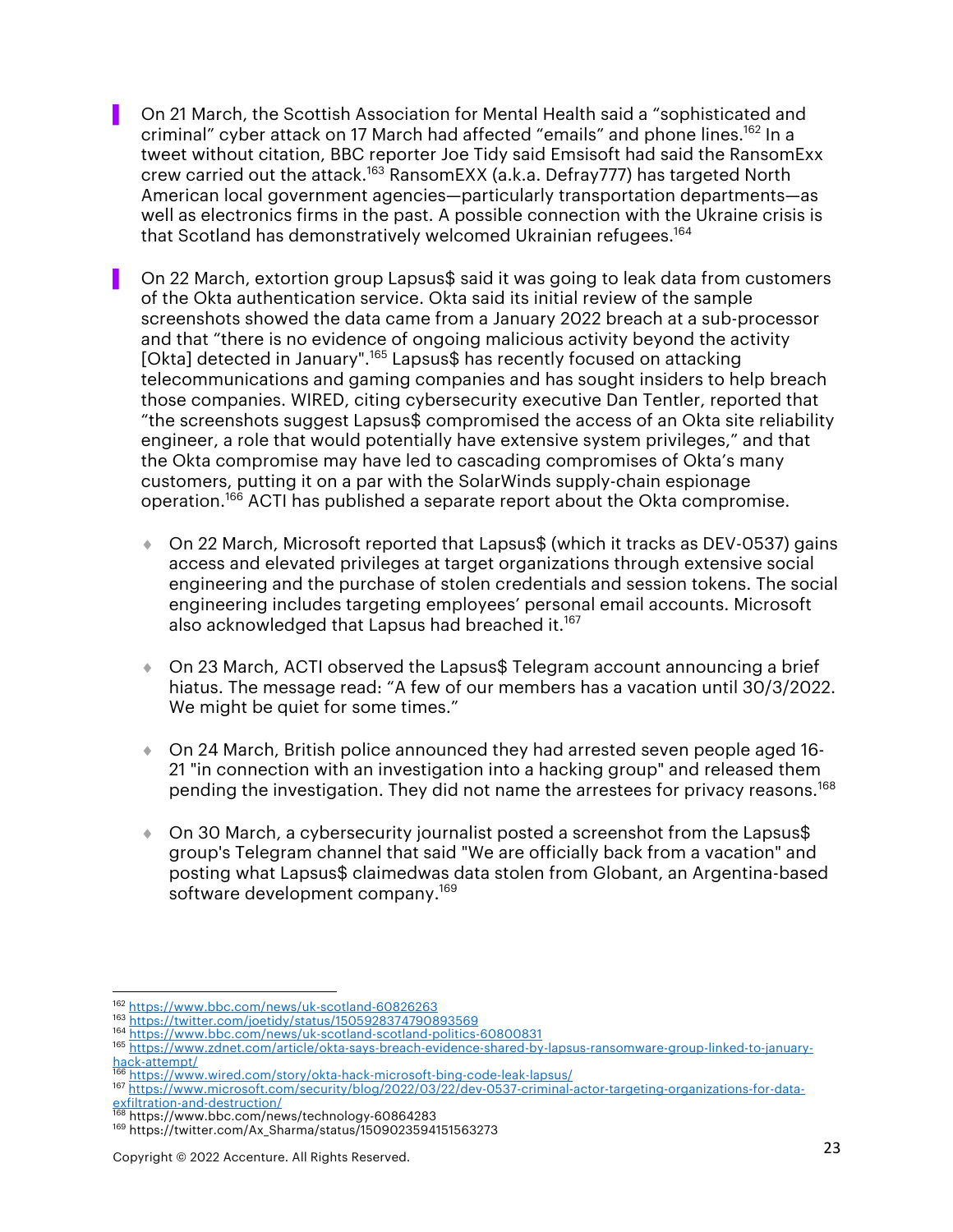▌ Media reports say tens of thousands of tech specialists are leaving Russia in search of better professional and political prospects.<sup>170</sup> However, on 22 March, Vasiliy Shpak, a Russian deputy trade minister, proposed the creation of cyber troops in Russia. According to Russian state news agency ria[.]ru, Shpak said such an idea would make Russian software developers "think ten times before leaving their homeland in pursuit of a long ruble in foreign companies".<sup>171</sup> Shpak's implication that Russia currently has no cyber troops contradicts various media reports over the years, which have identified one or another organization within the Russian military as "cyber troops."

- ◆ On 22 March, Russian publication Fontanka reported on a more informal type of "cyber troops" who provide pro-Russian social media messaging to counter "the Ukrainian propaganda machine".172
- ◆ On 22 March, Ilya Sachkov, a prominent Russian IT specialist and founder of the cybersecurity company Group-IB, asked for release from pre-trial detention, stating that "Russia needs me now more than ever".173 Authorities are holding him until 28 May while awaiting his trial for treason charges.
- ▌ On 23 March, Italy's state rail company halted some ticket sales after a cryptolocker attack. Unnamed security sources initially suspected a Russian nation-state attack but, on 24 March, analysts tentatively attributed the incident to the Hive ransomware group, which has affiliates in Russia and Bulgaria, according to Wired. <sup>174</sup> Citing reported screenshots and allegedly leaked messages from the negotiation chat, Wired says the Hive actors initially demanded 5 million euros in bitcoin, but then raised the demand to 10 million euros.<sup>175</sup> Hive actors had previously breached the French School of Civil Aviation and a Romanian petrol company, as this SITREP reported.
- ▌ On 24 March, Lab52, a threat intelligence division of international cybersecurity company S2 Grupo, identified a cyber espionage campaign that used Englishlanguage lure documents referring to the Russia-Ukraine conflict and dropped Quasar RAT, which is an open-source remote access tool.<sup>176</sup>
- On 24 March, Twitter user @cyberwar 15 claimed that North Korean cyber threat actors had carried out a "massive cyber attack" using phishing emails supposedly from a South Korean think tank, with the emails including an attachment purporting to be a document on Russian-North Korean relations.<sup>177</sup> @cyberwar 15 describes themself as a South Korean who hunts North Korean cyber groups. The veracity of this report is unclear. As of 30 March, only two vendors on VirusTotal had labeled the alleged lure document as suspicious or malicious.<sup>178</sup>

<sup>&</sup>lt;sup>170</sup> https://www.intellinews.com/putin-s-war-triggers-russian-tech-brain-drain-237348/<br><sup>171</sup> hxxps://ria[.]ru/20220322/kibervoyska-1779400881.html

<sup>172</sup> https://www.newsweek.com/russia-cyber-warriors-cyber-attack-invasion-sanction-joe-biden-telegram-1690429

<sup>&</sup>lt;sup>173</sup> hxxps://ria[.]ru/20220322/group-ib-1779505012.html<br><sup>174</sup> https://www.wired.it/article/ferrovie-attacco-ransomware/

<sup>175</sup> http://web.archive.org/web/20220323211722/ and https://www.reuters.com/world/us/italys-state-railway-may-havebeen-target-cyber-attack-2022-03-23/

<sup>176</sup> https://lab52.io/blog/another-cyber-espionage-campaign-in-the-russia-ukrainian-ongoing-cyber-attacks/<br><sup>177</sup> https://twitter.com/cyberwar\_15/status/1506926863176040448

<sup>178</sup> https://www.virustotal.com/gui/domain/naver-bigfile.sec.irish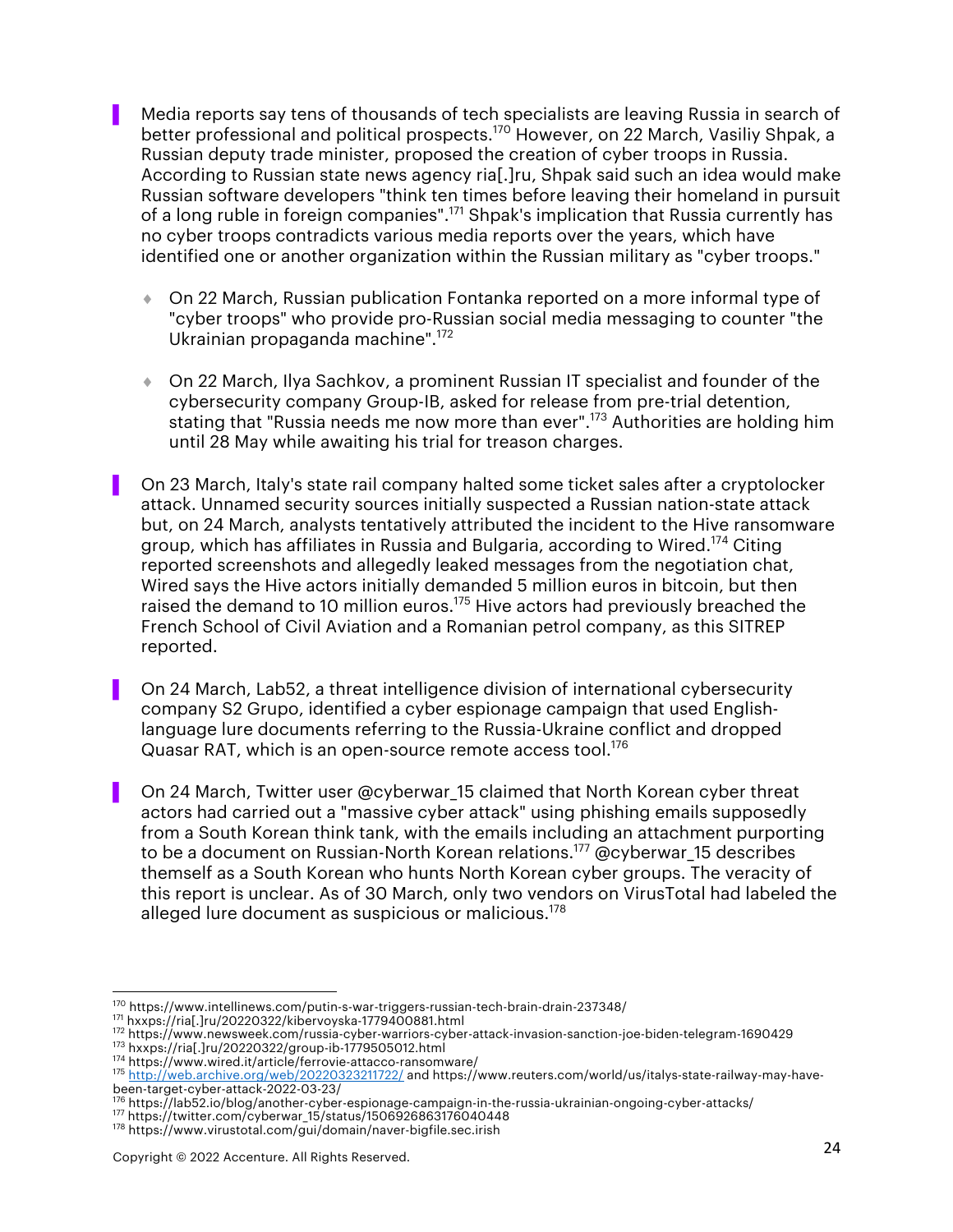▌ On 24 March, the US Department of Justice unsealed two indictments charging four employees of the Russian government military or intelligence service with targeting the global energy sector between 2012 and 2018.<sup>179</sup> ACTI identified these groups early on as having the potential to carry out disruptive activity in operational technology systems. These suspects are not in US custody, but the indictment has signaled US awareness of them.

- $\bullet$  The suspects include employees of:
	- The Central Research Institute of Chemistry and Mechanics (TsNIIKhM, which is under the Russian Defense Ministry), who allegedly caused the Triton attack that disabled safety-instrumented systems at a petrochemical plant in Saudi Arabia in 2017. ACTI tracks this group as ZANDER.
	- Russia's Federal Security Service, Center 16 (the Center for Radioelectronic Communications Intelligence), who allegedly installed malware backdoors in computers at hundreds of entities related to the energy sector worldwide in 2012-2018, laying the groundwork for potential disruption or damage. ACTI refers to this activity as that of threat group BLACK GHOST KNIFEFISH (a.k.a. Dragonfly, Havex).
- On 24 March, the UK government echoed the US attribution of Dragonfly activity to FSB's Center 16. The UK's Foreign Secretary also sanctioned the TsNIIKhM for the Triton attack and cited the FSB's "long raft of malign cyber activity," including the targeting of UK energy companies and probing of the US aviation sector.<sup>180</sup>
- ♦ On 24 March, the US CISA also published a list of TTPs the BLACK GHOST KNIFEFISH and ZANDER threat actors have used. The US CISA also listed mitigations for enterprise accounts (e.g., implementing privileged account management, enforcing password policies, conducting audits, checking operating system configurations, using multi-factor authentication, filtering network traffic, segmenting networks, limiting access to file shares and remote access, and blocking code execution) as well as particular mitigations for ICS environments (e.g., segmenting networks and following other ICS best practices).<sup>181</sup> However, ICS security expert Robert M. Lee warned in a tweet that some of the mitigation advice for ICS is "not practical & in some cases dangerous".<sup>182</sup> As examples, he said: data diodes are not always practical; alarms for all unusual traffic will create multiple false alerts; updating all software and replacing out-of-date hardware and software are not always feasible; and not allowing vendors to connect their devices to ICS is impractical.
- ▌ On 24 March, the Washington Post, citing unnamed US officials, said US intelligence analysts assessed hackers from Russia's GRU had carried out the 24 February attack on Viasat. The US government has not formerly attributed the attack, however. Ukrainian cybersecurity official Victor Zhora said "we have obvious evidence that it

<sup>179</sup> https://justice.gov/opa/pr/four-russian-government-employees-charged-two-historical-hacking-campaigns-targetingcritical

<sup>&</sup>lt;sup>180</sup> https://www.gov.uk/government/news/uk-exposes-russian-spy-agency-behind-cyber-incidents<br><sup>181</sup> https://www.cisa.gov/uscert/ncas/alerts/aa22-083a

<sup>182</sup> https://twitter.com/RobertMLee/status/1507114690366697481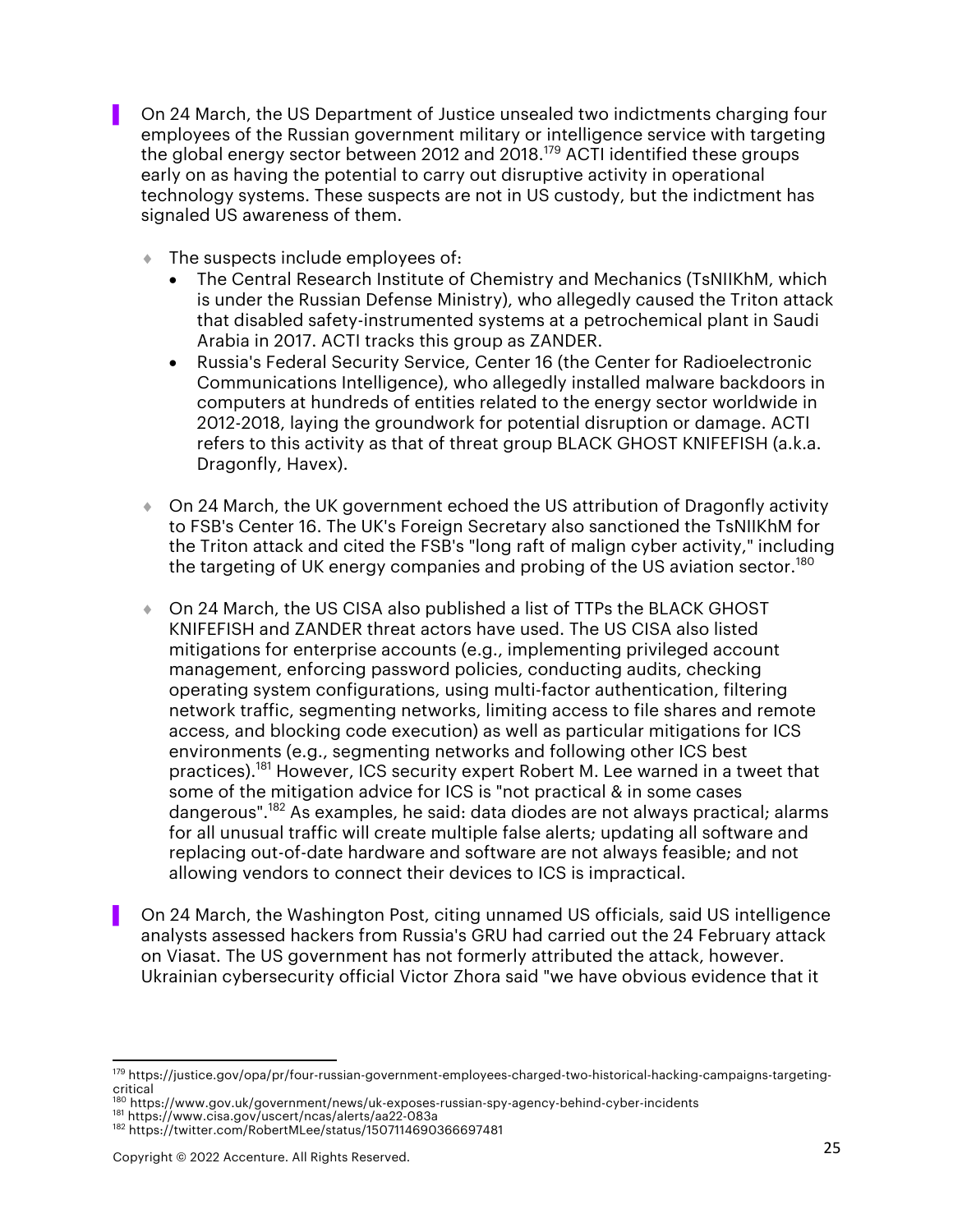was organized by Russian hackers".<sup>183</sup>

- On 25 March, the US Federal Communications Commission (FCC) added Russiabased security firm AO Kaspersky Lab ("Kaspersky") to its list of companies "deemed to pose an unacceptable risk to the national security of the United States," making Kaspersky the first Russian company on the FCC's covered list, which the FCC had previously limited to Chinese firms.<sup>184</sup> Entities on the list may not buy components from US companies without US government approval.<sup>185</sup>
- ▌ On 25 March, Raytheon chief executive Gregory Hayes said in an interview that the company, which provides Ukraine with Stinger and Javelin missiles, "faces two million attempts to penetrate its network per week," but that "So far the damage has been minimal".186
- ▌ On 26 March, Russia's Federal Air Transport Agency, Rosaviatsiya, suffered a cyber attack that led to data loss and forced the organization to go back to using pen and paper. The compromise of a supplier, probably IT provider InfAvia, reportedly enabled the attack. As part of the attack, malicious actors supposedly destroyed 65 terabytes of data, including 18 months of emails; Rosaviatsiya lacks backups, according to Russian business media reports.<sup>187</sup>
- ▌ On 27 March, Bleeping Computer reported that Hive ransomware operators revised their VMware ESXi Linux encryptor to the Rust programming language and borrowed a feature from BlackCat (a.k.a. ALPHV-ng) ransomware: removing the URL of the negotiation site from their code, making it harder for researchers to access the victim's Tor negotiation page based on samples those researchers find in VirusTotal. The move to the Rust programming language also mirrors BlackCat's tactics.<sup>188</sup> Both groups have targeted important transportation and supply facilities in: Central Europe (BlackCat); and Italy, France, and Romania (Hive).
- ▌ On 28 March, Trellix, a cybersecurity firm merging McAfee Enterprise and FireEye, and the US think tank Center for Strategic and International Studies published a report on organizations' perceptions of targeting by nation-states. Citing their own survey of 800 IT security decision makers from seven countries in November and December 2021, the report said 86 percent of respondents thought it likely that "a criminal organization acting on behalf of a nation-state" had targeted them.189 Among other statements, the report referred to the Colonial Pipeline and Solar Winds incidents as examples of nation-state attacks.
- ▌ On 28 March, a border gateway protocol (BGP) incident occurred in which some internet traffic to Twitter was rerouted through Russian Internet provider RTComm for about 45 minutes. Doug Madory of network analytics company Kentik hypothesizes that the Russian government may have ordered ISPs to block Russians

<sup>184</sup> https://www.fcc.gov/supplychain/coveredlist

<sup>&</sup>lt;sup>183</sup> https://www.washingtonpost.com/national-security/2022/03/24/russian-military-behind-hack-satellitecommunication-devices-ukraine-wars-outset-us-officials-say/

<sup>185</sup> https://www.zdnet.com/article/kaspersky-blacklisted-by-fcc-alongside-china-telecom-and-chinamobile/#ftag=RSSbaffb68

<sup>&</sup>lt;sup>186</sup> https://www.bostonglobe.com/2022/03/25/business/raytheon-fending-off-millions-cyberattacks-week/<br><sup>187</sup> hxxps://www.kommersant[.]ru/doc/5281896

<sup>&</sup>lt;sup>188</sup> https://www.bleepingcomputer.com/news/security/hive-ransomware-ports-its-linux-vmware-esxi-encryptor-to-rust/

<sup>189</sup> https://www.trellix.com/en-us/assets/docs/trellix-csis-organizations-and-nation-state-cyber-threats-report.pdf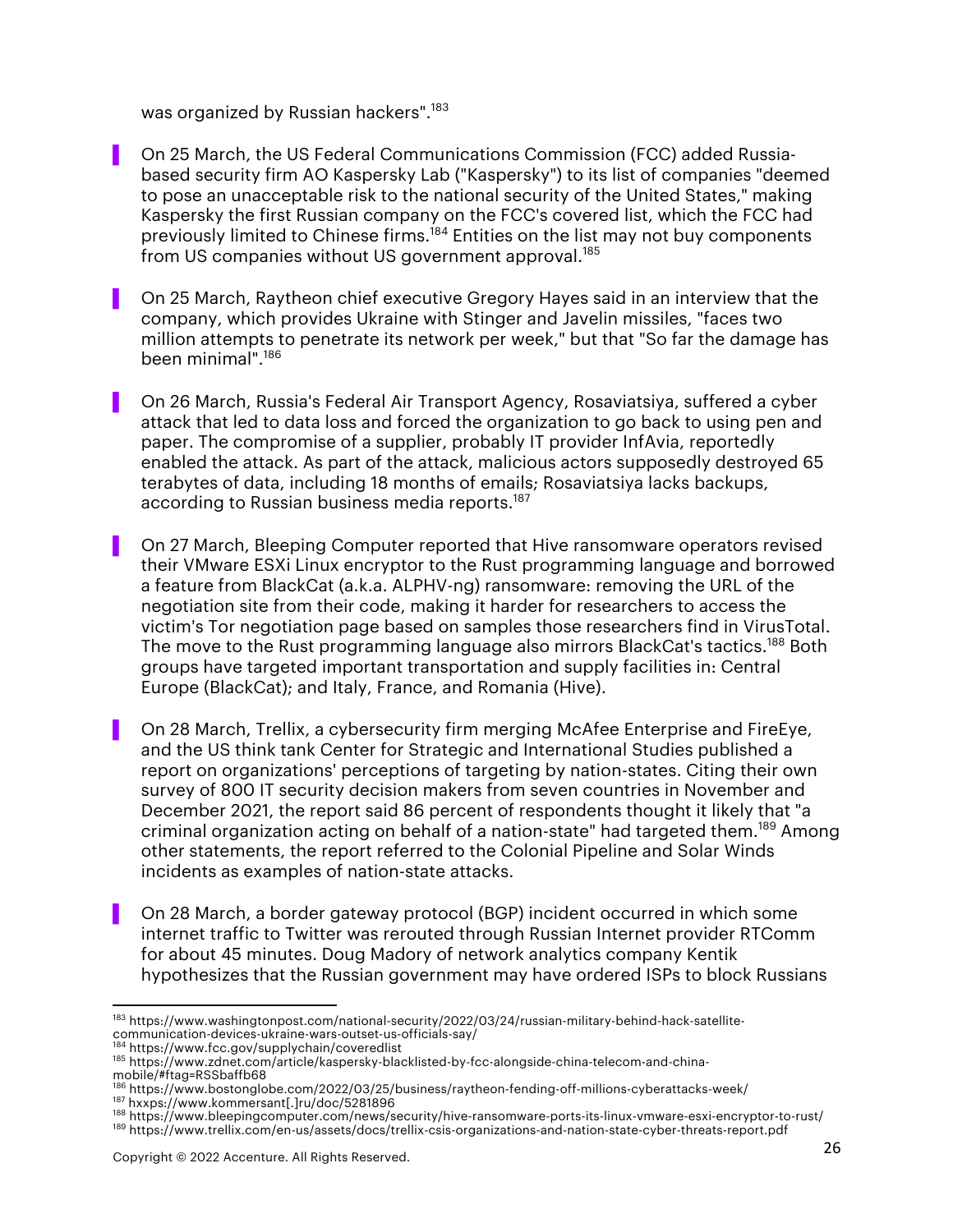from visiting Twitter, and that RTComm may have used BGP to cause this blockage and may have accidentally "made those changes apply to the Internet as a whole".<sup>190</sup> Most internet providers ignored the incorrect BGP routing because Twitter had signed a Route Origin Authorization to identify the correct path.<sup>191</sup> BGPStream detected the BGP rerouting beginning at 12:06 UTC<sup>192</sup> and Russian state news agency RIA Novosti claimed Twitter outages were occurring in a variety of countries beginning at 14:48 Moscow time (11:48 UTC).<sup>193</sup> If Russian authorities were seeking to throttle Twitter traffic at that time, a state media report of a global disruption could allay domestic consumers' suspicions that their own government was throttling it.

▌ On 29 March, Finnish Security and Intelligence Service Supo said Russia "may attempt to influence the public and political debate around Finland's potential membership in NATO." Supo said it had not observed significant new Russian activity targeting Finland but that the situation could change very quickly.<sup>194</sup>

On 29 March, UK National Cyber Security Centre (NCSC) Technical Director Ian Levy provided guidance for users of Russian technology products and services. Levy acknowledged that "we've not seen - and don't expect to see - the massive, global cyber attacks that some had predicted." However, Russia had carried out attacks "against UK interests," including attacks via the software supply chain. The UK had already advised national-security-related government entities to avoid using Russian products such as the Kaspersky anti-virus software in 2017. Given current uncertainties, Levy advised that organizations at higher risk-such as government entities, organizations "providing services to Ukraine," or organizations with high profiles or a perceived anti-Russian stance-reconsider the risks involved in using Russian-nexus products and services. Such products and services include cloudenabled anti-virus products and development or support services. For their part, home users of Kaspersky products likely do not face particular risks unless Kaspersky becomes subject to sanctions and ceases to provide updates. Levy advised enterprises to follow NCSC guidelines for developing resiliency and formulating recovery plans.195

▌ On 29 March, Estonia's public broadcasting service, Eesti Rahvusringh√§√§ling (ERR), citing the Deputy Director General of the Department of State Information Systems of Estonia, said that malicious Russian cyber activity against Estonia and the other Baltic countries had increased. He cited a 21 March DDoS attack that briefly disrupted the ERR news portal as well as phishing attacks from Russia-based criminals.196

<sup>190</sup> https://arstechnica.com/information-technology/2022/03/absence-of-malice-russian-isps-hijacking-of-twitter-ipsappears-to-be-a-goof/

<sup>191</sup> https://twitter.com/CloudflareRadar/status/1508450831338721281<br><sup>192</sup> https://bgpstream.com/event/288327

<sup>193</sup> hxxps://ria[.]ru/20220328/twitter-1780504770.html

<sup>194</sup> https://yle.fi/news/3-12380786

<sup>1&</sup>lt;sup>95</sup> https://www.ncsc.gov.uk/blog-post/use-of-russian-technology-products-services-following-invasion-ukraine<br><sup>196</sup> https://rus.err.ee/1608548011/departament-gosudarstvennoj-infosistemy-uroven-kiberugroz-vyros-v-svjazi-sukrainskoj-vojnoj

Copyright © 2022 Accenture. All Rights Reserved. 27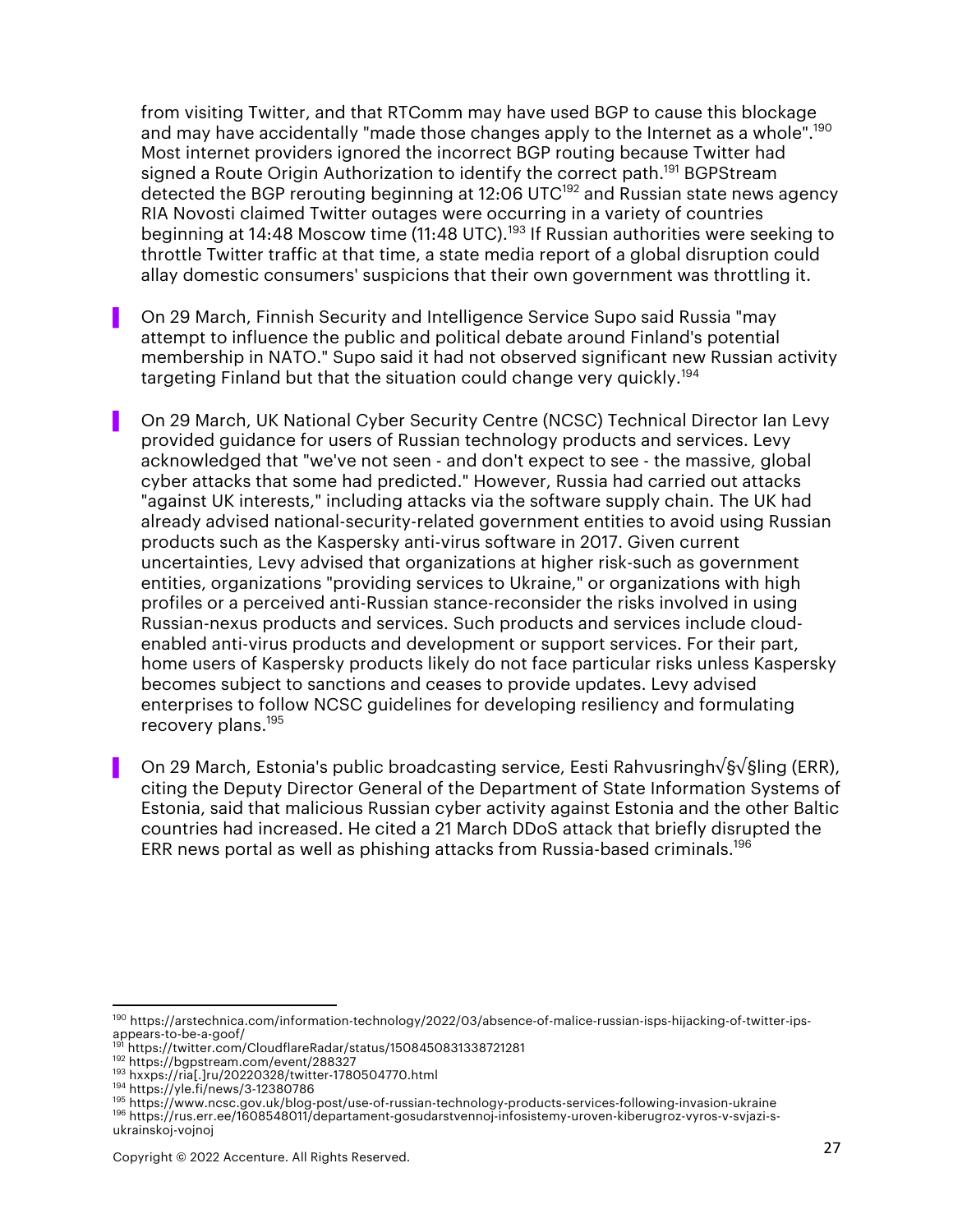# Analytical Notes

#### Russian Internet Isolation

The aftermath of the invasion has seen an abrupt move toward the isolation of Russian cyberspace. This has originated partly from the outside: several countries have banned Russia from the SWIFT international payments messaging network; tech platforms have discontinued service to Russia; Internet backbone providers Cogent and Lumen withdrew from Russia; and the London Internet Exchange (LINX) announced it would stop routing for Russia's largest digital services provider Rostelecom and Russian mobile provider MegaFon.<sup>197</sup> However, on 3 March, the Internet Corporation for Assigned Names and Numbers (ICANN) rejected Ukraine's request to revoke Russia's top-level domains and Secure Sockets Layer (SSL) certifications, a move that would have effectively blocked Russia from the Internet. 198

The Russian government has itself enacted policies at home that increase Russia's isolation from global information providers, imposing strict censorship policies and accelerating portions of Russia's years-long program to build a self-sufficient Russian Internet segment that can operate in isolation from the global Internet. The ACTI report "Russian Internet Isolation Scenarios Accelerate" explores this further. <sup>199</sup> Still, Russian Internet isolation is less than expected so far, despite the withdrawal of Internet backbones Cogent and Lumen from Russia. On 11 March, Cisco's Thousand Eyes reported: "Despite reports of Russia's possible disconnection from the global Internet, connectivity continues as it has historically, with global transit providers exchanging traffic with major Russian internet service providers (ISPs) at locations outside of Russia." However, Russian websites belonging to government and critical infrastructure entities have experienced "erratic" network conditions. This is likely due to ISPs blackholing traffic to combat DDoS attacks, and in some cases due to filtering of traffic coming from outside Russia. <sup>200</sup> This is consistent with the measures required to implement the Sovereign Russian Internet program described elsewhere in this SITREP. This situation may change since LINX's announcement on 11 March that it would stop routing for Rostelecom and MegaFon. 201

However, on 14 March, Rostelecom claimed the Russian Internet "has reserves and alternative routes for traffic exchange with foreign sites," according to a DataCenterDynamics article. The report added: "Mobile phone operator MegaFon said that traffic going through LINX had already decreased significantly over the last few years, adding that it 'already planned to end our cooperation with this organization in 2022 and began a systematic redistribution of traffic.'" ACTI is unaware of any independent verification of this claim.<sup>202</sup> Back on March 11, Brian Krebs cited Kentik connectivity researcher Doug Madory as saying "If the other major European exchanges followed suit, it could be really problematic for Russian connectivity," suggesting that the LINX cutoff on its own might not be a devastating blow unless it starts a trend.<sup>203</sup>

Russia's isolation has led to a concession on one aspect of the country's political crackdown. On 15 March, media reported that the exodus of Western cloud providers

<sup>&</sup>lt;sup>197</sup> https://krebsonsecurity.com/2022/03/report-recent-10x-increase-in-cyberattacks-on-ukraine/<br><sup>198</sup> https://www.zdnet.com/article/icann-rejects-ukraines-request-to-block-russia-from-the-internet/#ftag=RSSbaffb68

<sup>199</sup> https://intelgraph.idefense.com/#/node/intelligence\_alert/view/821210b8-16f1-47a3-8c75-1013c8329bd9

<sup>200</sup> https://www.thousandeyes.com/blog/russia-global-internet<br>201 https://www.thousandeyes.com/blog/russia-global-internet<br>201 https://krebsonsecurity.com/2022/03/report-recent-10x-increase-in-cyberattacks-on-ukraine/

<sup>202</sup> https://www.datacenterdynamics.com/en/news/london-internet-exchange-disconnects-megafon-and-rostelecom/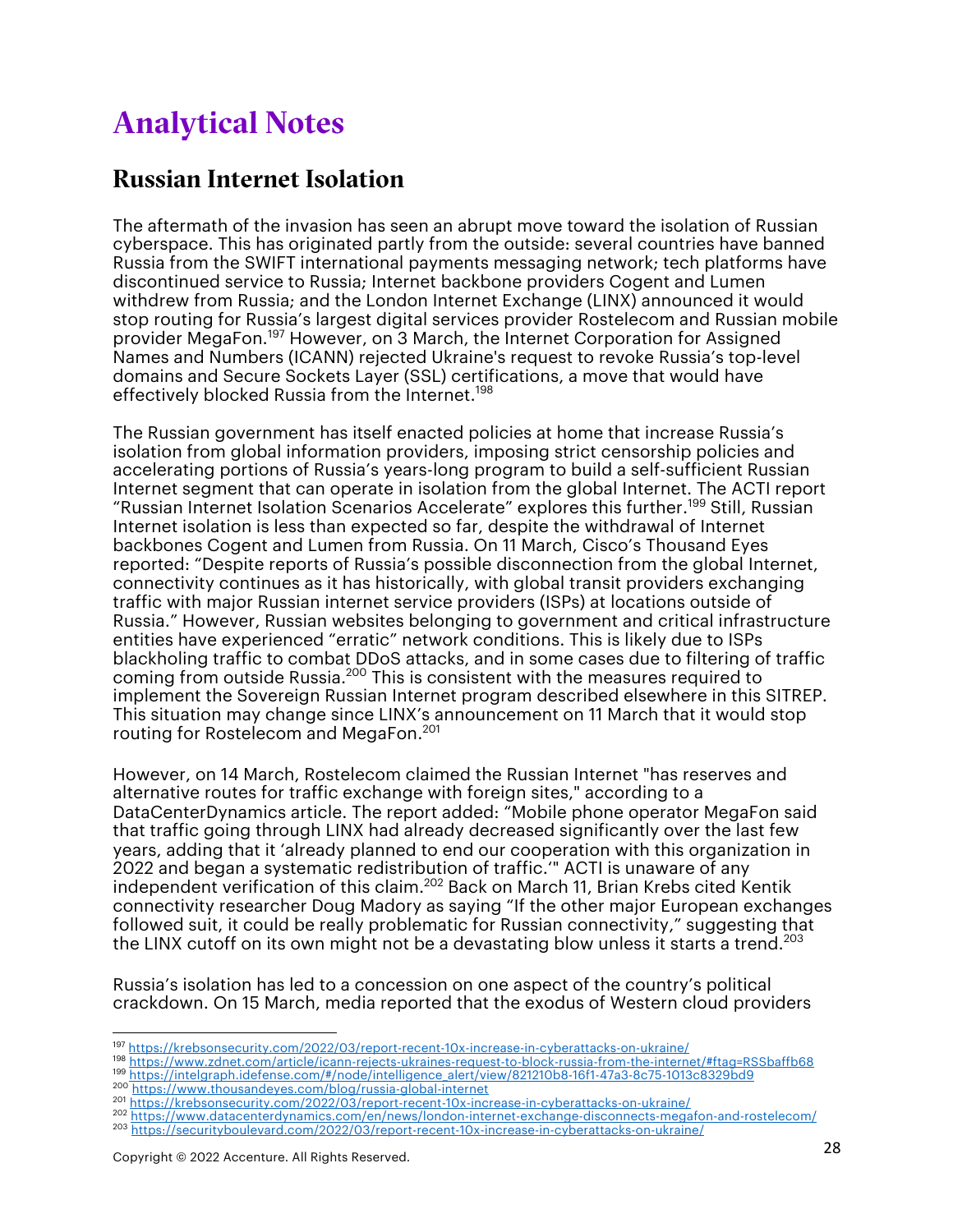from Russia has left that country with only two months' worth of data storage left. To ease this impending issue, Russia's Digital Ministry reportedly suspended a quota for storage capacity that telecommunications operators must set aside for surveillance purposes. 204

Illustrating the increasingly authoritarian political environment and the challenges Russia faces in developing its own systems to replace international financial infrastructure is the story of the plastic credit card shortage. On 16 March, Russia-based Tinkoff Bank fielded many customer questions on Twitter about how to obtain an MIR, a Russian national payment card. Tinkoff tweeted: "We are not currently issuing plastic MIR cards, because we ran out of plastic." However, on 17 March, they corrected themselves: "Sorry, we were mistaken in our response. We issued, issue, and will issue MIR plastic cards; we have enough resources to provide cards for everyone who wants one".<sup>205</sup> This wording is a subtle political comment likening current events to the repressive Soviet era; the wording resembles a famous Soviet slogan: "Lenin lived; Lenin lives; Lenin will live." Sberbank has also cited reports of a plastic shortage, calling them "fake," but has acknowledged likely delays in the delivery of the plastic cards.<sup>206</sup>

On 17 March, Russia's Digital Ministry announced it would help banks filter traffic from abroad to mitigate a recent wave of DDoS attacks.<sup>207</sup> Like the TLS certificates the Russian government has offered for free to organizations, ACTI assesses this filtering will provide the Russian government opportunities for greater surveillance and control of internet traffic in Russia, along the lines of the country's "sovereign internet" efforts. On 18 March, ZDNet pointed out that only Russia's Yandex browser and Atom products trust the TLS certificates the Russian government is providing.<sup>208</sup>

On 17 March, the Internet Protection Society, a Russian internet-freedom advocacy group, posted a video on what to do in case Russia's government shuts down the country's internet from within.<sup>209</sup> Group-IB tweeted that if Russian providers enact the deep packet inspection that the 2019 sovereign internet law mandated, they will be able to block the internet protocols that VPNs use. Users can circumvent the blockages but will experience slow and unstable service by doing so.<sup>210</sup>

On 18 March, data-storage-focused news source Blocks&Files analyzed the Russian cloud storage shortage.211 Citing a report on Russian newspaper Kommersant, Blocks&Files points out that: a computing power shortage could hinder Russian government operations; Chinese suppliers have put deliveries on hold due to sanctions; and the Russian Ministry of Digital Transformation was exploring emergency solutions such as taking over IT assets of companies that had left Russia. The report notes that Russia had a mere 170 datacenters, eight network fabrics (sets of interconnected network devices), and 267 communications providers. Blocks&Files noted that Chinese provider Alibaba cloud, Amazon Web Services, Google, and Azure do not have Russiabased data centers, although the latter three might provide some services to legacy customers. The options for resolving this shortage that the Russian government has explored, such as confiscations of foreign assets, may not fully satisfy Russia's data storage needs.

<sup>204</sup> https://www.bleepingcomputer.com/news/technology/russia-faces-it-crisis-with-just-two-months-of-data-storage-left/

<sup>205</sup> https://twitter.com/llirik1985/status/1504394220576161792

<sup>&</sup>lt;sup>206</sup> hxxps://ria[.]ru/20220317/mir-1778662806.html<br><sup>207</sup> hxxps://securitylab[.]ru\news\530627.php

<sup>207</sup> hxxps://securitylab[.]ru\news\530627.php<br>208 https://www.zdnet.com/article/russia-remains-connected-to-the-internet/<br>209 https://www.youtube.com/watch?v=O2CfRMTl6QU

<sup>210</sup> https://twitter.com/GroupIB/status/1504414698690822148

<sup>211</sup> https://blocksandfiles.com/2022/03/18/russia-cloud-gap-western-tech/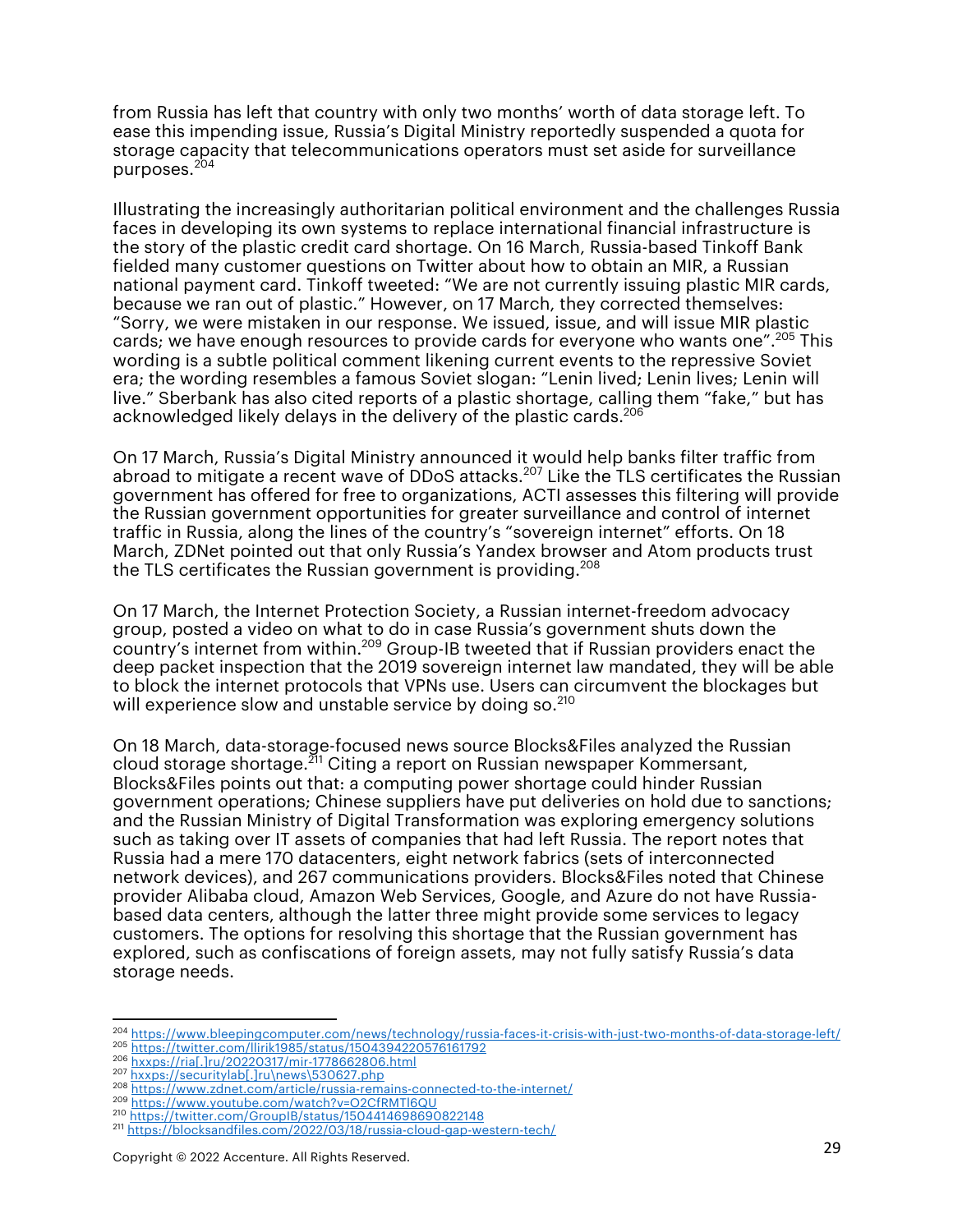On 19 March, the Head of the Russian Space Agency said the US might try to cut Russia off from the GPS but noted that Russia's GLONASS navigation system, which smartphones are equipped to run, could take up the slack.<sup>212</sup>

On 28 March, Bleeping Computer reported that a Russian business association had warned that sanctions-induced shortages of telecommunications equipment could cause internet service outages as early as the summer of 2022. The association also warned that the high-tech industry could lose up to 30 percent of IT specialists in the coming months.<sup>213</sup>

### Low Levels of Sophisticated Russian State Threat Activity Explained

ACTI and other analysts have admitted surprise at the relatively low level of disruptive and destructive cyber activity that Russian state and criminal threat actors have unleashed, as of 15 March 2022, as part of the invasion of Ukraine and following the imposition of sanctions on Russia.<sup>214</sup>

Likely hypothesis analysts have identified for this shortfall include the following:

- Strategic restraint, as Russian planners may have refrained from destroying communications infrastructure they want to use and take over.
- Defense improvements and resilience in both Ukraine and other countries that could be cyber targets in this crisis.
- Russian operations that have not yet become public.
- Russian preparations laying the groundwork for new operations.
- ▌ Turmoil in cyber criminal circles (ACTI has observed Russian and Ukrainian underground community members facing off against each other on ideological grounds).

Officials' explanations for the low levels of sophisticated Russian-state threat activity cite improved Ukrainian preparation; these explanations follow:

**US Official's Assessment:** On 8 March, at the US House of Representatives' Intelligence Committee's annual hearing on worldwide threats, National Security Agency director Paul Nakasone told the committee that the US has observed "three or four" Russian cyber attacks on Ukraine. Asked why the world has not seen more attacks, Nakasone cited "I think that's obviously some of the work that the Ukrainians have done, some of the challenges that the Russians have encountered and some of the work that others have been able to prevent their actions."<sup>215</sup>

https://www.lawfareblog.com/cyber-realism-time-war, https://twitter.com/thegrugq/status/1499311771642830851, https:/twitter.com/DAlperovitch/status/1497021630220218371,

<sup>212</sup> hxxps://ria[.]ru/20220319/gps-1778998824.html

<sup>&</sup>lt;sup>213</sup> https://www.bleepingcomputer.com/news/technology/russia-facing-internet-outages-due-to-equipment-shortage/ <sup>214</sup> https://www.washingtonpost.com/technology/2022/02/28/internet-war-cyber-russia-ukraine/

https://twitter.com/johnhultquist/status/1499112887767511048 and

https://www.nytimes.com/2022/02/18/technology/kazakhstan-internet-russia-ukraine.html

<sup>215</sup> https://therecord.media/intel-chiefs-lawmakers-wait-for-other-shoe-to-drop-on-russian-cyberattacks-against-ukraine/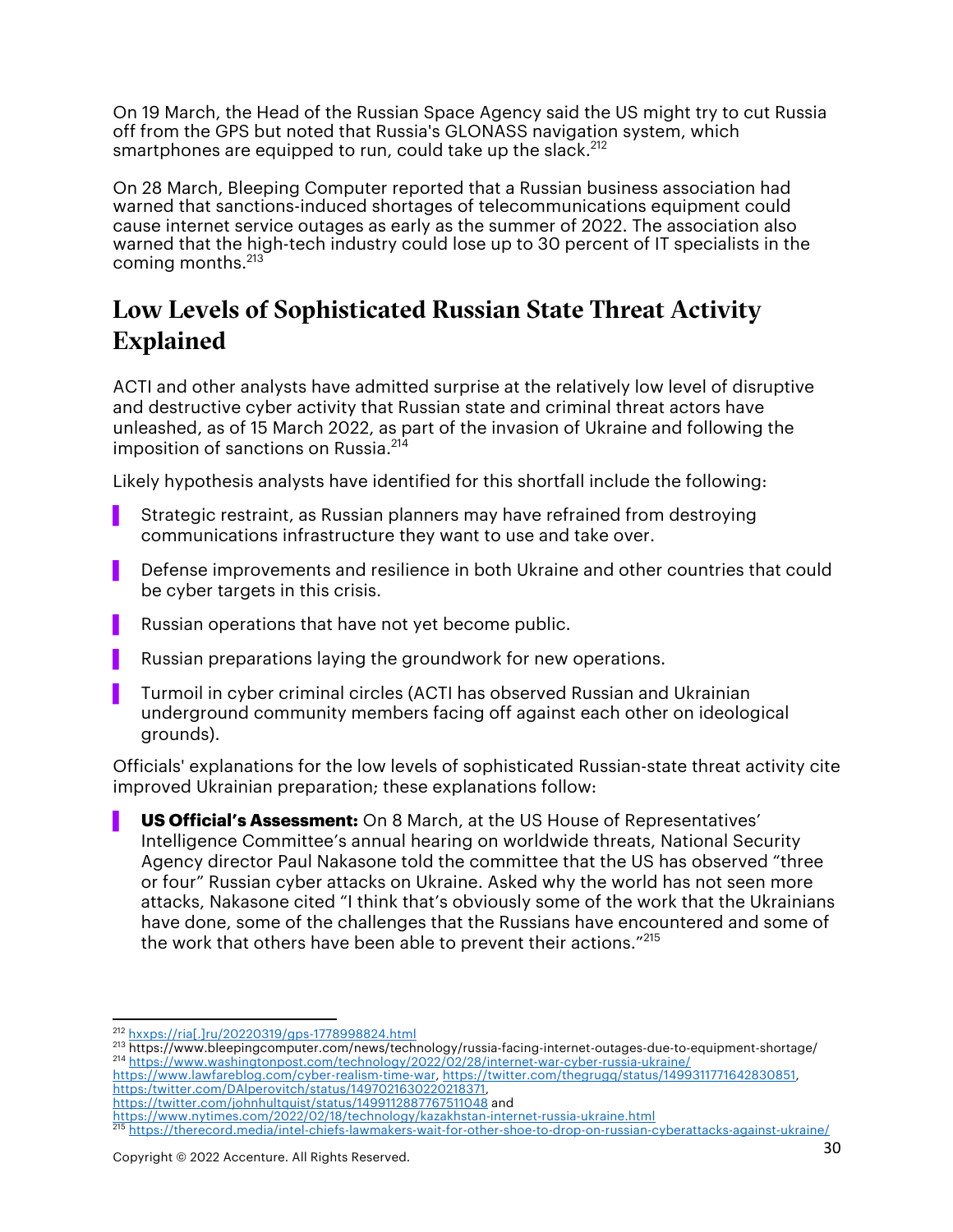$\bullet$  On 9 March, the Financial Times enumerated US government efforts since October 2021 to harden Ukrainian cyber networks against an expected Russian offensive. For example, US experts reportedly found wiperware on the networks of Ukrainian Railways and were able to remediate it, allowing Ukrainians to escape to safety via rail. Similar malware had remained undetected in the networks of Ukraine's border police, likely contributing to computer failures at one border crossing in early March. The US government has also called on private companies to help: following the 23 February DDoS attacks against Ukrainian government entities, US officials rapidly approved and funded the installation of Fortinet software on Ukrainian police servers. 216

▌ **Ukrainian Official's Assessment:** On 16 March, Viktor Zhora, head of Ukraine's cybersecurity service, said that since the start of Russia's invasion there have not been "sophisticated cyberattacks against Ukraine's vital information infrastructure".217 He noted there have been no attacks similar to WhisperGate or previous cyber attacks on Ukraine's energy grid, or similar to NotPetya attacks.<sup>218</sup> He attributed this to three factors:

- ▶ Russian hackers previously spent a lot of time preparing for such attacks; now they lack the time to do so.
- $\bullet$  Russia does not need to use cyber attacks for this purpose as it is already engaged in open war with Ukraine and can therefore use other means of attack, presumably referring to kinetic weapons.
- ¨ The potential of Russia's hackers has probably been "somewhat overestimated" and that, while risks still exist, Ukraine has "become much stronger lately."

Other assessments about this low-level activity include the following:

- ▌ **24 February Disruption More Severe Than Initially Known:** As of 15 March, information is coming to light about the extent of disruptive operations against Ukrainian communications that occurred on 24 February, the day of the Russian invasion. The disruption of the KA-SAT satellite Internet provider, as mentioned above, caused a "huge loss" to Ukrainian communications and disrupted Internet service for tens of thousands of European customers for weeks at least. Furthermore, major Ukrainian telecommunications provider Triolan admitted that it too had experienced a disruption on 24 February.<sup>219</sup> If additional incidents from 24 February come to light and are attributed to Russia, analysts may revise their view of a relative lack of Russian cyber threat activity.
	- ▌ **Cyber Threat Activity for Psychological Effect:** Despite the relatively low level of disruptive cyber threat activity, much more central to the crisis has been cyberenabled information operations to "hack minds" and control the information space by demoralizing enemy fighters and populations, hindering communications among political and military leaders, and influencing adversary decision-making. This

<sup>216</sup> https://www.ft.com/content/1fb2f592-4806-42fd-a6d5-735578651471

<sup>217</sup> hxxps://cip.gov[.]ua/en/news/viktor-zhora-potencial-rosiiskikh-khakeriv-imovirno-pereocinenii<br>218 https://t.me/dsszzi\_official/2386

<sup>219</sup> https://www.forbes.com/sites/thomasbrewster/2022/03/10/cyberattack-on-major-ukraine-internet-provider-causesmajor-outages/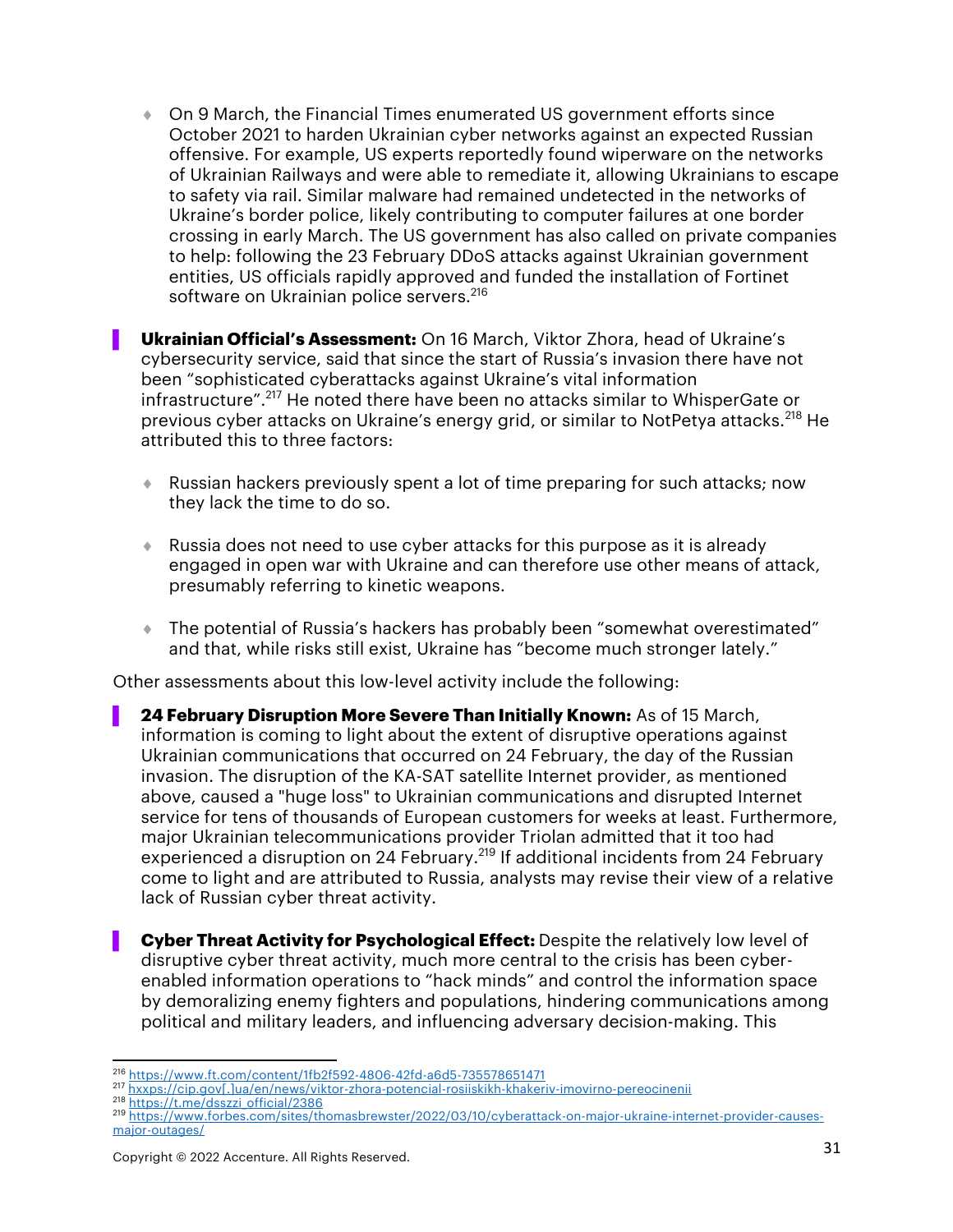psychological emphasis helps explain the different intensities and types of attacks that occurred at different stages:

**Deterrence:** In the weeks before the invasion, a suspected Russian state-backed attack disrupted Canada's foreign ministry,<sup>220</sup> and Russian-origin criminal ransomware paralyzed fuel distribution and port infrastructure in Germany, Belgium, and the Netherlands.<sup>221</sup> ACTI assesses that both had the effect of illustrating the vulnerability of NATO's infrastructure and the likely consequences of harsh sanctions against Russia. However, they have failed to prevent countries from unifying behind harsh anti-Russian sanctions.

**Justification:** In the days before the invasion, as the US government predicted, the Russian government used cyber-enabled disinformation to create a pretext for the invasion and justify it in the eyes of domestic Russian and global opinion. $^{222}$  They have succeeded in convincing the Russian population but have not influenced global public opinion. 223

**Communications Disruption:** On the day of the invasion, the Viasat outage likely pursued the goal of disabling the Ukrainian military assets that use its satellite communications. ACTI is unaware of evidence indicating whether the Viasat attack has hindered Ukrainian military communications.

**Demoralization:** After the attack began, some of the most immediate threat activities have included using stolen identities and personal information to craft disinformation campaigns that demoralize Ukrainians, Poles, and others in the region and reduce their will to fight Russia.

**Degradation Operation:** The current conflict also leads to another form of psychological damage resembling a "degradation operation" to frustrate defenders, with "discord, confusion, and fatigue" amounting to what researcher Alex Orleans has called "death by a thousand cuts".<sup>224</sup>

# What To Expect

If state-dominated actors and pro-Russian cyber criminal actors recover from initial setbacks and turmoil and reckon with the changed landscape of the conflict, and complete the prepositioning campaigns currently underway, they will likely take advantage of the defender community's burnout and will renew attacks when these will have the greatest psychological effect. In ACTI's assessment, events and circumstances that could trigger renewed Russian state-associated cyber threat activity could include the following:

▌ Moments of decision such as elections, sanctions discussions, and court cases

Copyright © 2022 Accenture. All Rights Reserved. 32

<sup>220</sup> https://globalnews.ca/news/8533835/global-affairs-hit-with-significant- multi-day-disruption-to-it-networks-sources/ <sup>221</sup> https://therecord.media/string-of-cyberattacks-on-european-oil-and-chemical-sectors-likely-not- coordinated-officialssay/

<sup>222</sup> https://www.janes.com/defence-news/news-detail/behind-the-veil-information-warfare-in-ukraine-paves-a-shadowypath-to-war<br>
<sup>223</sup> https://www.bbc.com/news/world-europe-60600487

<sup>224</sup> https://www.youtube.com/watch?v=4XTTYr5rrrw&t=883s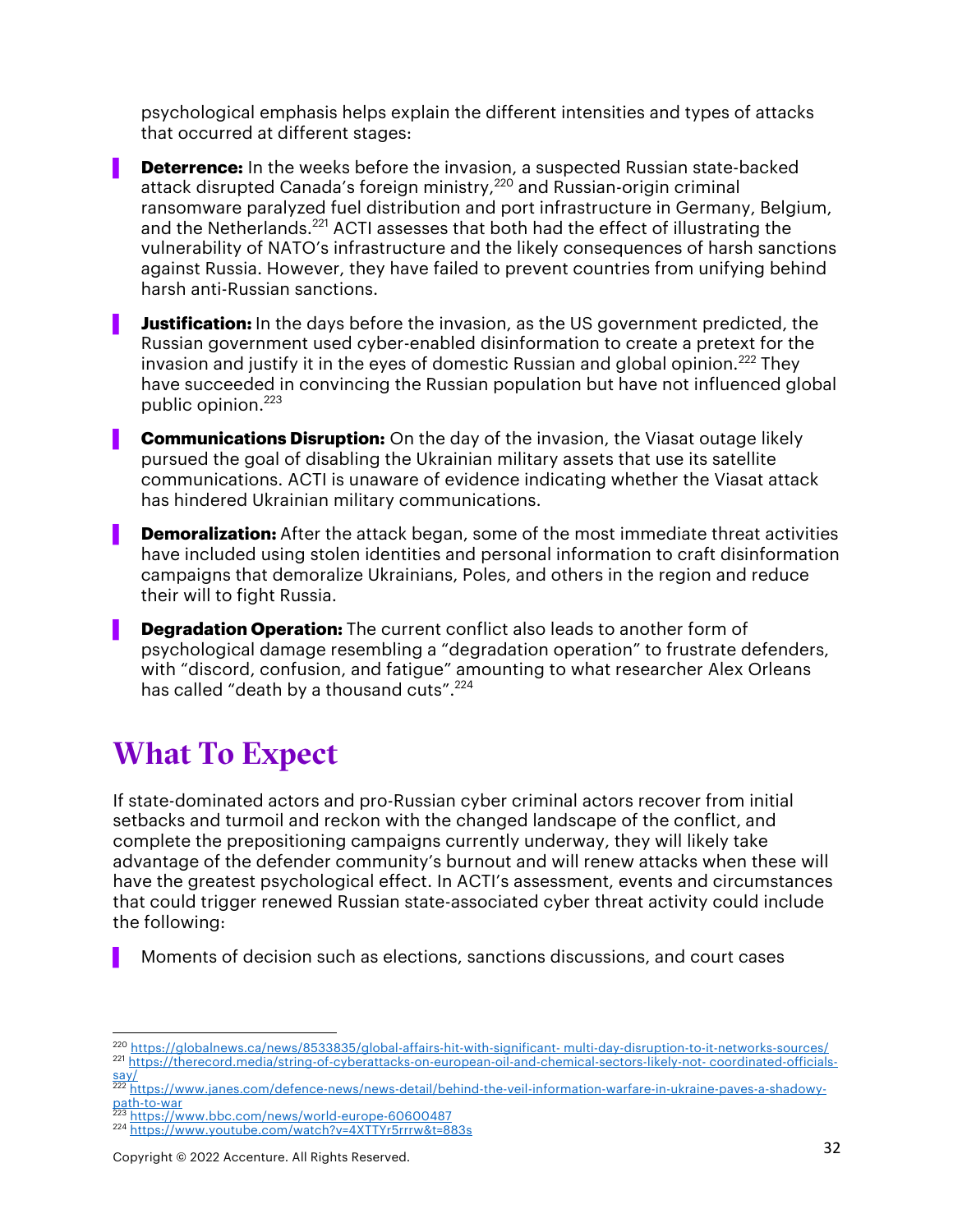- ▌ High-profile events from which countries have excluded Russia, such as the World Cup qualifying matches through 24 March and the World Figure Skating Championships, scheduled for 21 to 27 March in France.
- ▌ Advances in the development of alternative energy or other moves that could reduce Russia's fossil fuel revenue. Symbolic dates, such as the anniversary of victory over Germany in World War II. Russia celebrates this holiday on 9 May.

This assessment may evolve as ACTI continues to analyze ongoing developments.

# Related Threat Groups and Capabilities

Several threat groups aligned with Russian interests are active against Ukraine and Eastern European targets. Notably, some groups do carry out destructive attacks, primarily against Eastern Europe critical infrastructure. Although these groups are highly regimented in their missions and target sets, the spillover from these events could affect organizations outside of their traditional target sets, as seen with the NotPetya attacks in 2017, the fallout of which was partly due to the potency of ShadowBroker exploits that facilitated an extremely wormable wiper campaign. (Here "wormable" refers to malware that can potentially spread in an automatic, self-sustaining way.<sup>225</sup>) Russia-sympathetic cyber crime operators and the presence of cyber crime operations in Ukraine present additional opportunities for criminal actors to be involved in threat activity.

### Primary Russian-based Threat Groups

Accenture Cyber Threat Intelligence (ACTI) assesses the following groups are most active within Ukraine and Eastern Europe:

▌ **SANDFISH (a.k.a. Sandworm, TeleBots, Quedagh, BlackEnergy, Voodoo Bear, TEMP.Noble, GreyEnergy):** This threat group has carried out a wide variety of attacks, targeting political entities, the press, and critical infrastructure. These attacks include the 2015 and 2016 blackouts in Ukraine and the June 2017 NotPetya pseudo-ransomware campaign.

▌ **WINTERFLOUNDER (a.k.a. Gamaredon Group, Calisto Group, Dancing Salome)**: ACTI has traced this group's activity back to 2013 when the group's social engineering campaigns targeted the Ukrainian government, military, and law enforcement agencies. These campaigns continued through 2014 and 2015, reaching peaks during the heaviest fighting between Ukrainian national forces and pro-Russian separatists. In fact, many decoy documents dropped by WINTERFLOUNDER campaigns leveraged related topics, such as Ukraine and Russia casualty reports, troop movements, etc. More-recent targeting by WINTERFLOUNDER suggests Ukrainian collection is still a priority. However, ACTI has also observed additional targeting to include other nations in Eastern Europe, suggesting WINTERFLOUNDER's scope may widen as tensions increase.

▌ **WALLEYE (a.k.a. Zebrocy, Earworm):** Based on its victims since as early as 2018, WALLEYE's traditional intelligence mission focuses on gathering intelligence against state institutions, security bodies, and military industries in Eastern Europe, the

<sup>225</sup> https://nakedsecurity.sophos.com/2022/01/12/wormable-windows-http-hole-what-you-need-to-know/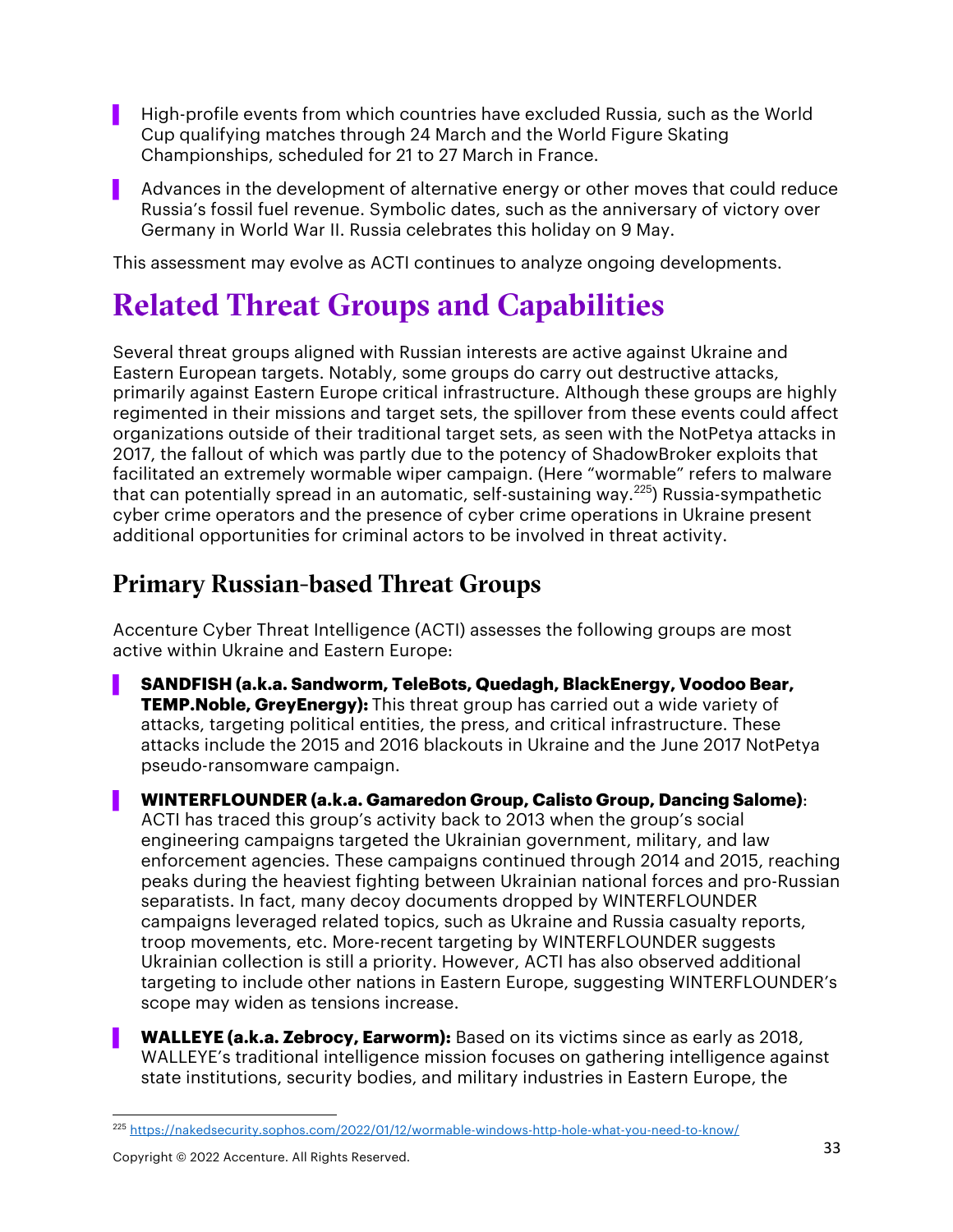Middle East, and South and Central Asia. While WALLEYE may sometimes share infrastructure with other Russia-based groups, WALLEYE's toolset and targeting remains distinct. In fact, unlike other Russia-based groups, there is little known WALLEYE targeting of Western European or North American countries, which is likely due to WALLEYE's mission, which appears to be aligned with that of a different part of a military and security establishment than, for example, SNAKEMACKEREL's (a.k.a. APT28, Swallowtail, Sofacy, Fancy Bear) mission.

Ukrainian authorities have attributed activity described in this report to the following groups:

- ▌ UAC-0056 (a.k.a. TA471, UNC2589, SaintBear, Lorec53)
- DEV-0586, the group that carried out the WhisperGate attacks in January
- UAC-0020 (a.k.a. Vermin), associated with the "so-called security agencies of the so called LNR [the separatist Luhansk 'republic']," according to CERT-UA (https://cert.gov.ua/article/37815)
- ▌ InvisiMole (https://cert.gov.ua/article/37829), which ACTI assesses is linked with hacker group WINTERFLOUNDER (a.k.a. Gamaredon)
- UNC1151, the Belarusian/Russian group behind the Ghostwriter campaigns
- ▌ UAC-0088 (https://cert.gov.ua/article/38088).
- ▌ UAC-0026, which researchers have linked with a Chinese-speaking group called Scarab.

ACTI assesses the following groups are most active in targeting critical infrastructure:

▌ **BLACK GHOST KNIFEFISH (a.k.a. Dragonfly, Berserk Bear, Energetic Bear):** This group, which the US government has linked to the Russian government, is known for targeting energy entities in multiple countries.<sup>226</sup> In March 2018, the US Department of Homeland Security's (DHS') CISA wrote that "Russian government cyber actors" had "gained remote access into energy sector networks" and accessed a human machine interface. <sup>227</sup> An April 2018 US and UK government alert warned of additional BLACK GHOST KNIFEFISH<sup>228</sup> targeting of network infrastructure devices (such as routers, switches, firewalls, and network intrusion detection systems) enabled with the generic routing encapsulation protocol, Cisco Smart Install feature, or simple network management protocol. The threat actors conducted man-in-the-middle attacks for espionage, to steal intellectual property, and potentially to prepare for future disruptive or destructive activity.

Signs of cooperation exist between BLACK GHOST KNIFEFISH and BELUGASTURGEON (a.k.a. Turla), according to US and UK officials. BELUGASTURGEON's targets are mostly political entities but have included the Armenian natural resources ministry.<sup>229</sup> UK and US officials have alleged that the threat group has carried out false-flag operations framing Iranian threat actors. $^{230}$ 

<sup>226</sup> https://www.cisa.gov/uscert/ncas/alerts/TA18-074A <sup>227</sup> https://www.cisa.gov/uscert/ncas/alerts/TA18-074A

<sup>228</sup> https://www.cisa.gov/uscert/ncas/alerts/TA18-106A<br>229 https://www.welivesecurity.com/2020/03/12/tracking-turla-new-backdoor-armenian-watering-holes

<sup>&</sup>lt;sup>230</sup> https://www.ncsc.gov.uk/news/turla-group-behind-cyber-attack and https://www.ncsc.gov.uk/news/turla-groupexploits-iran-apt-to-expand-coverage-of-victims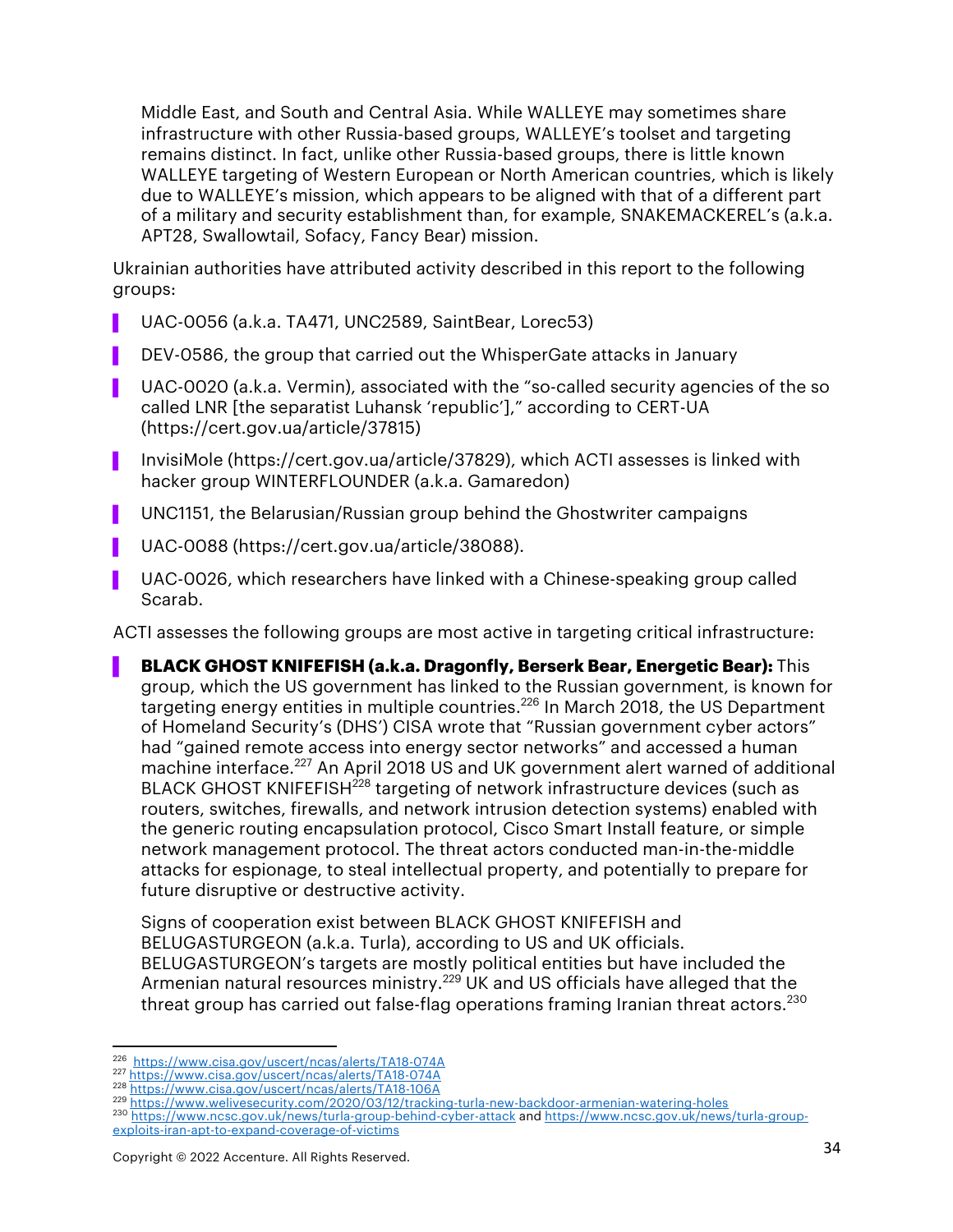**ZANDER:** This group carried out the August 2017 Triton malware attack on the operational technology (OT) systems of a refinery in Saudi Arabia, which, if it had been successful, could have endangered human lives. <sup>231</sup> The US government has linked ZANDER to the Central Research Institute for Chemistry and Mechanics (TsNIIKhM) under Russia's Defense Ministry. <sup>232</sup> ZANDER has also searched for remote login portals and vulnerabilities in the networks of at least 20 targets in electricity generation, transmission, and distribution systems in the US and elsewhere.

▌ **Pseudo- and Hybrid Ransomware:** The WhisperGate campaign this report describes below appears to be pseudo-ransomware its developers created with purely disruptive rather than money-making intentions. ACTI assesses that some ransomware criminals may choose targets and timing that align with Russian state priorities due to patriotic motives, law enforcement pressure to cooperate, or hope to avoid punishment through patriotic gestures. The US Department of the Treasury has stated that HighRollers (a.k.a. Evil Corp) boss Maksim Yakubets has worked for the FSB.<sup>233</sup> WIRED, citing leaked private chats, alleged that TrickBot and Conti ransomware operators have at times received targeting guidance from members of JACKMACKEREL (a.k.a. Cozy Bear), a group the US has linked to Russia's Foreign Intelligence Service.<sup>234</sup> Additionally, a half-dozen suspected REvil ransomware operators and at least one suspect in the Colonial Pipeline attack have been in Russian custody since mid-January, according to reports.<sup>235</sup> ACTI assesses that Russian law enforcement has sometimes used the threat of law enforcement action to compel criminals to cooperate in state-directed threat activity in the past.<sup>236</sup>

# **Mitigations**

To mitigate the risk of potential cyber threats stemming from Russia's invasion of Ukraine, Accenture's Cyber Investigation and Forensics Response (CIFR) team suggests the following high-priority tactical mitigations and secondary strategic mitigations. Following these are suggested urgent measures organizations can take in the case of a crisis:

### High-priority Tactical Mitigations

Patching externally facing infrastructure (virtual private network appliances, firewalls, web servers, load balancers, etc.) to the latest supported vendor releases, as threat actors often exploit vulnerabilities in externally facing infrastructure to gain initial access to an environment.

- ▌ Auditing domain controllers to log successful Kerberos TGS (ticket-granting service) requests and monitoring such events for anomalous activity.
- Having an adequate incidence response (IR) retainer in place to provide necessary surge support and domain-level IR expertise in the event of an incident.

<sup>231</sup> https://www.slideshare.net/JoeSlowik/past-and-future-of-integrity-based-attacks-in-ics-environments

<sup>232</sup> https://home.treasury.gov/news/press-releases/sm1162 <sup>233</sup> https://home.treasury.gov/news/press-releases/sm845

<sup>234</sup> https://www.wired.com/story/trickbot-malware-group-internal-messages/ and

https://www.cisa.gov/uscert/ncas/alerts/aa21-116a <sup>235</sup> https://www.washingtonpost.com/world/2022/01/14/russia-hacker-revil/

<sup>236</sup> https://buzzfeednews.com/article/sheerafrenkel/inside-the-hunt-for-russias-hackers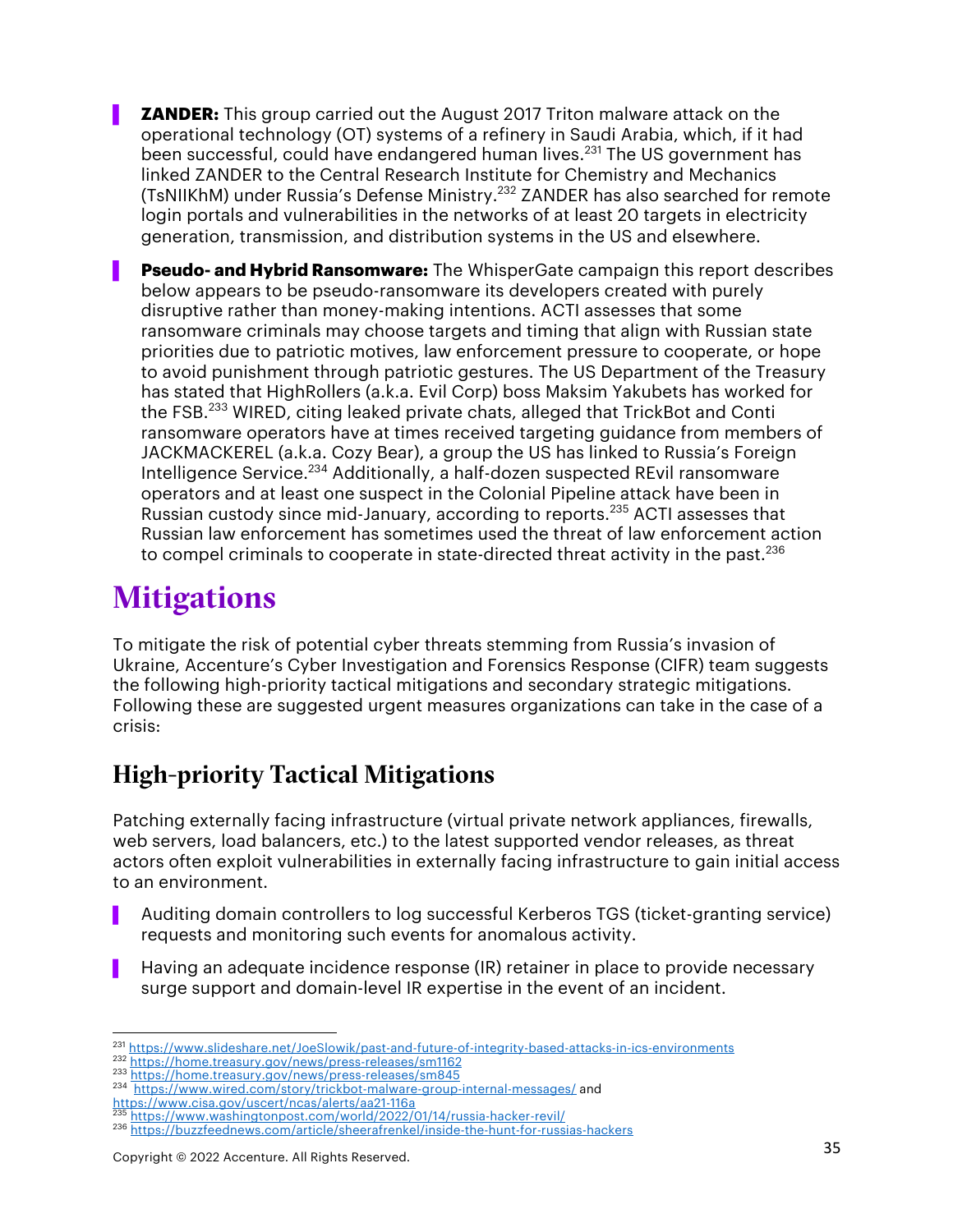- **Theating malware detections for Cobalt Strike and webshells with high priority, as an** attacker could use them for lateral movement and persistence.
- ▌ Testing and conducting backup procedures on a frequent, regular basis and isolating backups from network connections that could enable malware spreading.

### Secondary Strategic Mitigations

To mitigate the threat of cyber threats stemming from hostilities between Russia and Ukraine, CIFR treating the following mitigation suggestions with a strategic mindset:

- ▌ Monitoring service accounts and administrator accounts for signs of credential misuse and abuse, especially for accounts that should not have interactive logon rights.
- ▌ Monitoring installation of file transfer tools such as FileZilla and rclone as well as the processes associated with compression or archival tools.
- ▌ Creating, maintaining, and periodically exercising a cyber incident response and continuity of operations plan.
- ▌ Identifying a resilience plan that addresses how to operate, given a loss of access to or control of an information technology (IT) and/or operational technology (OT) environment.
- Implementing network segmentation between IT and OT networks, where appropriate.
- ▌ Implementing effective credential and password policies, rejecting weak passwords, or enforcing strong password rules.
- Implementing strong encryption procedures to prevent threat actors from accessing sensitive data.
- Implementing email anomaly detection systems to detect spear-phishing links.

#### Government- and Vendor-provided Mitigations

In addition to CIFR's secondary strategic mitigations, ACTI suggests that organizations consult relevant government alerts for guidance; for the US, these include the following:

- "Understanding and Mitigating Russian State-Sponsored Cyber Threats to US Critical Infrastructure" 11 January 2022 (https://www.cisa.gov/uscert/ncas/alerts/aa22-011a).
- ▌ "Preparing for and Mitigating Foreign Influence Operations Targeting Critical Infrastructure" (https://www.cisa.gov/sites/default/files/publications/cisa\_insight\_mitigating\_foreign \_influence\_508.pdf).
- Patching the vulnerabilities that Cisco Talos has assessed as most likely for threat actors to exploit (https://blog.talosintelligence.com/2022/03/ukraine-update.html).

ACTI suggests that organizations consider the mitigations that CISA and the FBI recommended in a 22 March 2022 stakeholder phone call. CISA and the FBI provided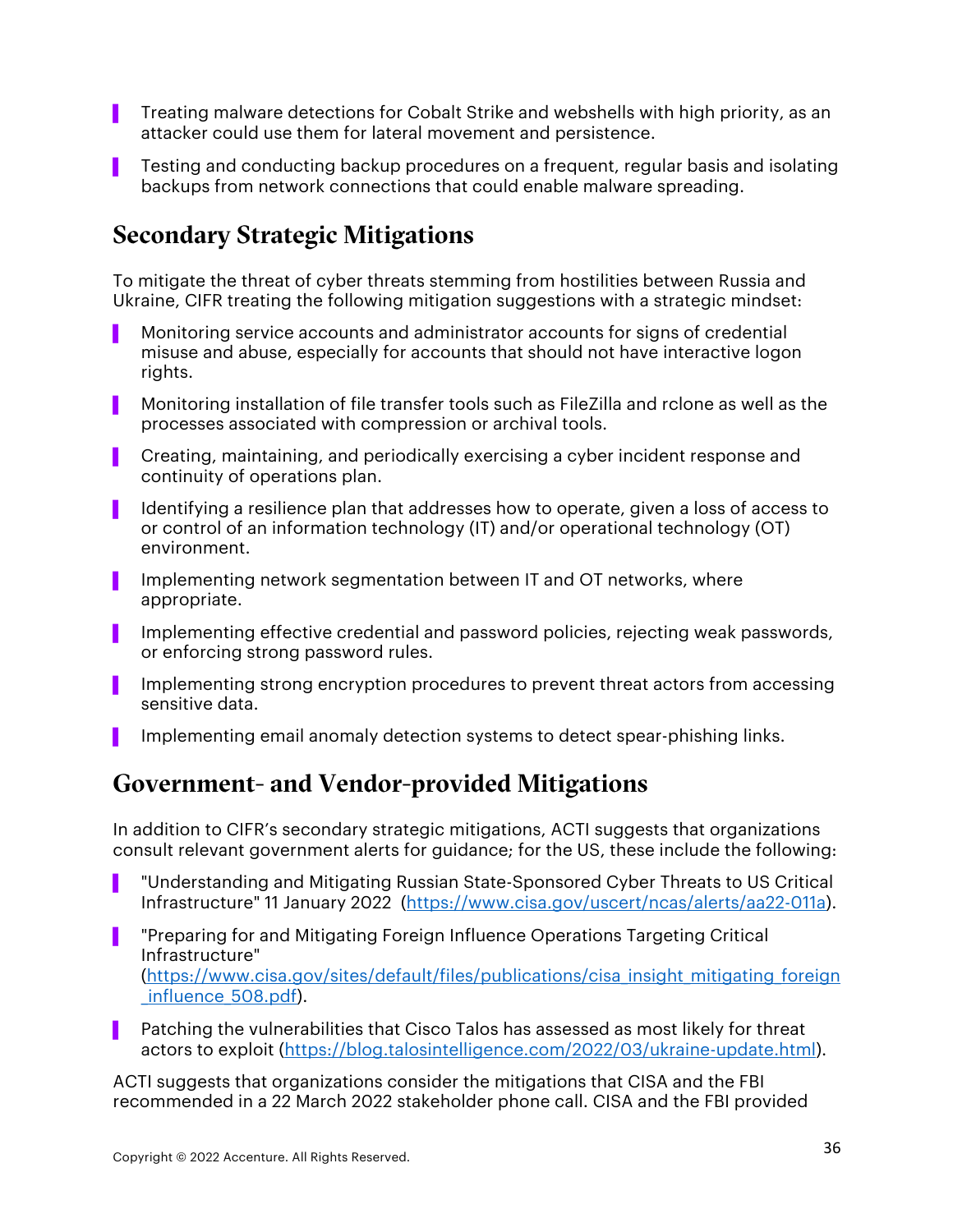some of these with the US specifically in mind, but they are applicable to organizations in other countries as well; they are:

- ▌ Actively hunt for any indications of Russian state-sponsored tactics, techniques, and procedures (TTPs), using the abovementioned 11 January 2022 CISA document for reference.
- ▌ Know your network and any connectivity you have in Russia and surrounding territories.
- ▌ Mitigate public-facing vulnerabilities, particularly actively exploited ones, referring to CISA's Known Exploited Vulnerabilities catalog (https://www.cisa.gov/knownexploited-vulnerabilities-catalog) for guidance.
- Secure credentials.
- ▌ For organizations with OT or ICS, take note of any unexpected behavior such as reboots.
- Refer to the US alert on SatCom threats (https://www.cisa.gov/uscert/ncas/alerts/aa22-076a) if satellite communication networks are in use.
- Take steps possible to maximize resilience.
- Dust off and exercise incident response plans, designate a crisis response team, ensure key personnel, test backups, test manual controls. Make sure your plans include contact information for the FBI and CISA and that you know in advance whom you would hire for incident response and legal services.
- Call the FBI field office quickly if you see social media posts indicating disinformation.
- Report to CISA or local FBI offices any anomalous activity even if it appears to be mundane or routine scanning.

### Crisis Recommendations for Cybersecurity Leadership

#### **Immediate**

CIFR suggests that immediately after an incident, cybersecurity leadership:

- Review all escalation lists, contact information, and plans, and distribute hard copies of those plans to critical delivery teams.
- Review plans and playbooks for disruptive/destructive attacks.
- **Ensure that an out-of-band communications capability is in place and practiced,** especially for clients of cloud-delivered mail and domain services.
- Communicate workforce safety measures.
- ▌ Communicate the need for heightened awareness and vigilance for new attacks and inbound threats, including phishing campaigns and attacks against potential external vulnerabilities. Scrutinize events and infrastructure, including administrative actions, and search for: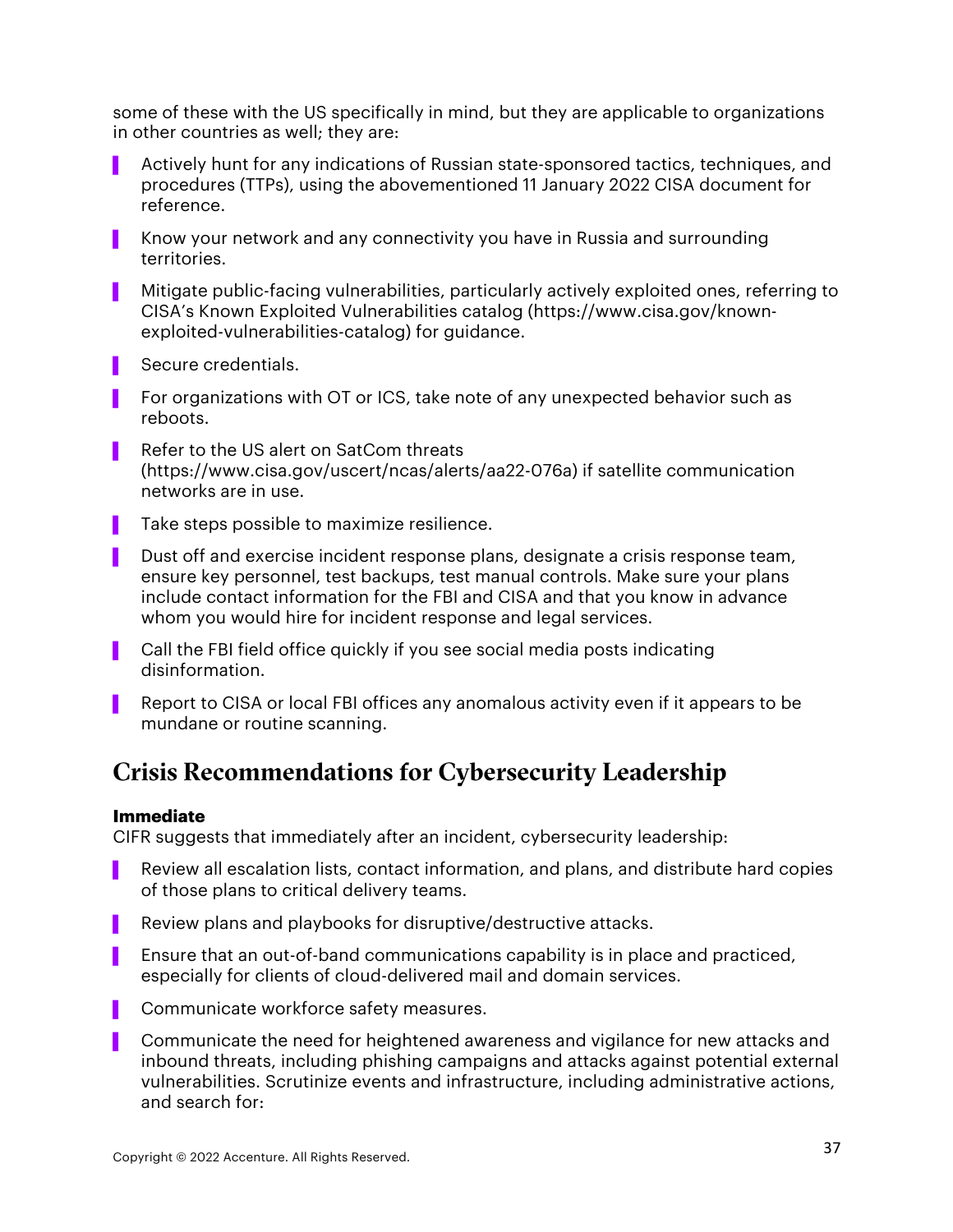- $\bullet$  Known bad indicator (e.g., an attack will most likely not originate from a Russian or even foreign IP address).
- $\bullet$  Anomalous behavior (e.g., hosts acting out of the norm but not necessarily demonstrating malicious and/or odd administrative activity).
- $\bullet$  Suspicious activity (e.g., with respect to users or administrators).
- I dentify critical supply chain vendors.

#### **Week One**

CIFR suggests that within the first week after an incident, cybersecurity leadership:

- Communicate to cybersecurity delivery leads the need to review current telemetry (hunt) for potentially missed IOCs related to Russian threat actors.
- Build a critical threats watchlist for known tactics, techniques, and procedures (TTPs) and ATT&CK model vectors.
- Review and prioritize BC/DR critical-asset lists to support potential response efforts.
- Review IT/OT cybersecurity vision completeness.
- Review availability of current staffing and delivery team to ensure capacity for major disruptions. Maintain IR teams with relevant IT and/or OT capabilities. In the event of suspicious activity or an attack, it is crucial to have the following types of third parties on standby:
	- **One or more threat intelligence partners to receive bulletins and updates and** validate findings.
	- $\bullet$  One or more IR partner(s) to handle surge capacity in the event of an attack or to validate security operations center findings.
- Communicate workforce safety measures.
- ▌ Contact critical supply chain vendors to ensure both awareness and review of "ideal versus actual" process efficacy (e.g., use of multi-factor authentication and VPNs, and insider threat mitigations).

#### **Long-term**

In the long-term after an incident, CIFR suggests that to better mitigate future incidents, cybersecurity leadership practice recovery plans for all areas of the business, ensuring:

- Administrators have secured immutable backups offline.
- Restoration bandwidth can support domain-wide impacts.
- Awareness of potential physical impacts.
- Review of IT/OT response plans for currency and completeness and ensure that staffing and controls are sufficient to address known Russian TTPs and relevant industry threats.
- The right parties have access to multiple threat intelligence sources and relevant leadership and technical ingestion capabilities exist.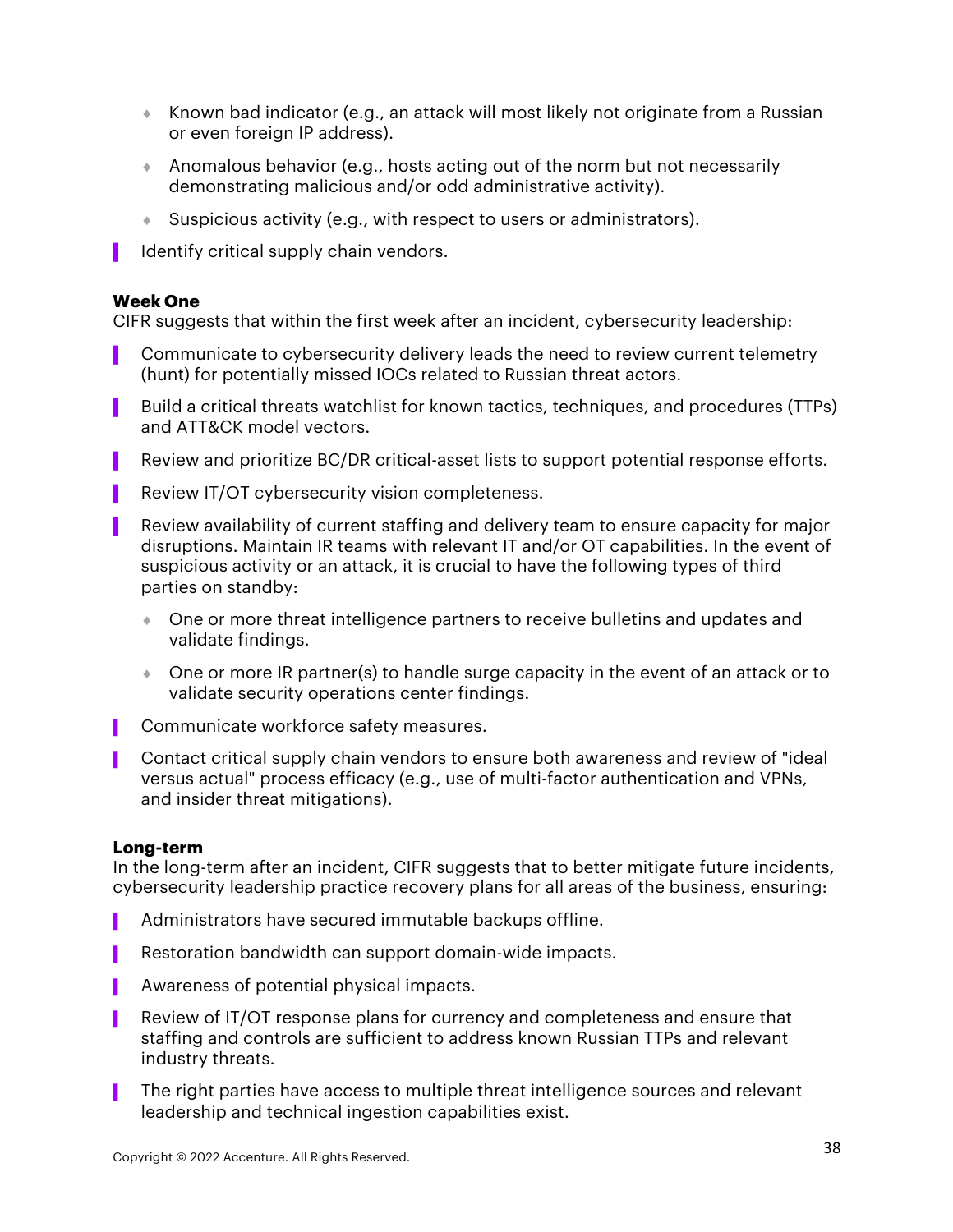▌ Close monitoring of social media, news outlets, and threat intelligence partner bulletins for advance warnings of attacks.

### Crisis Recommendations for Cybersecurity Operations and Delivery Teams

#### **Immediate**

CIFR suggests that immediately after an incident, cybersecurity operations and delivery teams:

- Print and distribute IR planning and contact information.
- **P** Review delivery team staffing and availability.
- ▌ Ensure retro-hunting of all published IOCs-or, at minimum, six months back-to help determine that there are no active threats.
- ▌ Increase escalation points of contact to ensure timely and comprehensive understanding of suspected or detected malicious events.
- ▌ Validate knowledge, labeling, and cataloging of the enterprise's high-value assets for heightened monitoring.
- **Communicate preparedness plans upward to C-suite and other executives.**

#### **Week One**

CIFR suggests that within the first week after an incident, cybersecurity operations and delivery teams:

- Review published TTPs and validate that existing controls can detect them.
- ▌ Initiate critical resource backups and configuration preservation, if not current, and ensure critical systems are ready for restoration.
- Review/renew peer and law enforcement intelligence and notification relationships to support information sharing.

#### **Long-term**

In the long-term after an incident, CIFR suggests that to better mitigate future incidents, cybersecurity operations and delivery teams practice recovery plans for all areas of the business, ensuring:

- Close identification of detection gaps.
- **B** Alignment of security controls and content development to proactive threat intelligence sources.
- ▌ Completely offline storage of critical information and contacts (email addresses and phone numbers) necessary to use in a crisis, as threat actors could target these contacts to complicate response efforts if such contact information is accessible online.
- Practice of two scenarios—internet down and destructive attacks—that would involve changing or wiping out critical data.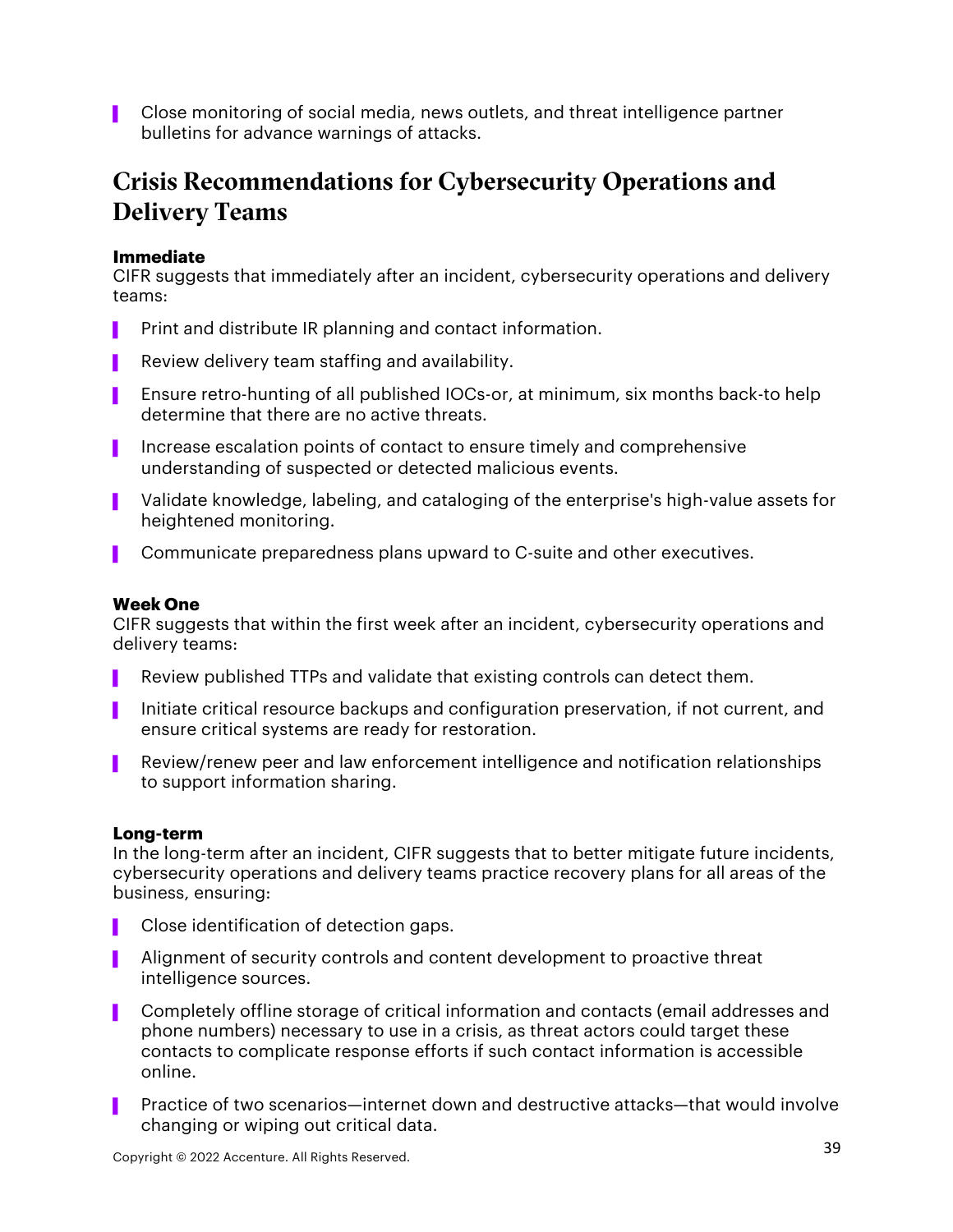■ Close partnerships with physical security teams.

#### **About Accenture**

Accenture is a global professional services company with leading capabilities in digital, cloud and security. Combining unmatched experience and specialized skills across more than 40 industries, we offer Strategy and Consulting, Interactive, Technology and Operations services — all powered by the world's largest network of Advanced Technology and Intelligent Operations centers. Our 699,000 people deliver on the promise of technology and human ingenuity every day, serving clients in more than 120 countries. We embrace the power of change to create value and shared success for our clients, people, shareholders, partners and communities. Visit us at accenture.com.

**Accenture Security** is a leading provider of end-to-end cybersecurity services, including advanced cyber defense, applied cybersecurity solutions and managed security operations. We bring security innovation, coupled with global scale and a worldwide delivery capability through our network of Advanced Technology and Intelligent Operations centers. Helped by our team of highly skilled professionals, we enable clients to innovate safely, build cyber resilience and grow with confidence. Follow us @AccentureSecure on Twitter, LinkedIn or visit us at accenture.com/security.

**Accenture Cyber Threat Intelligence**, part of Accenture Security, has been creating relevant, timely and actionable threat intelligence for more than 20 years. Our cyber threat intelligence and incident response team is continually investigating numerous cases of financially motivated targeting and suspected cyber espionage. We have over 150 dedicated intelligence professionals spanning 11 countries, including those with backgrounds in the Intelligence Community and Law Enforcement. Accenture analysts are subject matter experts in malware reverse engineering, vulnerability analysis, threat actor reconnaissance and geopolitical threats.